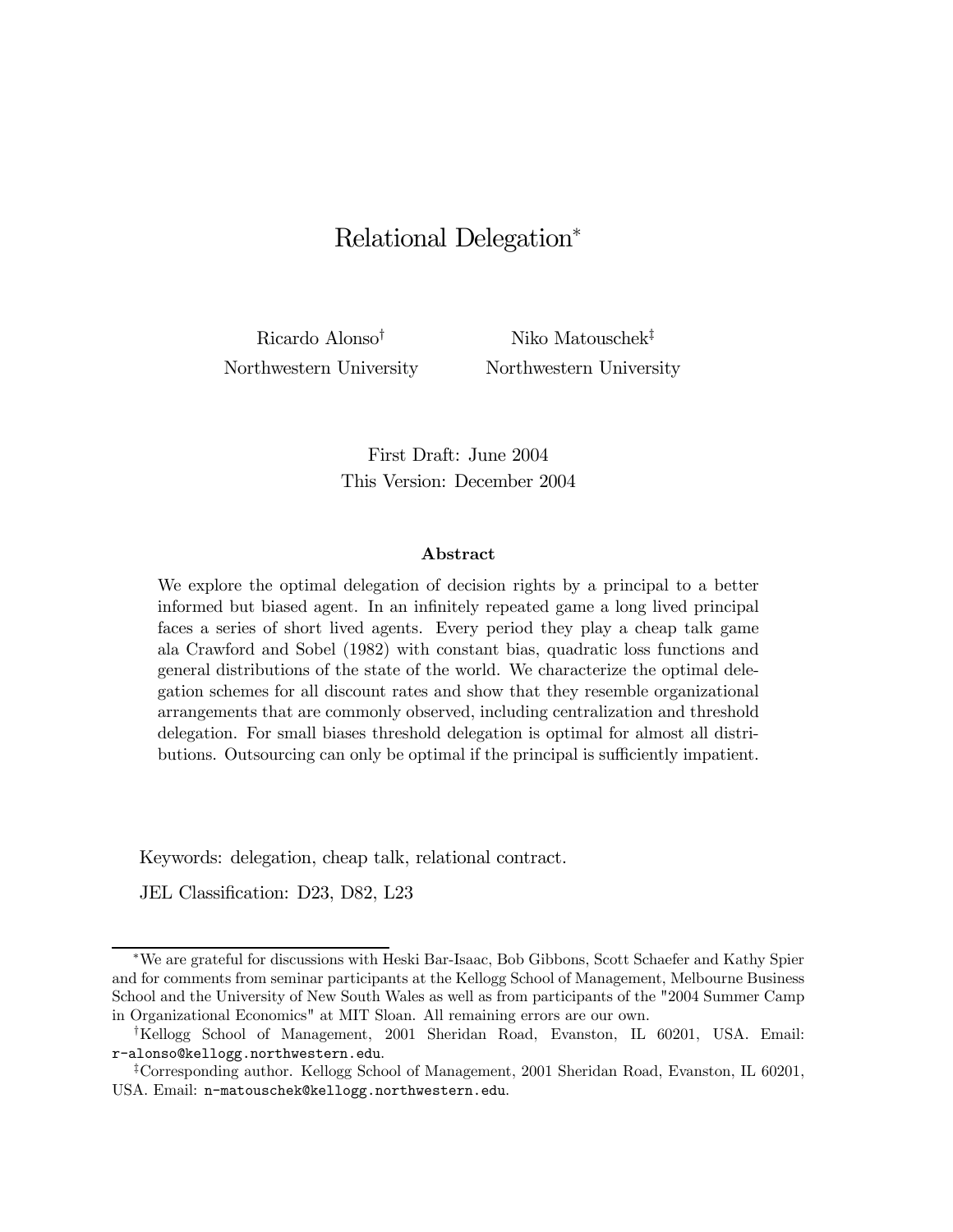# 1 Introduction

To understand the behavior of firms one must consider their internal allocation of decision rights. While owners have the formal authority to take all decisions on behalf of their firms, they typically delegate at least some important decision rights to their employees. These employees, however, often have consistent biases and can be expected to take different decisions than the owners would (Jensen 1986). An understanding of what determines the internal allocation of decision rights is therefore a prerequisite for understanding, and potentially being able to predict, the decisions that firms take, such as how much to invest and how many workers to hire and fire. In this paper we investigate the optimal allocation of decision rights within firms. In particular, we investigate how the owner of a firm should delegate decision rights to a biased employee.

While the formal authority to take decisions is concentrated at the top of firms, the information needed to make effective use of this authority is often dispersed throughout their ranks. The legal right to decide on the allocation of capital, for instance, resides with the owners of firms but CEOs, division managers, and other employees are often better informed about the profitability of different investment projects. The benefit of delegating decision rights is that it allows the owners to utilize the specific knowledge that their employees might have (Holmström 1977, 1984; Jensen and Meckling 1992).

There are two main difficulties in delegating decision rights, however. First, as mentioned above, there is ample evidence which suggests that employees have consistent biases and are therefore likely to take different decisions than the owners would want them to. Agency costs therefore place a limit on the ability of owners to delegate decision rights (Holmström 1977, 1984; Jensen and Meckling 1992). Second, delegated decision rights are always "loaned, not owned" (Baker, Gibbons, and Murphy 1999, p.56). In other words, while owners can delegate decision rights ex ante they can always overrule the decisions that employees take ex post. Anticipating the possibility of being overruled the employees in turn may act strategically and, as a result, their specific knowledge might not get used efficiently. Imperfect commitment therefore places a second limit on the ability of owners to delegate decision rights (Baker, Gibbons, and Murphy 1999).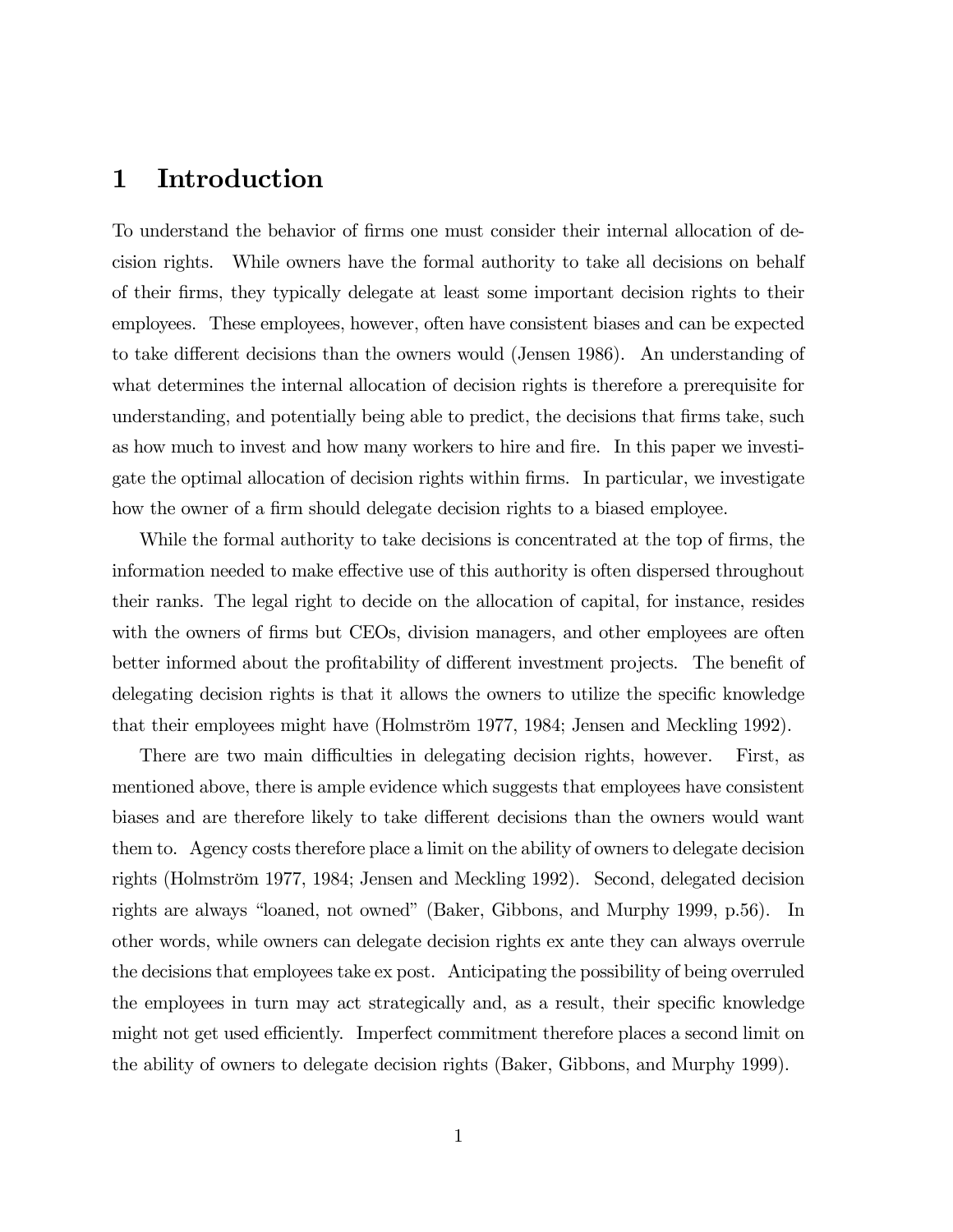Due to the presence of agency costs and the lack of perfect commitment owners rarely engage in complete delegation, that is they rarely delegate decision rights without putting in place rules and regulations that constrain the decisions their employees can take. Consider, for instance, the decision over the allocation of capital which is often delegated to lower level managers and, in particular, to division managers. While in some firms these division managers have almost full discretion in deciding between different investment projects, in most they face a variety of constraints. In some firms, for instance, division managers are allowed to decide on investment projects that affect the daily operation of their divisions but not on those that are deemed to affect the future of the firm as a whole. In other firms division managers can decide on investment projects that do not exceed a certain threshold size and their superiors decide on larger projects.3 In this paper we show that many of the organizational arrangements that we observe in practice arise optimally in a model in which a principal with imperfect commitment delegates decision rights to a better informed but biased agent.

We develop an infinitely repeated game in which a long lived principal faces a sequence of short lived agents each of whom interacts with the principal only once. In every period a project has to be implemented and the principal has the formal authority to do so. The potential projects differ on one dimension, for instance investment size, and the principal and the agents have different preferences over this dimension. At the beginning of each period the current agent observes the state of the world which determines the identity of his preferred project and that of the principal. The agent then recommends a project after which the principal takes her decision. Finally, payoffs are realized, the state of the world becomes public information and time moves on to the next period.

Although the principal always has the formal authority to decide on the projects, she can engage in many different types of relational delegation. In other words, she can implicitly commit to many different decision rules that map the agents' recommendations into decisions. For instance, she can implicitly engage in complete delegation by

<sup>&</sup>lt;sup>3</sup>A large number of studies have described the capital budgeting rules that firms use. See, for instance, Marsheutz (1985), Taggart (1987) and, in particular, Bower (1970).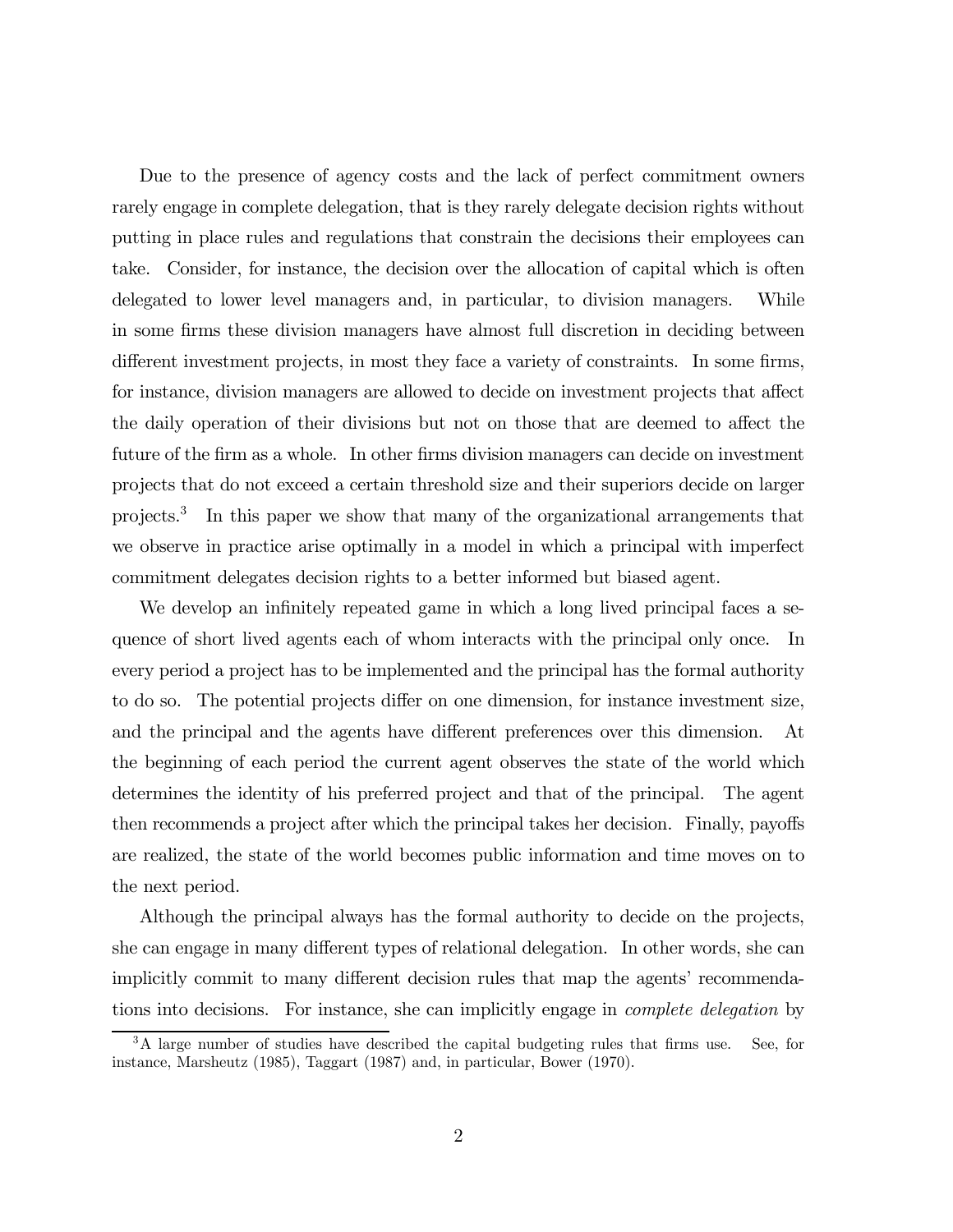committing herself to always rubber-stamp the agents' recommendations. Other possibilities include threshold delegation – in which case the principal rubber-stamps the agents' recommendations up to a certain size and implements her preferred project if they recommend a project that is above the threshold – and menu delegation – in which case the principal rubber-stamps the agents' recommendations only if they propose one of a discrete number of projects. Of course the principal can also choose to ignore the agents' recommendations altogether and simply implement the project that maximizes her expected payoff given her prior. In other words, she can engage in centralization.

Should the principal centralize or delegate? And if she delegates, should she engage in complete delegation, threshold delegation, or some other form of delegation? The key trade-off that the principal faces when she considers the many different organizational arrangements is between the direct cost of biasing her decisions in favor of the agents and the indirect benefit of inducing the agents to reveal more information. We show that in many cases the organizational arrangements that optimize this trade-off are commonly observed in the real world. In particular, we show that centralization, threshold delegation and menu delegation are often optimal and that which one of these arrangements is optimal depends only on the principal's commitment power, on the one hand, and a simple condition on the agents' bias and the distribution of the state space, on the other. Moreover, we show that for small biases threshold delegation is optimal for almost all common distributions. These results are consistent with the pervasive use of threshold delegation in organizations. Having derived our main characterization result we then investigate further implications, including the effects of changes in the bias and the amount of private information on the optimal organizational arrangement. We also show that complete delegation is never optimal and that outsourcing can only be optimal if the principal is sufficiently impatient. Finally, we discuss empirical implications of our analysis.

In the next section we discuss the related literature. In Section 3 we present the model after which we characterize the equilibrium of the stage game, in Section 4, and of the repeated game, in Section 5. We discuss further implications in Section 6, extensions in Section 7 and we conclude in Section 8. All proofs are relegated to the appendix.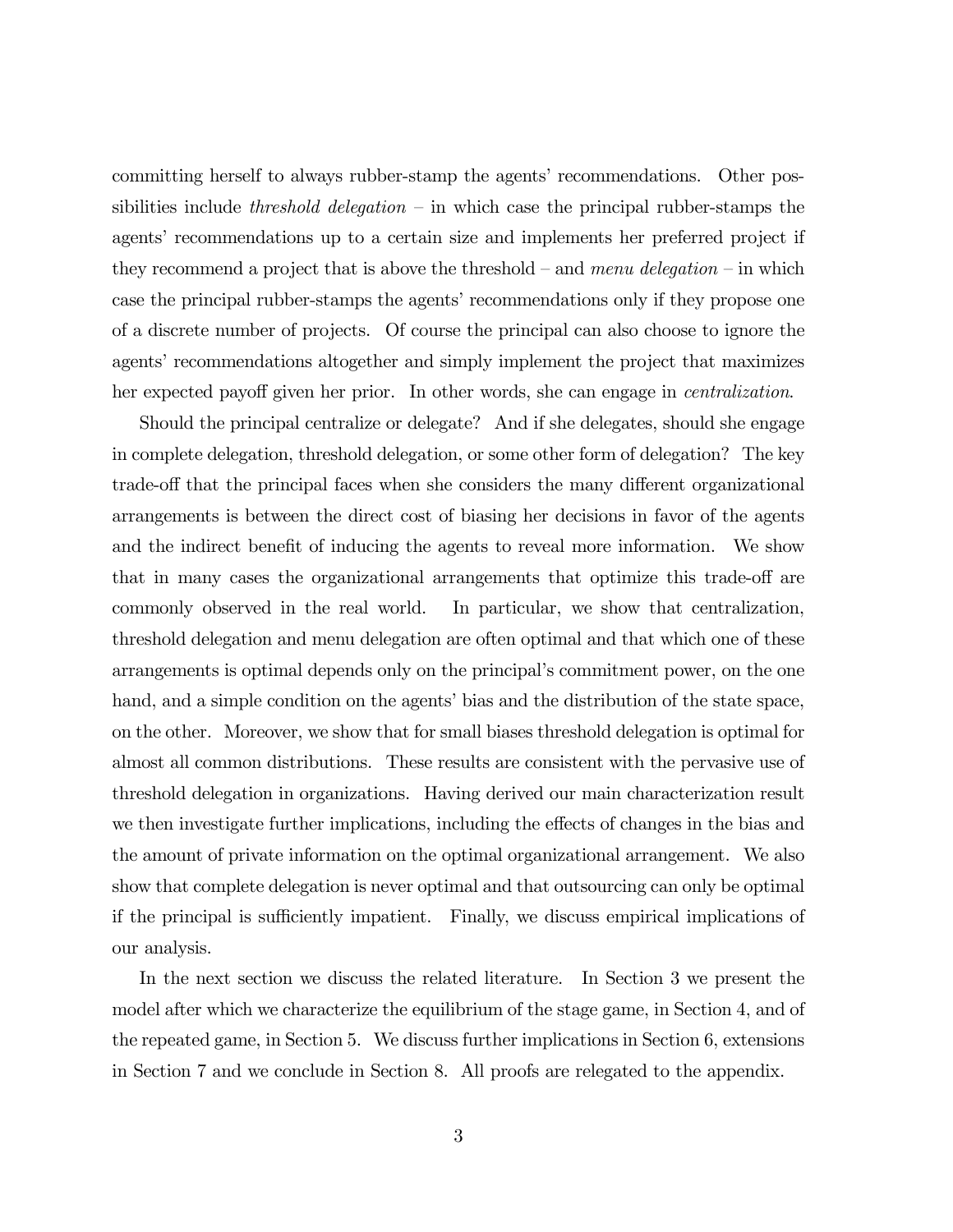# 2 Related Literature

The stage game in our model is a standard principal-agent problem of the following form. There is a principal and an agent who have different preferences over a decision that has to be taken. The payoffs that the principal and the agent realize depend on the decision and the state of world but the state of the world is only known by the agent.

A large number of papers have analyzed this static problem and they can be categorized in two dimensions: (i.) whether or not they allow for transfers between the principal and the agent and (ii.) the extent of commitment power by the principal.

Our paper contributes to the strand of the literature which argues that in many environments transfers between the principal and the agent are difficult or impossible. Within this strand of the literature one can distinguish between delegation- and cheap talk models. In the cheap talk models that follow Crawford and Sobel (1982) principals cannot commit to arbitrary decision rules, that is they cannot commit to act on the information they receive in a particular way. In contrast in the delegation models that follow Holmström (1977, 1984) the principal can commit to a decision rule.<sup>4</sup> Since we allow for different degrees of commitment by the principal, varying from no commitment all the way to perfect commitment, our paper contributes to the delegation literature which we discuss next.

Holmström (1977, 1984) considers a general version of the set up described above and proves the existence of an optimal delegation set or, equivalently, an optimal decision rule. He does not, however, characterize the optimum.5 Melumad and Shibano (1991) do solve for the optimal decision rule but restrict attention to the uniform distribution and particular preferences. Dessein (2002) allows the principal to commit to only one type of delegation, namely complete delegation, and shows that for a large number of

<sup>4</sup>Formally, Holmström (1977, 1984) assumes that the principal can commit to a delegation set, i.e. she can commit to a set of decisions from which the agent can choose his preferred one. This is equivalent to letting the agent make a recommendation and assuming that the principal can commit to any decision rule that maps the recommendation into a decision. As Holmström (1984) puts it "delegation of authority to an agent" is equivalent to "asking the agent for information and promising to act on the information in a particular way" (see also Melumad and Shibano 1991).

<sup>&</sup>lt;sup>5</sup>He restricts the set of feasible delegation sets to intervals. This is equivalent to restricting attention to continuous decision rules.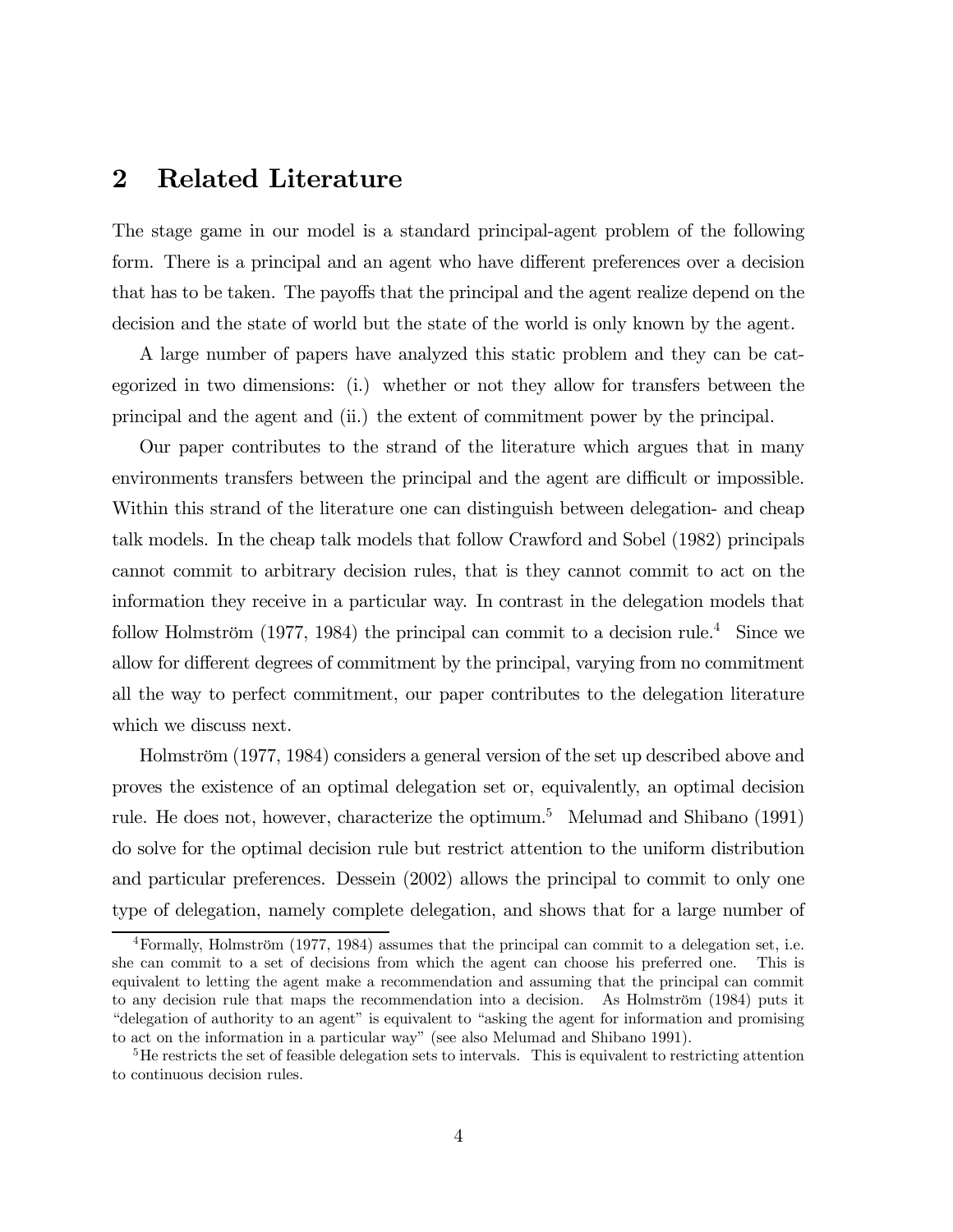distributions, the principal does better when she commits to complete delegation than when she cannot commit to any decision. We contribute to the delegation literature in two main ways. First, we characterize the optimal decision rule for general distributions and constant bias without restricting the set of feasible decision rules. Second, instead of making assumptions about what the principal can and cannot commit to, we endogenize her commitment power and characterize the optimal decision rule for any amount of commitment power.

The second strand of the literature that analyzes the principal-agent problem described above does allow for transfers. Ottaviani (2000) and Krishna and Morgan (2004), in particular, both allow for message-contingent transfers but make different assumption about the principal's commitment power. In particular, Krishna and Morgan (2004) focus on the case in which the principal can only commit to a transfer rule while Ottaviani (2000) allows the principal to commit to a transfer- and a decision rule.

Finally, our work is related to several recent papers that investigate the role of relational contracts within and between organizations. Baker, Gibbons, and Murphy (1994, 2002) investigate the use of objective and subjective performance measures and the ownership structures of firms in a repeated setting. Levin (2003) investigates relational incentive contracts in the presence of moral hazard and asymmetric information.

## 3 The Model

We consider an infinitely repeated game in which the stage game is the Crawford and Sobel (1982) cheap talk game with constant bias and quadratic loss functions. The principal is infinitely long lived and faces a sequence of agents who only interact with her for one period.

Specifically, we consider a model in which time runs from  $t = 1, 2, 3 ...$ . In any period t a firm that consists of one principal and one agent must implement a project. The agent knows the state of the world that determines the payoffs associated with all possible projects and makes a recommendation to the principal who has the formal authority to decide what project is chosen. In particular, at the beginning of period t, the agent observes the state of the world  $\theta_t \in \Theta = [0, 1]$ , which is drawn from a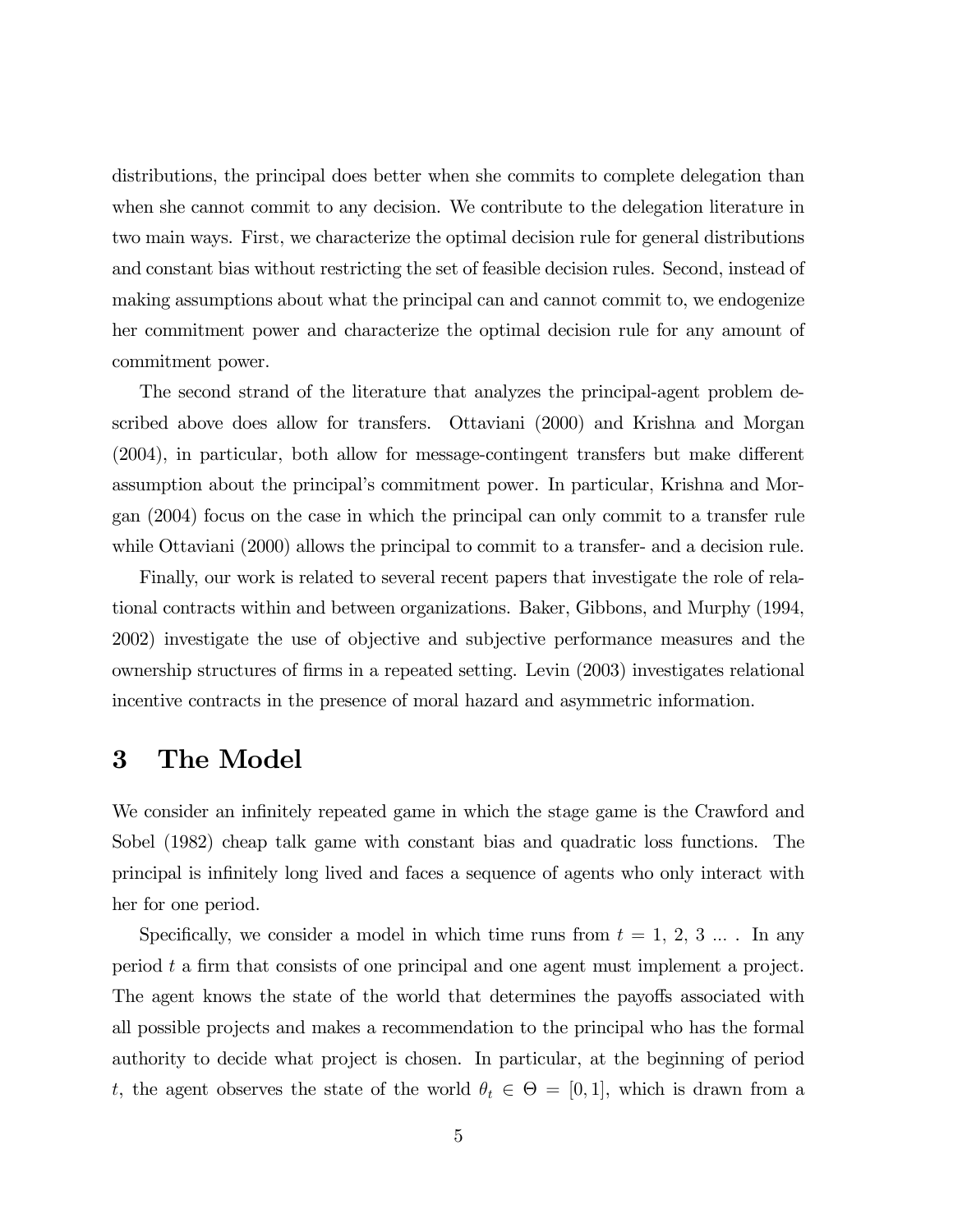distribution with a cumulative density function  $F(\cdot)$  and is i.i.d. over time, and then sends a message  $m_t \in M$  to the principal. Next the principal chooses a project that can be represented by a real number  $y_t \in \mathbf{R}$ . Although one can interpret  $y_t$  as measuring any one dimension on which the projects differ  $-$  for instance the number of workers to be hired for a new plant or the size of a new office building — we interpret it as the financial size of an investment. This interpretation facilitates the exposition and allows us to relate our findings to a number of papers that describe the capital budgeting rules which firms use to regulate the internal allocation of capital.<sup>6</sup>

After the project is chosen both players realize their stage game payoffs which are given by  $U_P(y_t, \theta_t) = -(y_t - \theta_t)^2$  for the principal and  $U_A(y_t, \theta_t, b) = -(y_t - \theta_t - b)^2$  for the agent. The parameter b measures the congruency of the agent's and the principal's preferences. Given these preferences, the principal's preferred project is given by  $y_t = \theta_t$ and the agent's is given by  $y_t = \theta_t + b$ . As mentioned in the introduction there is ample anecdotal evidence that documents the tendency of many managers to engage in empire building, i.e. to invest more than would be optimal from the perspective of their principals (see for instance Jensen 1986). For this reason we assume  $b > 0$  so that the agent prefers a larger investment than the principal. The analysis can easily be adapted, however, to allow for negative biases. Since we are interpreting  $y_t$  as the financial size of an investment and since the agent's and the principal's preferred project sizes are increasing in the state of the world  $\theta_t$ , it is natural to think of low realizations of  $\theta_t$  as bad states of the world in which the business environment is unfavorable to new investments and large realizations of  $\theta_t$  as good states of the world in which the business environment is more favorable.

After the project is chosen and the payoffs are realized, the state of the world becomes publicly known and the stage game ends.

We assume that the principal is infinitely long lived and faces a single, new agent every period. All the agents have the same preferences, i.e. they all have the same stage

<sup>6</sup>Clearly, focusing on this interpretation is without loss of generality and does not rule out other possible interpretations. For studies describing the capital budgeting rules that firms use see Footnote 3. Theoretical papers seeking to rationalize the observed rules include Harris and Raviv (1996) and Marino and Matsusaka (2004).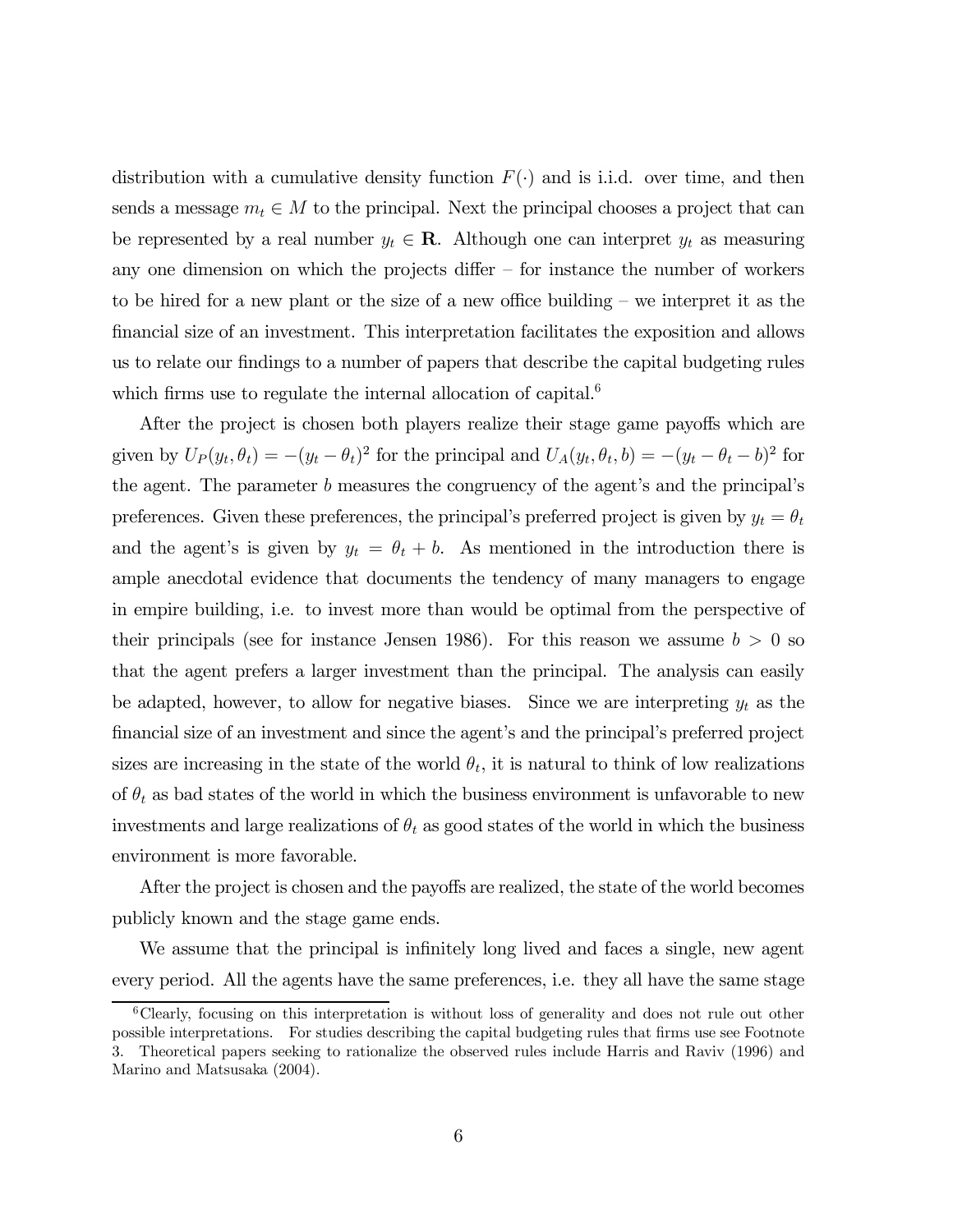game payoff function  $U_A(\cdot)$  and the same congruency parameter b. While the agents care only about the payoff they realize in the one period in which they interact with the principal, the principal cares about the present discounted value of her payoff stream and discounts the future at a rate  $\delta \in [0, 1)$ .

We denote the history of the game up to date t by  $\mathbf{h}^t = (\theta_0, m_0, y_0, ..., \theta_{t-1}, m_{t-1},$  $y_{t-1}$  and the set of all possible date t histories by  $H^t$ . A relational contract then specifies for any date t and any history  $\mathbf{h}^t \in H^t$ , (i.) a communication rule  $\mu_t : \Theta \times H^t \to \Delta_t(M)$ which assigns a probability distribution over M for any state of the world  $\theta_t$ ; (ii.) a decision rule  $Y_t : M \times H^t \to \mathbf{R}$  which assigns a project  $y_t$  for every message  $m_t$ ; (iii.) a belief function  $G_t : M \to \Delta_t(\Theta)$  which assigns a probability distribution over the states  $\theta_t$  for every message  $m_t$ . Note, in particular, that histories are public. The belief function  $G_t$  is derived from  $\mu_t$  using Bayes' rule wherever possible. Such a relational contract is self-enforcing if it describes a subgame perfect equilibrium of the repeated game.

We solve for the 'optimal' relational contract that maximizes the principal's present discounted payoff. In doing so we assume that the most severe punishment that can be implemented off the equilibrium path calls for the agents and the principal to revert to statically optimizing behavior. In other words, in the punishment phase the principal and the agents play the strategies that maximize their expected stage game payoffs. This assumption captures our belief that, when relational contracts break down, members of the same firm are likely to coordinate on the equilibrium that maximizes their respective payoffs in the absence of trust.7 It should be noted, however, that qualitatively our results are not sensitive to this assumption.

As discussed in Section 2, we follow the cheap talk and delegation literatures by ruling out transfers. We relax this assumption in Section 7 where we allow for wage payments. For models with contingent transfers see Ottaviani (2000) and Morgan and Krishna (2004). In Section 7 we also discuss the implications of allowing for commitment by the agents which is ruled out in the set up described above.

 $^7$ Baker, Gibbons, Murphy (1994) make a similar assumption for the same reason.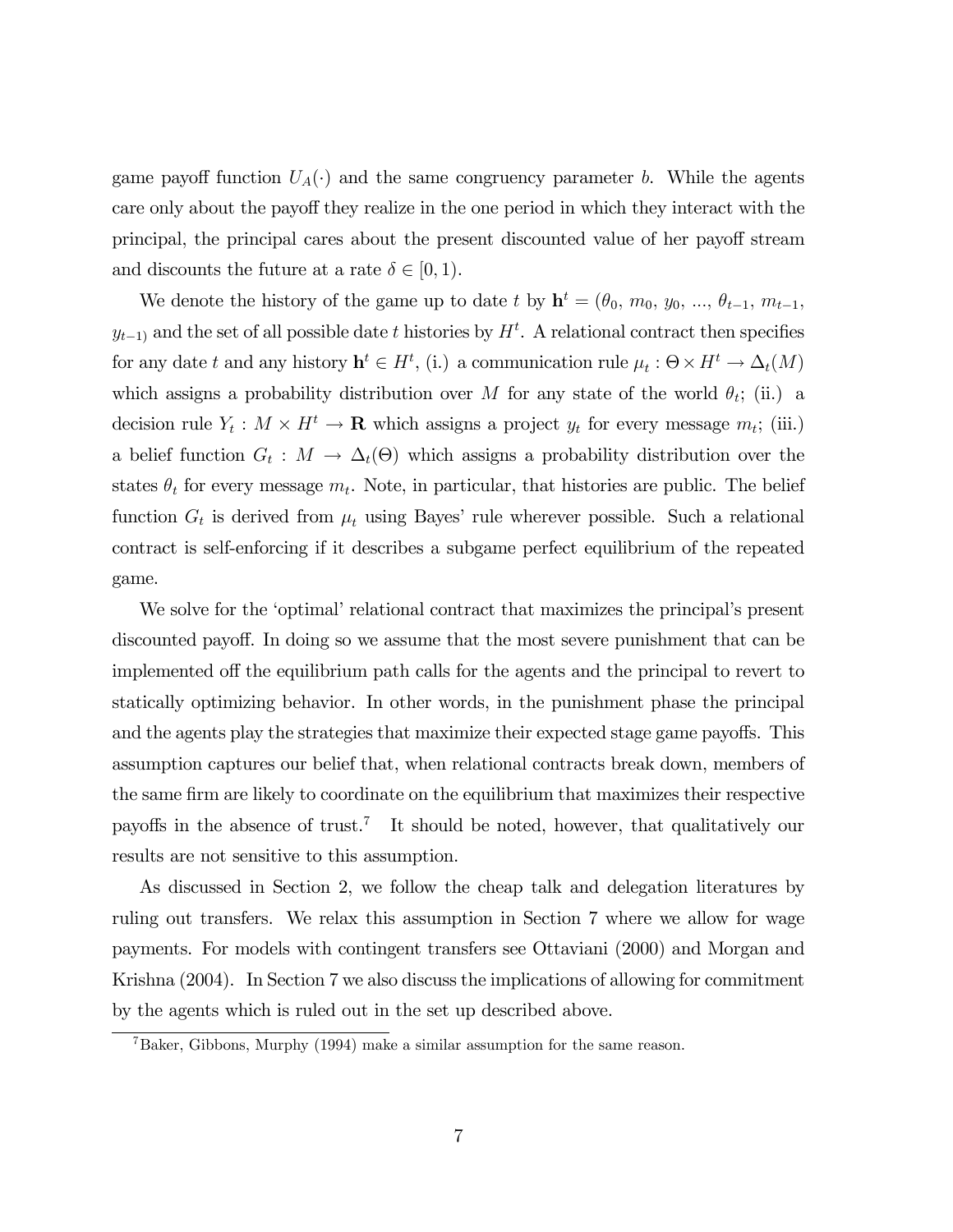### 4 Stage Game

We start by considering the static equilibria of the stage game. An equilibrium of the stage game is characterized by (i.) a family of communication rules  $\mu(m \mid \theta)$  for the agent, where  $\mu(m \mid \theta)$  is the probability of sending message m conditional on the agent observing state  $\theta$ , (ii.) a decision rule  $y(m)$  for the principal that maps messages  $m \in M$ into actions  $y \in Y$ , (iii.) a belief function  $g(\theta | m)$  for the principal, where  $g(\theta | m)$  is the probability of state  $\theta$  conditional on receiving message m, such that (i.) for each  $\theta \in \Theta$ , if m is in the support of  $\mu(m \mid \theta)$ , then it maximizes the expected payoff of the agent given the principal's decision rule  $y(m)$ , (ii.) for each  $m \in M$ ,  $y(m)$  maximizes the expected payoff of the principal given her beliefs and (iii.) the belief function  $g(\theta | m)$ is derived from  $\mu(m \mid \theta)$  using Bayes' rule whenever possible.

Crawford and Sobel (1982) show that all equilibria are interval equilibria in which the agent only communicates the interval that the state of the world lies in. In this sense the agent's communication is noisy and information is lost. Having learned what interval the state of the world lies in, the principal implements the project that maximizes her expected payoff, given her updated beliefs.

To describe these interval equilibria, let  $a \equiv (a_0, ..., a_N)$  denote the partition of [0, 1] into N steps and dividing points between steps  $0 \equiv a_0 < a_1 < ... < a_N \equiv 1$ . Define for all  $a_{i-1}, a_i \in [0,1], \hat{y}_i \equiv \arg \max_y \int_{a_{i-1}}^{a_i} U_P(y,\theta) dF(\theta) / (F(a_i) - F(a_{i-1}))$ . Finally, let  $y_i$ denote the project that the principal implements if she receives a signal from interval i, i.e.  $y_i \equiv y(m)$  for  $m \in (a_{i-1}, a_i)$ . We can now state the following proposition which follows immediately from Theorem 1 in Crawford and Sobel (1982).

PROPOSITION 1 (Crawford and Sobel). If  $b > 0$ , then there exists a positive integer  $N(b)$  such that for every N with  $1 \leq N \leq N(b)$ , there exists at least one equilibrium  $(\mu(\cdot), y(\cdot), g(\cdot)),$  where

$$
\mu(m \mid \theta)
$$
 is uniform, supported on  $[a_{i-1}, a_i]$  if  $\theta \in (a_{i-1}, a_i)$ ,  
\n $y_i = \hat{y}_i$  if  $m \in (a_{i-1}, a_i)$ ,  
\n $g(\theta \mid m) = f(\theta)/(F(a_i) - F(a_{i-1}))$  if  $m \in (a_{i-1}, a_i)$ ,  
\n $a_i = \frac{1}{2}(\hat{y}_i + \hat{y}_{i+1} - 2b)$  for  $i = 1, ..., N - 1$ .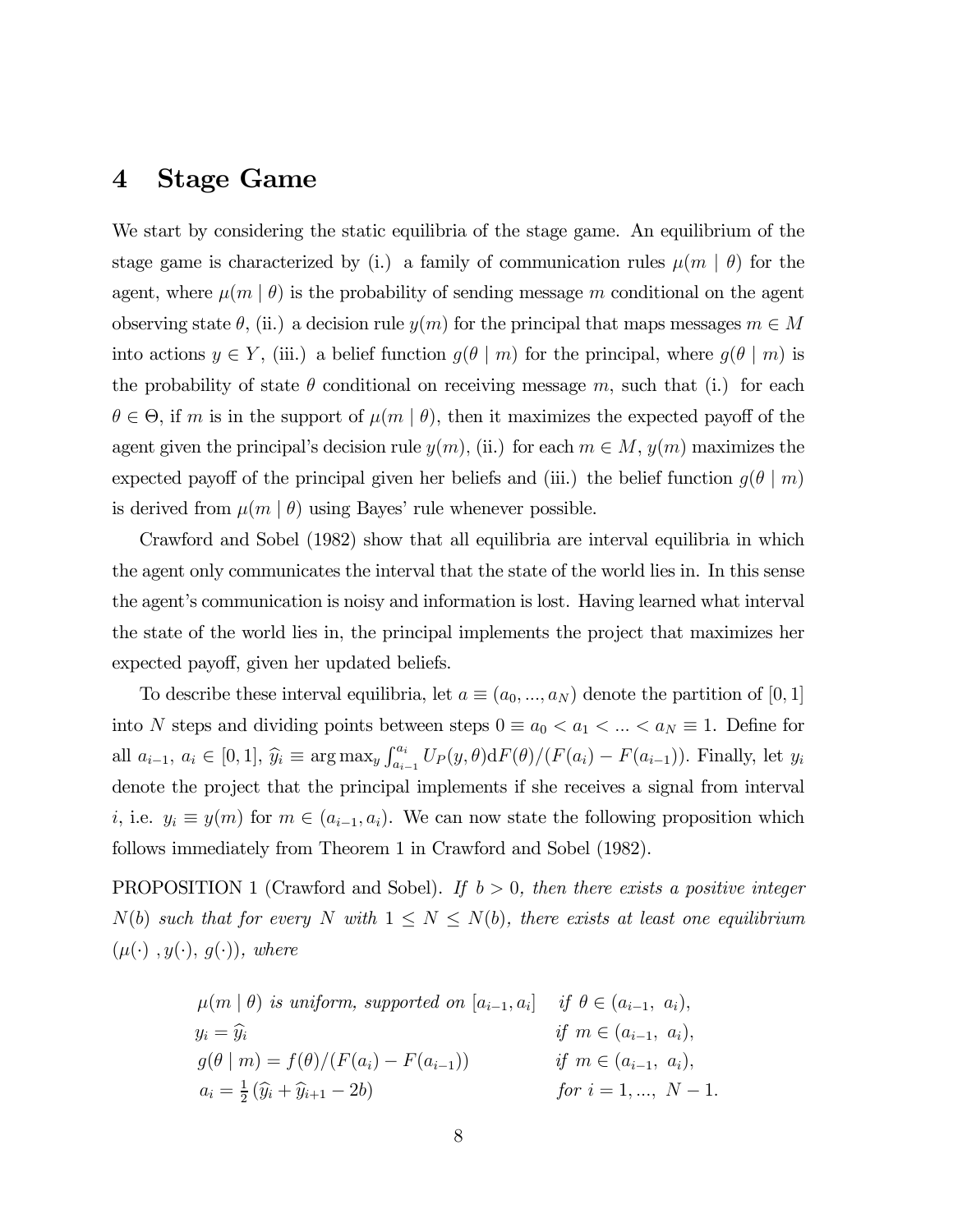The expression for the  $a_i$ 's is derived from the indifference condition  $U_A(\hat{y}_i, a_i)$  =  $U_A(\widehat{y}_{i+1}, a_i)$  which ensures that in state of the world  $a_i$  the agent is indifferent between projects  $y_i$  and  $y_{i+1}$ . An implication of this condition is that the length of successive intervals grows. In this sense less information gets communicated, the larger the state of the world. Intuitively, since the agent always prefers larger projects than the principal, his proposals are less credible the larger the projects that he recommends.

Crawford and Sobel (1982) also provide sufficient conditions under which the expected payoffs of the principal and the agent are increasing in the number of intervals N. When these conditions are satisfied, as they are in our specification, one may therefore expect the players to coordinate on the equilibrium in which the number of intervals is maximized, i.e. in which  $N = N(b)$ . We denote this equilibrium by  $(\mu^{CS}, y^{CS}, g^{CS})$ and the corresponding payoffs by  $U_A^{CS}$  and  $U_P^{CS}$ , where the superscript 'CS' stands for 'Crawford and Sobel.'

In this paper we interpret interval equilibria of the type described in the first proposition as a form of 'menu delegation,' as defined next.

DEFINITION 1 (Menu Delegation). Under 'menu delegation' agents reveal the interval that the state of the world lies in and the project that the principal implements only depends on the reported interval. Formally, [0, 1] is partitioned into  $N \geq 1$  intervals with dividing points  $0 = a_0 < a_1 < ... < a_N = 1$ . The communication rule  $\mu(m \mid \theta)$  is uniform, supported on  $[a_{i-1}, a_i]$  if  $\theta \in (a_{i-1}, a_i)$ . The decision rule is given by  $y(m) = y_i$ for all  $m \in (a_{i-1}, a_i]$  and  $i = 1, ..., N$ .

We can think of interval equilibria as menu delegation schemes since in any such equilibrium the principal essentially offers a menu with a discrete number of projects and the agents then choose between these different projects. In the static game the projects on the menu have to be chosen such that implementing any one of them maximizes the principal's stage game payoff, given her updated beliefs after receiving the agents' messages. In contrast, in a repeated setting the principal can commit to a menu in which the projects do not maximize her stage game payoff. As we will see below, committing to such a menu can be optimal since it allows her to elicit more information from the agents.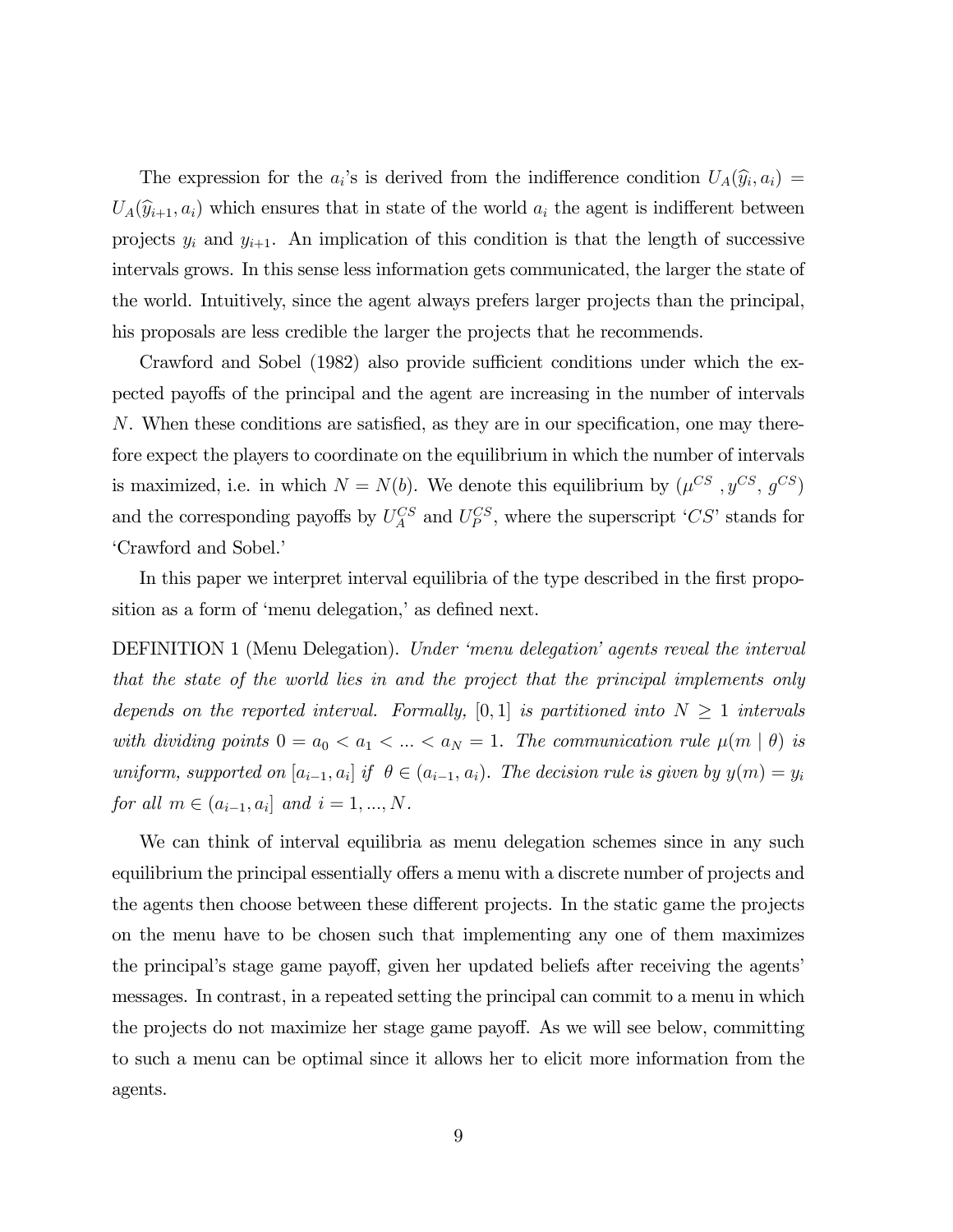# 5 Relational Delegation

We now analyze the repeated game and characterize the optimal relational contract that maximizes the discounted payoff stream for the principal. We start by showing that, without loss of generality, we can restrict attention to 'stationary' and 'monotonic' relational contracts.

DEFINITION 2 (Stationarity and Monotonicity). (i.) A relational contract is 'stationary' if (a.) on-the-equilibrium path  $\mu_t(\cdot) = \overline{\mu}(\cdot)$  and  $y_t(\cdot) = \overline{y}(\cdot)$  for every date t, where  $\overline{\mu}(\cdot)$  is some communication rule and  $\overline{y}(\cdot)$  is some decision rule and (b.) off the equilibrium path  $\mu_t(\cdot) = \underline{\mu}(\cdot)$  and  $y_t(\cdot) = \underline{y}(\cdot)$  for every date t, where  $\underline{\mu}(\cdot)$  is some communication rule and  $y(\cdot)$  is some decision rule.

(ii.) A relational contract is 'monotonic' if for any period t and for any two states  $\theta_t^1$  and  $\theta_t^2 > \theta_t^1$  the chosen projects satisfy  $y_t(\theta_t^2) \ge y_t(\theta_t^1)$ .

Thus, in a monotonic relational contract the implemented projects are weakly increasing in the state of the world. We can now establish the following proposition.

PROPOSITION 2 (Stationarity and Monotonicity). There always exists an optimal relational contract that is stationary and monotonic.

It then follows that in the optimal relational contract a deviation by the principal in period t, i.e. the use of a decision rule  $y_t(m_t) \neq \overline{y}(m_t)$ , leads to the best static equilibrium  $(\mu^{CS}(\cdot), y^{CS}(\cdot), g^{CS}(\cdot))$  in every subsequent period. The optimal on-the-equilibrium path communication and decision rules are then given by

$$
(\overline{\mu}(\cdot), \overline{y}(\cdot)) \in \arg\max_{y(m), \mu(\theta)} \frac{1}{1-\delta} \mathcal{E}_{\theta} \left[ U_P(y(m), \theta) \right]
$$
 (1)

subject to

$$
\mu(\theta) = \arg \max U_A(y(m), \theta) \tag{2}
$$

$$
\Delta y(m)^2 \le \frac{\delta}{1-\delta} \mathcal{E}_{\theta} \left[ U_P(y(m), \theta) - U_P^{CS} \right],\tag{3}
$$

where  $\Delta y(m)$  is the difference between the on-the-equilibrium path decision and the decision that maximizes the reneging payoff, i.e.  $\Delta y(m) \equiv y(m) - \hat{y}(m)$  and  $\hat{y}(m) \equiv$  $\arg \max E_{\theta} [U_P(y, \theta) | m].$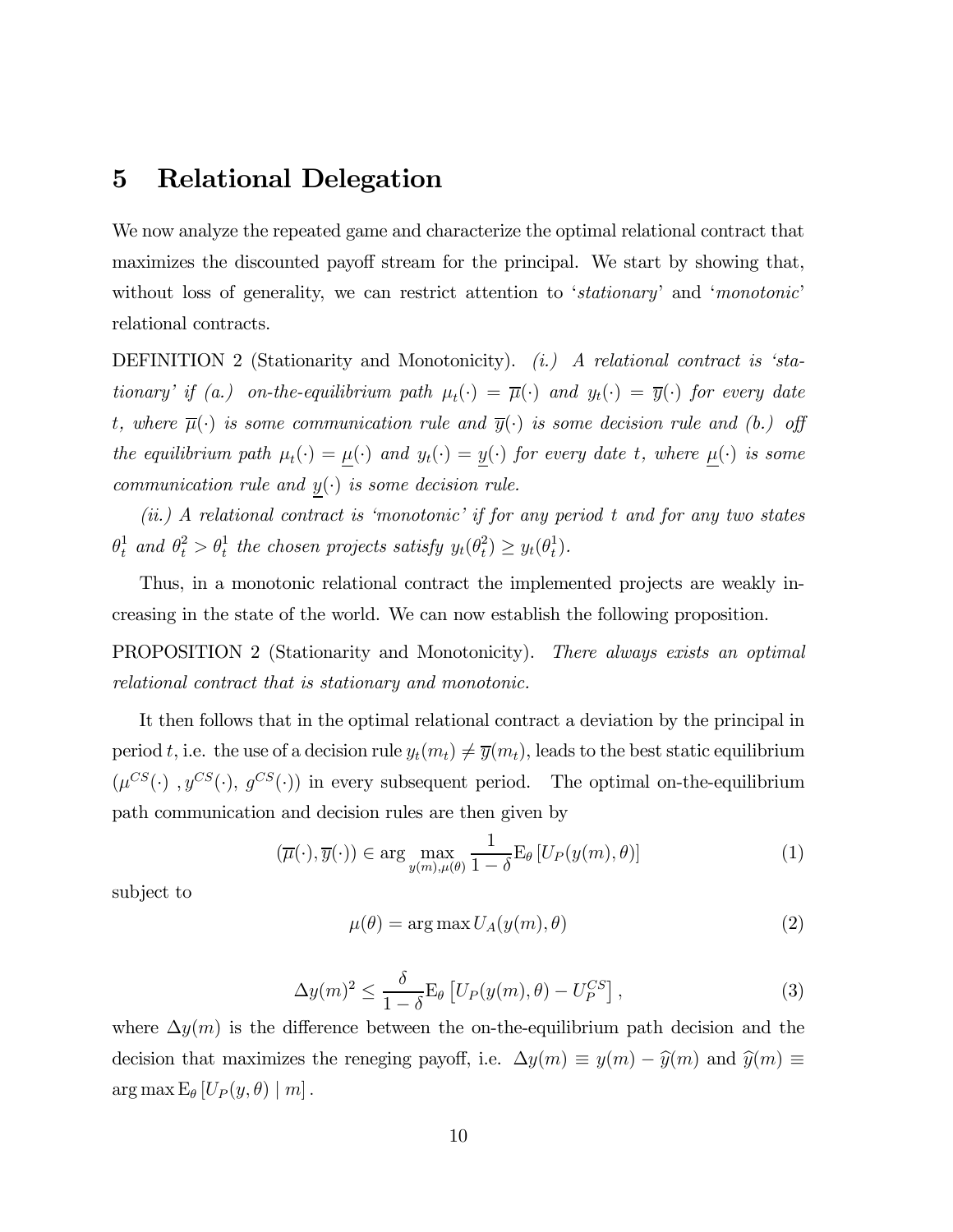The first constraint states that the communication rule maximizes the agent's stage game payoff given the decision rule  $y(m)$  and the second constraint ensures that the principal has no incentive to renege. The RHS of the reneging constraint is the future loss from reneging, namely the appropriately discounted difference between the principal's expected on- and off-the-equilbrium path payoffs. The LHS is the expected one period benefit from reneging  $E_{\theta}$  [ $U_P(\hat{y}(m), \theta) - U_P(y(m), \theta)$  | m] which, given the quadratic loss function, simplifies to  $\Delta y(m)^2$ .

To characterize the solution of the contracting problem, we first parameterize the reneging constraint by replacing (3) with

$$
\Delta y(m)^2 \le q^2,\tag{4}
$$

where  $q \in [0,\infty)$  is an exogenously given constant. We then solve the parameterized problem (1) subject to (2) and (4) for all q. The solution to this problem for a given q is equivalent to the solution of the original problem for the unique discount rate  $\delta$  that solves

$$
\frac{\delta}{1-\delta} \mathcal{E}_{\theta} \left[ U_P(q) - U_P^{CS} \right] = q,
$$

where  $U_P(q)$  is the principal's stage game payoff under the optimal contract. Thus, solving the original problem for all  $\delta \in [0,1)$  is equivalent to solving the parameterized problem for all  $q \in [0, \infty)$  as we do below.

The parameter  $q$  can be interpreted as the amount of 'relational capital' or 'commitment power' that the principal has. In the next subsection we characterize the solution to the contracting problem when the principal has a high level of relational capital, in the sense that  $q \geq b$ , where b is the agents' bias. In Subsection 5.2 we then characterize the solution when the principal has a low level of relational capital, in the sense that  $q < b$ . As will become clear as we proceed,  $q = b$  is a natural cut-off level since the agents can be induced to reveal the true states of the world for some subset  $\Theta' \subseteq \Theta$  if and only if  $q \geq b$ .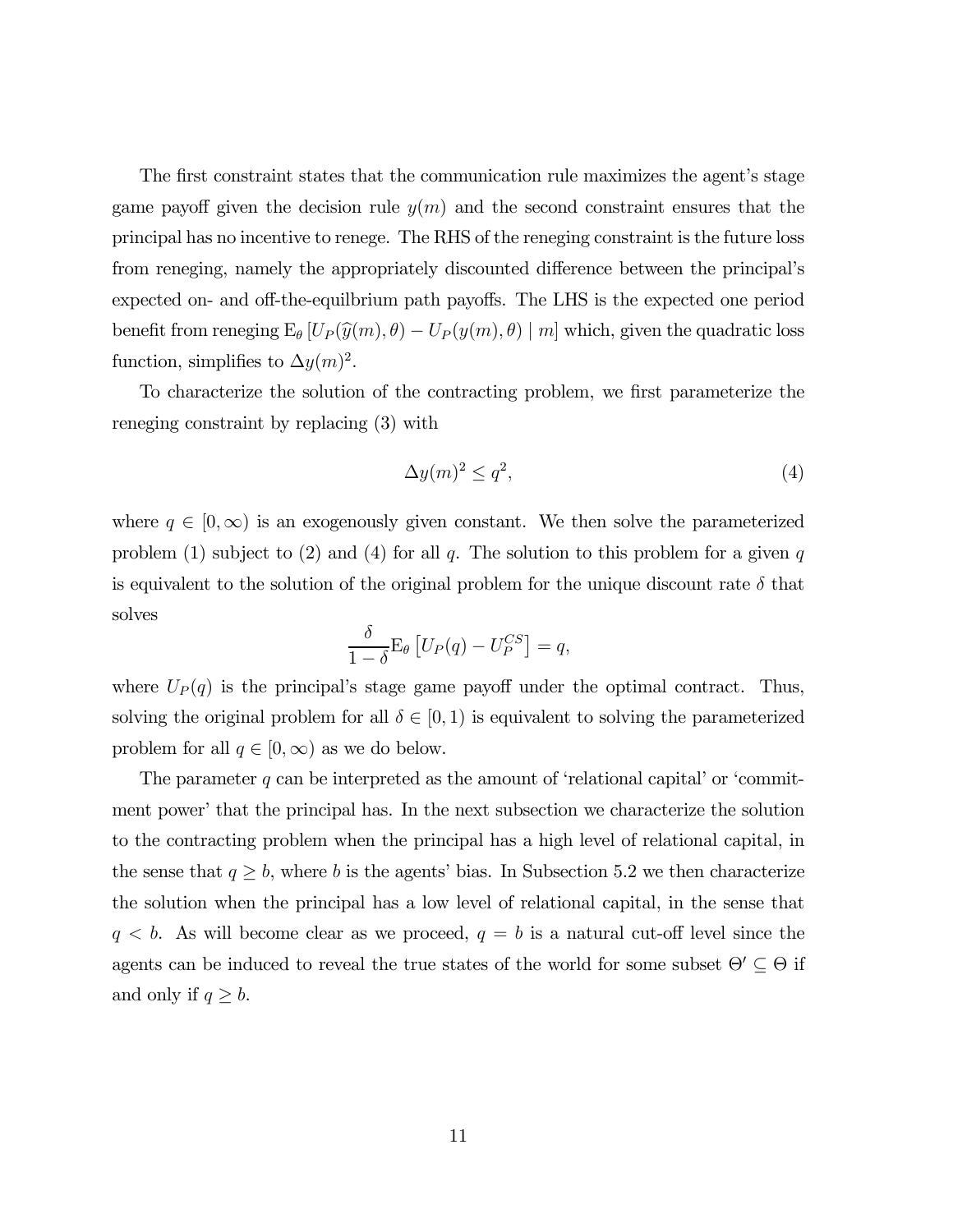### 5.1 High Relational Capital

In this subsection we characterize the solution to the contracting problem (1) subject to (2) and (4) for  $q \ge b$ . We will show that in many cases commonly observed organizational arrangements are optimal. In particular, we will show that often the optimal relational contract takes the form of either 'centralization' or 'threshold delegation,' as defined next.

DEFINITION 3 (Centralization). Under 'centralization' agents do not communicate any information and the principal implements the project that she expects to maximize her stage game payoff, given the limited information that she has. Formally, the communication rule  $\mu(\theta)$  is uniform, supported on [0,1] for all  $\theta \in [0,1]$ . The decision rule is given by  $y(m) = \hat{y}(m) = E[\theta]$  for all  $m \in [0, 1]$ .

Under centralization the principal disregards the agents information and simply implements the project that she expects to maximize her stage game payoff, given her prior. The agents in turn do not communicate any information.

DEFINITION 4 (Threshold Delegation). Under 'threshold delegation' agents reveal the state of the world up to a threshold and pool in a single interval above the threshold. The principal implements the agents' preferred project below the threshold and her own preferred project above the threshold. Formally, the communication rule is given by  $\mu(\theta) = \theta$  for all  $\theta \in [0, a_1)$  and  $\mu(\theta)$  is uniform, supported on  $[a_1, 1]$  for all  $\theta \in [a_1, 1]$ , where  $a_1 \in [0, 1)$ . The decision rule is given by  $y(m) = m + b$  for all  $m \in [0, a_1)$  and  $\widehat{y}(m) = a_1 + b$  for all  $m \in [a_1, 1]$ .

A graphical illustration of threshold delegation is given in Figure 1. The lower diagonal line plots the principal's preferred project  $\theta$  for any state of the world and the higher diagonal line  $\theta + b$  plots the preferred projects for the agent. The bold line graphs the implemented projects as a function of the state of the world. Essentially, under threshold delegation the principal rubber-stamps the agents' recommendations up to some threshold and implements her preferred project above this threshold. Threshold delegation of this type is widely observed in organizations and, in particular, capital budgeting rules often take this form. Threshold delegation is also consistent with the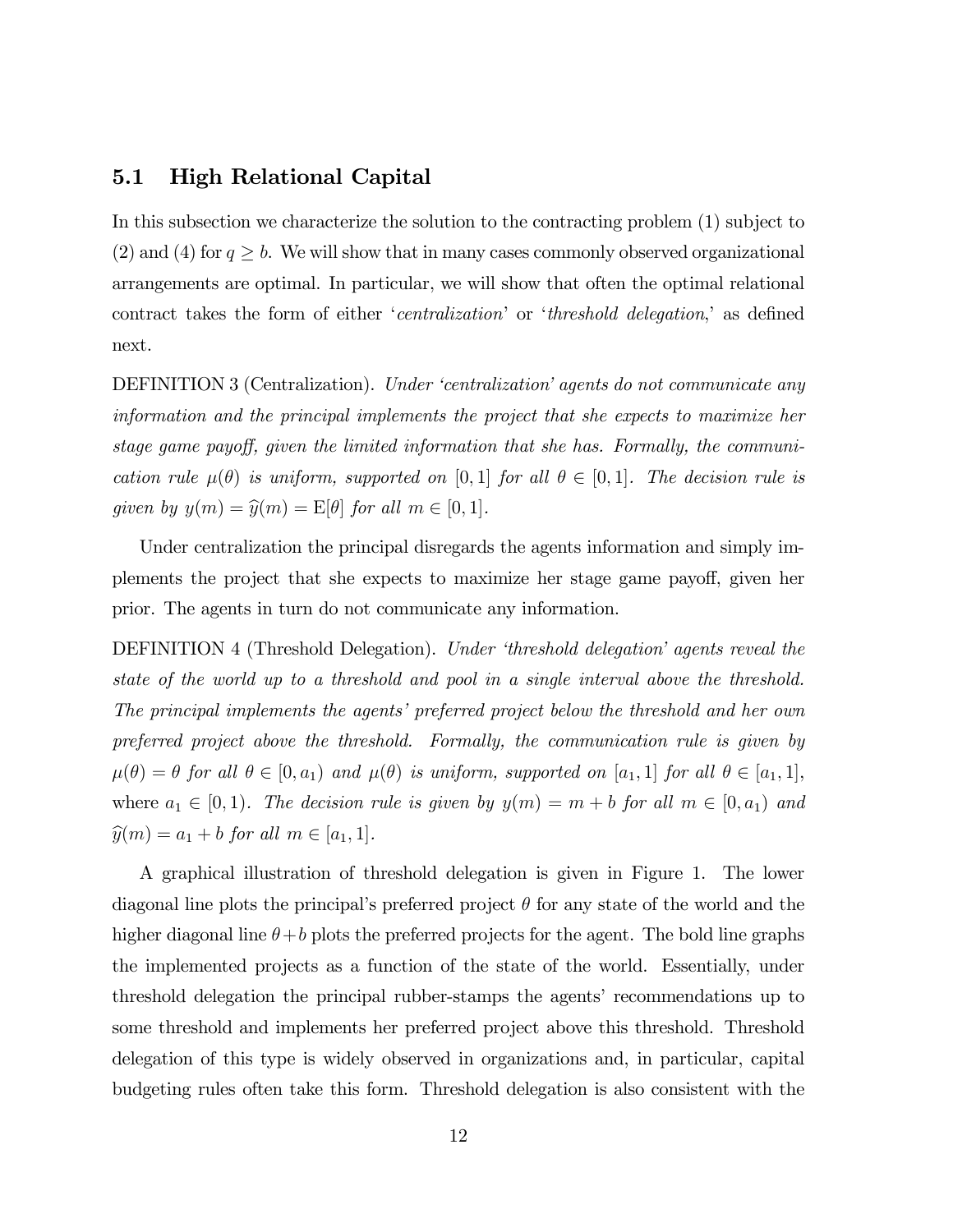observation in Ross (1986) that in many firms lower level managers can decide on small investments while senior managers can decide on larger investments.

The next proposition shows that in many cases threshold delegation is in fact the optimal relational contract.

PROPOSITION 3 (Threshold Delegation). Suppose that  $q \ge b$  and that  $G(\theta) \equiv F(\theta) +$ bf( $\theta$ ) is strictly increasing in  $\theta$  for all  $\theta \in \Theta$ . Then threshold delegation is optimal.

The distributional assumption stated in the proposition is satisfied for a large number of distributions and a wide range of biases. It is, for instance, always satisfied by the uniform distribution and by any unimodal distribution as long as the variance is large relative to the bias. Also, for any distribution that is continuously differentiable there exists a strictly positive value b' such that the condition is satisfied for all  $b \leq b'$ . Thus, it is satisfied for most common distributions when the bias is small.

A sketch of the formal proof of the proposition can be provided in three steps. The first part of the proof shows that it cannot be optimal to have two pooling intervals next to each other. In other words, it can never be optimal for the principal to implement a project  $y_i$  if  $\theta \in [a_{i-1}, a_i]$  and another project  $y_{i+1} \neq y_i$  if  $\theta \in (a_i, a_{i+1}]$ . The second part of the proof shows that it cannot be optimal to have a pooling interval to the left of separation. In other words, it cannot be the case that the principal implements a project  $y_i$  if  $\theta \in [a_{i-1}, a_i]$  and projects  $y = \theta + b$  if  $\theta \in [a_i, a_{i+1}]$ . Together the first and the second part imply that the optimal delegation scheme is characterized by separation for low states of the world and a single pooling interval for high states. Finally, the first order condition for the optimal threshold implies that it is chosen so as to ensure that the principal's preferred project is implemented above the threshold.

To get an intuition for why among the very many possible organizational arrangements threshold delegation often does best for the principal, we first need to think about the trade-off that she faces when deciding what projects to implement. The key question for the principal is how much she should bias her decisions in favor of the agents. On the one hand, the principal clearly incurs a direct cost when she biases her decisions in favor of the agents by implementing projects that are larger than the ones she expects to maximize her payoff. On the other hand, however, the agents are more willing to give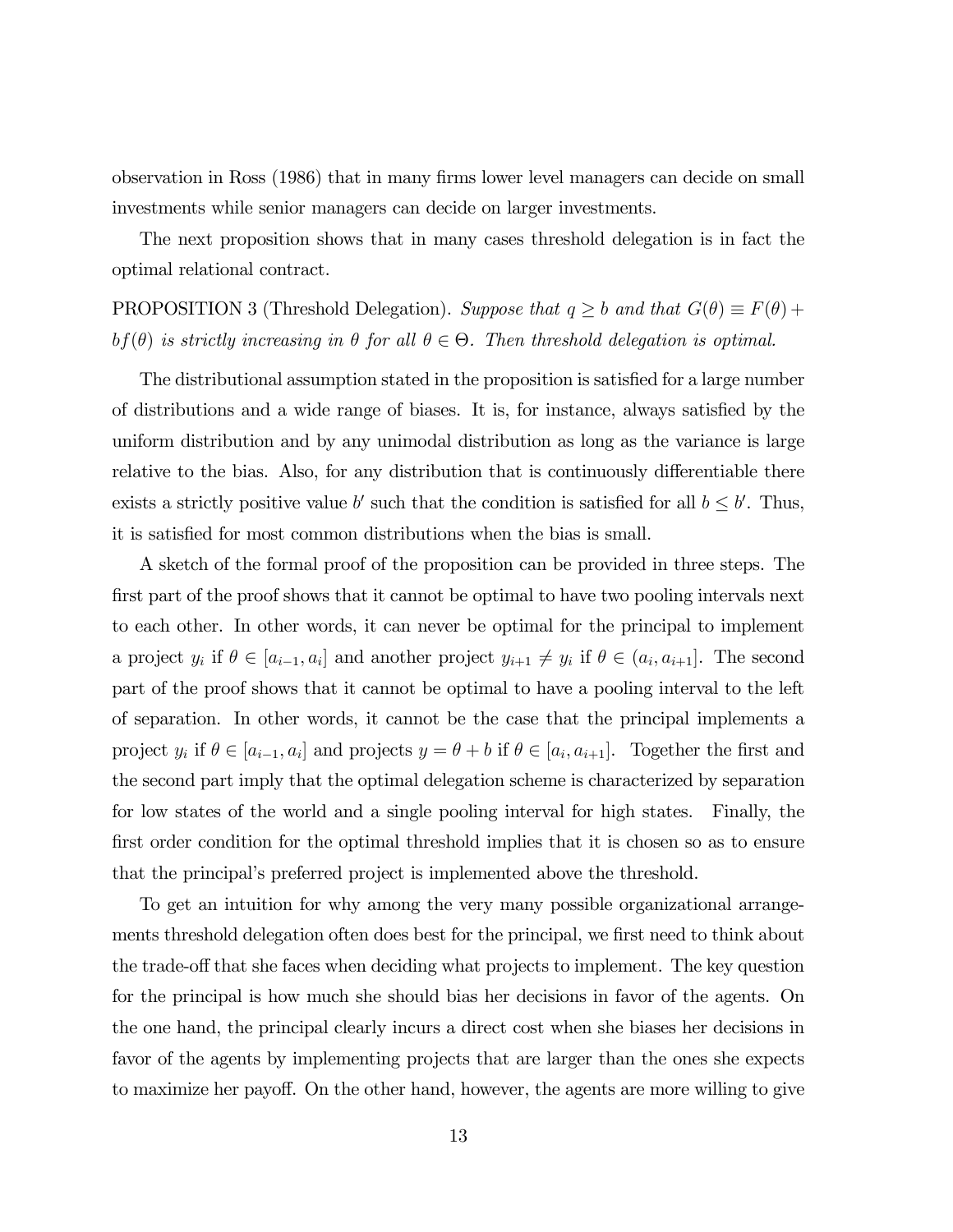precise recommendations, the more they expect their interests to be taken into account by the principal. Thus, the key trade-off that the principal faces is between the direct cost of biased decision making and the indirect benefit of better information. A feature of threshold delegation is that, conditional on the information the principal receives, decision making is biased entirely in favor of the agents when the state of the world is below the threshold  $a_1$  and it is biased entirely in favor of the principal when the state of the world is above the threshold. To see this, note that when the principal gets a message  $m = \theta \le a_1$  she knows exactly the state of the world but instead of using this information to implement her preferred project  $\theta$  she uses it to implement the agent's preferred project  $\theta + b$ . In contrast, when the principal gets a message  $m = \theta > a_1$  she does not know the exact state of the world and only knows that it is above the threshold. In this case it is optimal for her to implement the project  $E(\theta \mid \theta \ge a_1)$  that maximizes her expected payoff and not bias the decision at all in favor of the agents. As a result of this decision rule, agents are willing to communicate all information when the state of the world is below the threshold and very limited information when it is above the threshold.

To get an intuition for Proposition 2 it is therefore key to understand why it is optimal to bias the decisions in favor of the agents for low states of the world and in favor of the principal for high states of the world. For this purpose, it is instructive to compare threshold delegation to two benchmarks. In the first benchmark the principal always implements her preferred projects and in the second she always implements the agents' preferred projects.

When the principal always implements her preferred projects, the agents are not willing to reveal the states of the world and instead only reveal the intervals that they lie in. An example of such an equilibrium is illustrated in Figure 2a in which the agents only reveal whether the state of the world is below a threshold  $a_1$  or above it and the principal implements her respective preferred projects  $\hat{y}_1 \equiv E(\theta \mid \theta \le a_1)$  and  $\hat{y}_2 \equiv E(\theta \mid \theta \ge a_1)$ . If  $G(\theta)$  is increasing in  $\theta$ , the principal can do better by implementing the agents' preferred project  $y = \theta + b$  for  $\theta \in [0, \hat{y}_2 - b]$  and  $\hat{y}_2$  for  $\theta \in [\hat{y}_2 - b, 1]$ , i.e. she can do better by entirely biasing her decisions in favor of the agents for low states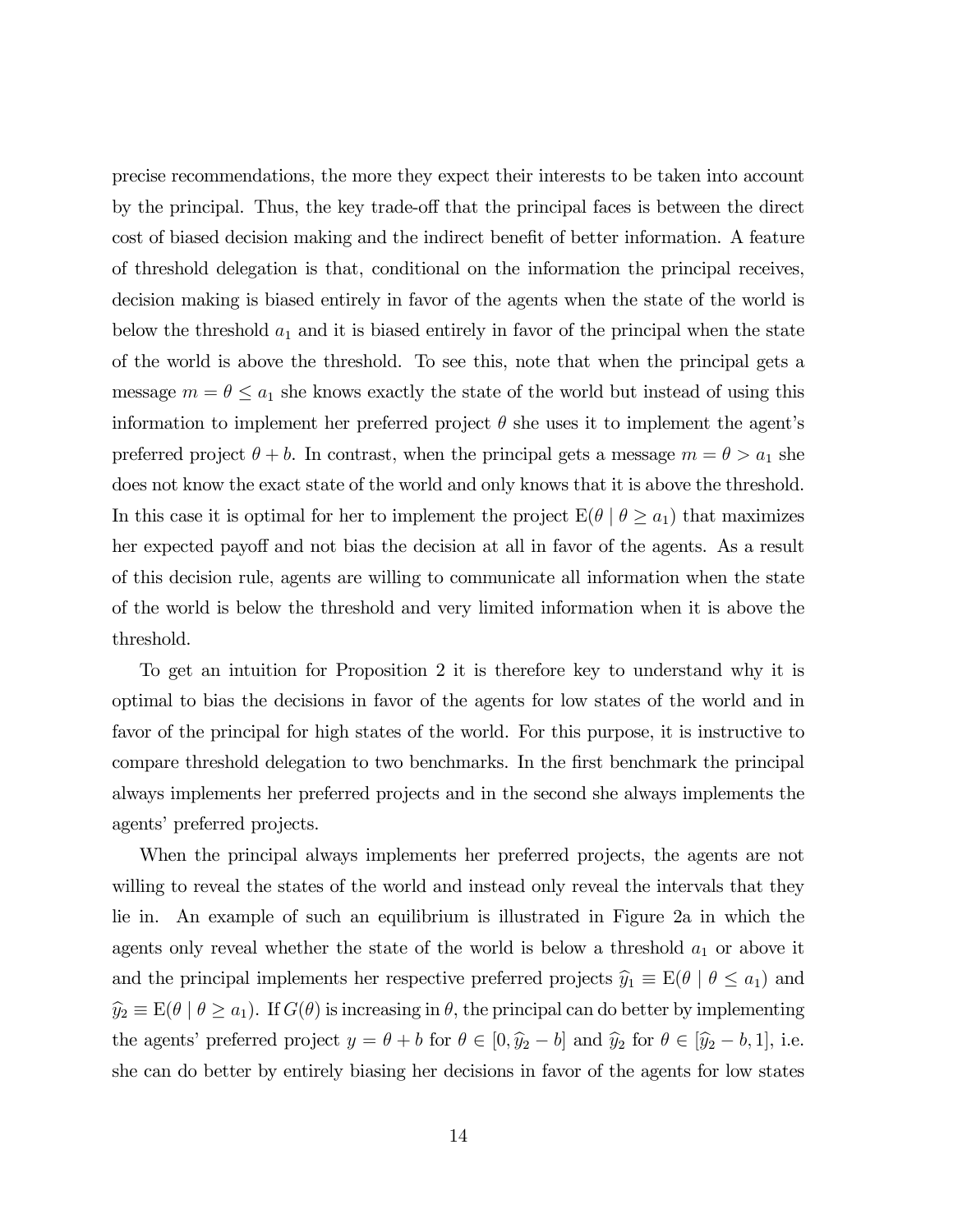of the world. On the one hand, doing so is costly for the principal since she implements projects that are worse for her if  $\theta \in [0, a_1]$ . This loss is indicated by triangle A in Figure 2b. On the other hand, however, precisely because she is implementing projects that are worse for her if  $\theta \in [0, a_1]$  she is able to implement projects that are better for her if  $\theta \in [0, a_1]$ . This gain is indicated in Figure 2b by triangle B. Essentially, biasing decisions in favor of the agents for low states of the world relaxes the incentive constraint for higher states which in turn allows the principal to implement projects that are better for her. As long as the probability of being in the loss making interval  $[0, a_1]$  is not too large compared to the probability of being in profiting interval  $[a_1, \hat{y}_2 - b]$ , the gain of biasing the decisions in favor of the agents outweighs the costs and the principal is made better off. The condition that  $G(\theta)$  is always increasing ensures that this is indeed the case.

In the second benchmark, the principal biases her decisions entirely in favor of the agents who in turn always reveal the state of the world. This case is illustrated in Figure 3a. While this arrangement allows the principal to elicit all available information, it also commits her to implement projects  $y > 1$  that cannot be optimal for her in any state of the world. This suggests an alternative arrangement in which the principal implements the agents' preferred projects below a threshold  $a_1\leq 1$  and implements a single project  $a_1 + b$  above the threshold, as illustrated in Figure 3b. If  $a_1$  is sufficiently high the principal is made better off under the alternative scheme since she can realize the benefit of less biased decision making, indicated by triangle A in Figure 3b, without the cost of tightening the incentive constraint for any higher states of the world.

A key questions we are interested in is what form delegation takes when a principal's ability to commit is limited. From our analysis above it follows that the optimal threshold delegation scheme can be implemented for any  $q \ge b$  and not just as  $q \to \infty$ . This is the case since, under threshold delegation, the principal never biases her decision by more than b and thus never faces a reneging temptation of more than  $b^2$ . Thus, when  $G(\theta)$  is everywhere increasing, a principal with high relational capital  $q' \geq b$  behaves in exactly the same way as a principal with very high relational capital  $q'' > q'$ .

Proposition 3 has shown that in many cases threshold delegation is optimal. In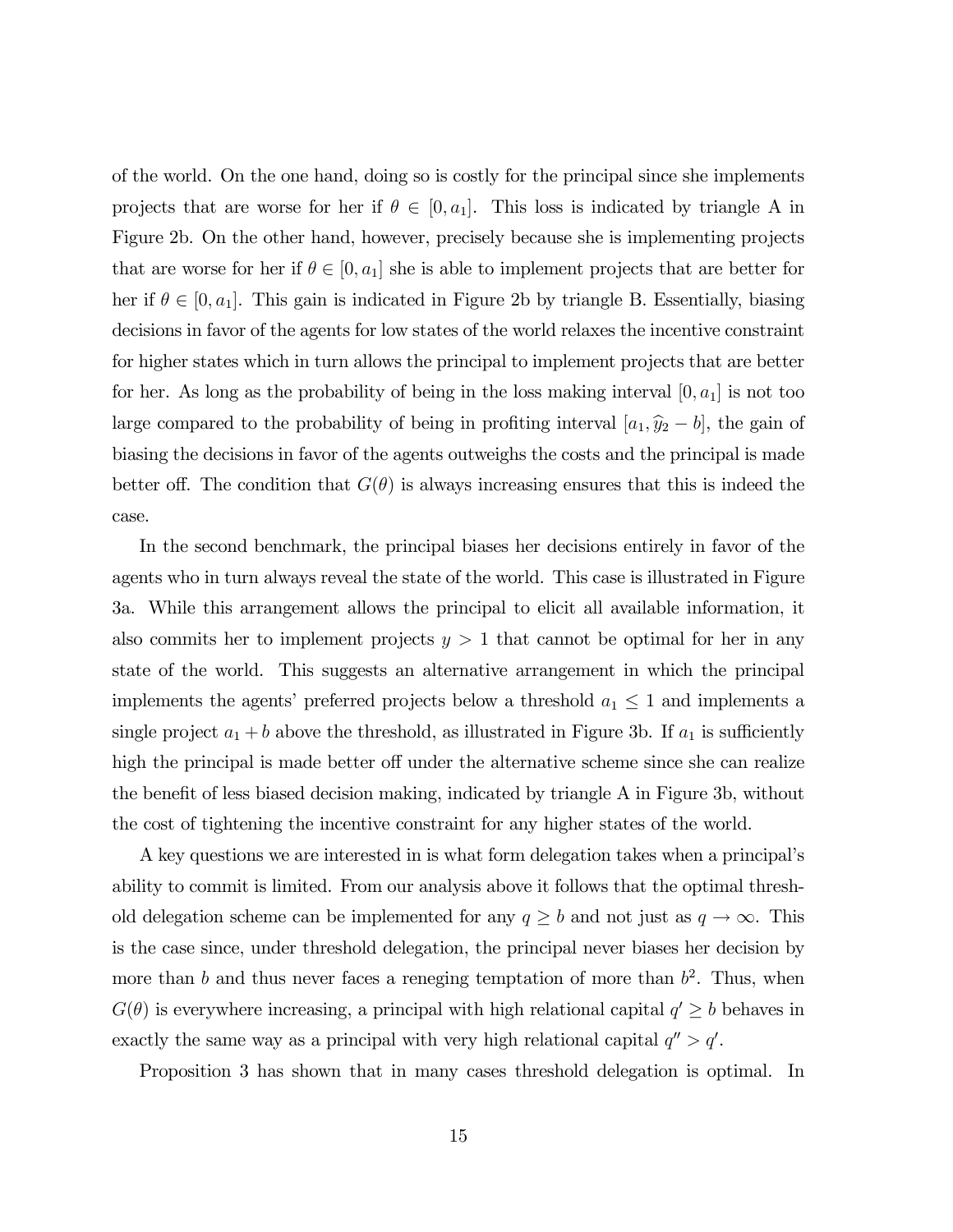the next proposition we show that when the conditions of that proposition are not satisfied, it is often optimal for the principal to centralize, that is to implement the project  $y = E(\theta)$  that she expects to maximize her payoff, given her prior.

PROPOSITION 4 (Centralization). Suppose that  $q \geq b$  and that  $G(\theta) \equiv F(\theta) + bf(\theta)$ is strictly decreasing in  $\theta$  for all  $\theta \in \Theta$ . Then centralization is optimal.

A necessary condition for  $G(\theta)$  to be decreasing for all  $\theta \in \Theta$  is that  $f(\theta)$  is everywhere decreasing. In this sense, the condition is satisfied if bad states of the world are more likely than better states of the world. As we will show in an example below, this condition is satisfied, for instance, for exponential distributions with sufficiently low means.

The formal proof of this proposition has two key parts. The first shows that separation can never be optimal, that is it can never be optimal to induce the agents to reveal the true state of the world. For the intuition consider Figure 4a which illustrates an equilibrium in which the principal implements a project  $y_1$  if  $\theta$  is below a threshold  $a_1$ , project  $y_2$  if  $\theta$  is above another threshold  $a_2$  and the agents' preferred project  $y = \theta + b$ if  $\theta$  is between  $a_1$  and  $a_2$ . If  $G(\theta)$  is decreasing in  $\theta$ , the principal can do better by only implementing projects  $y_1$  and  $y_2$  as illustrated in Figure 4b. On the one hand, doing so makes the principal worse off if  $\theta \in [\frac{1}{2}(a_1 + a_2), a_2]$ . This loss is indicated by triangle A in the figure. On the other hand, however, it makes her better off if  $\theta \in [a_1, \frac{1}{2}(a_1 + a_2)],$ as indicated by triangle B in the figure. As long as the probability of being in the loss making interval  $\left[\frac{1}{2}(a_1 + a_2), a_2\right]$  is not too large compared to the probability of being in profiting interval  $[a_1, \frac{1}{2}(a_1 + a_2)]$ , the gain of biasing the decisions in favor of the agents outweighs the costs and the principal is made better off. The condition that  $G(\theta)$  is always decreasing ensures that this is indeed the case. The first part of the proof therefore establishes that under the stated conditions only a discrete number of projects get implemented. The second part of the proof shows that if  $G(\theta)$  is always decreasing, centralization dominates any menu delegation scheme that offers two or more projects.

The proposition shows that in the absence of sophisticated monetary incentive schemes, it is often optimal for a principal to forgo the information that her agents possess and to simply impose a decision on the firm. Essentially, when the principal is limited to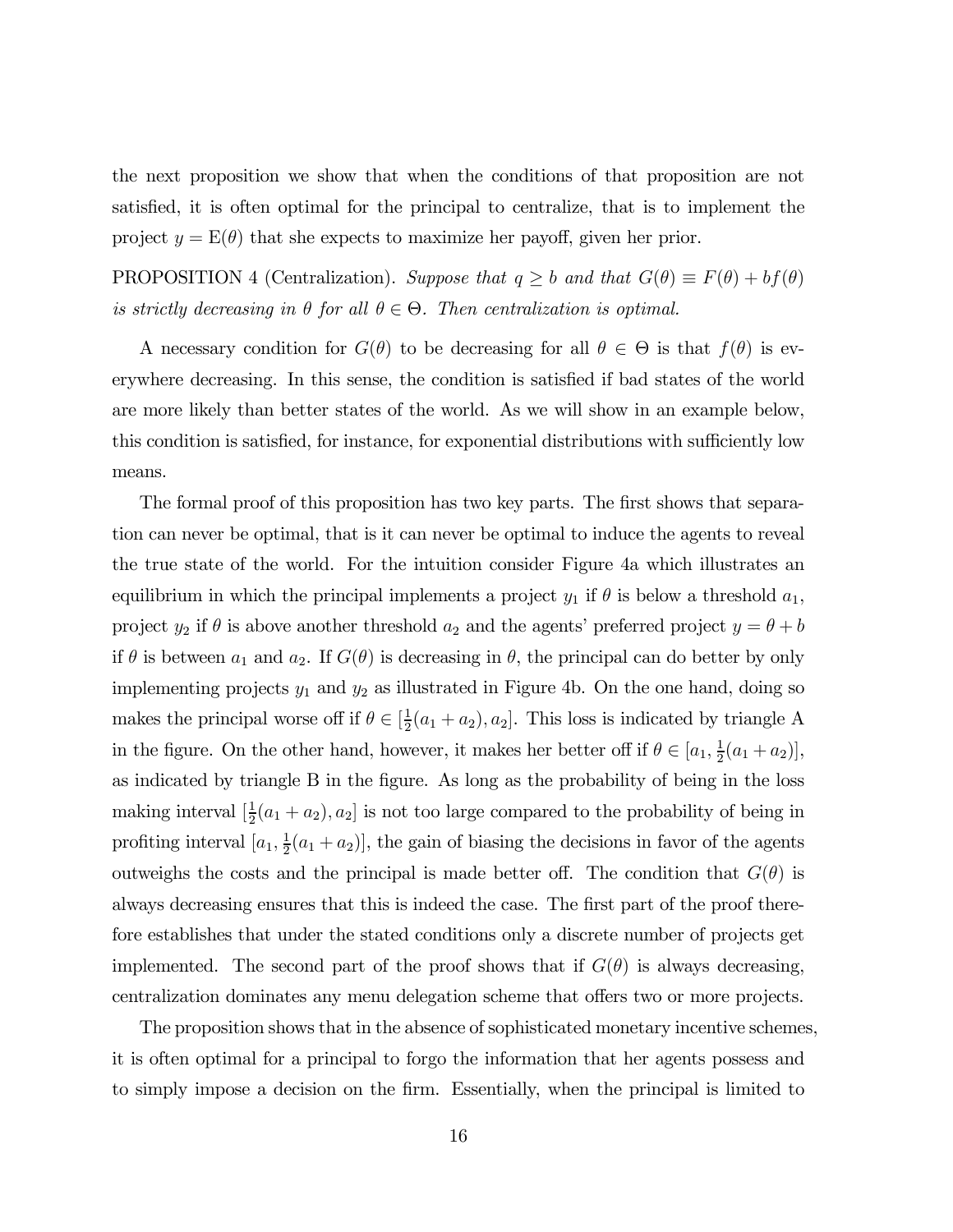delegation schemes, the cost of extracting information from the agents can easily be so high that the principal is better off taking an ignorant but unbiased decision than to try to bias decisions in favor of her subordinates to elicit more information. Business history and newspapers are abound with descriptions of monolithic firms in which bureaucratic rules and regulations stifle the creativity and flexibility of their employees.<sup>8</sup> The proposition suggests that such bureaucracy may simply be a symptom of the firms' optimal responses to the agency problems they face.

We have seen above that when  $G(\theta)$  is everywhere increasing, a principal with limited ability to commit implements the same delegation scheme as a principal with unlimited commitment power. The same is true when  $G(\theta)$  is everywhere decreasing. This is so since the principal is always able to implement centralization, independent of the amount of relational capital  $q$  that she possesses.

From the two previous propositions it is clear that the key condition that determines the optimal relational contract when relational capital is high is whether  $G(\theta)$  is increasing or decreasing. To get a better sense for this condition and its implications we next consider an example. In particular, suppose that  $\theta$  is drawn from a truncated exponential distribution with cumulative density

$$
F(\theta) = \frac{1}{1 - e^{-1/\beta}} \left( 1 - e^{-\theta/\beta} \right),
$$

where  $\beta > 0$  is the scale parameter. An increase in  $\beta$  is a first order stochastic increase of the distribution and thus increases the mean  $E(\theta)$ . Moreover, as  $\beta \to \infty$ , the distribution approaches the uniform distribution. It can be verified that for this exponential distribution  $G(\theta)$  is everywhere increasing if  $b \leq \beta$  and it is everywhere decreasing otherwise. Thus, if the bias is smaller than the scale parameter threshold delegation is optimal and if the bias is larger than the scale parameter centralization is optimal, as illustrated in Figure 5. To get some sense for the comparative statics, which we analyze more generally in Section 6, take a point above the diagonal in Figure 5 and consider the effect of an increase in the bias. Initially, such an increase leads to a reduction of threshold below which the principal rubber-stamps the agents' recommen-

<sup>&</sup>lt;sup>8</sup>For a colorful historical example see the case of The Hudson Bay Company in Milgrom and Roberts  $(1992, pp. 6-9).$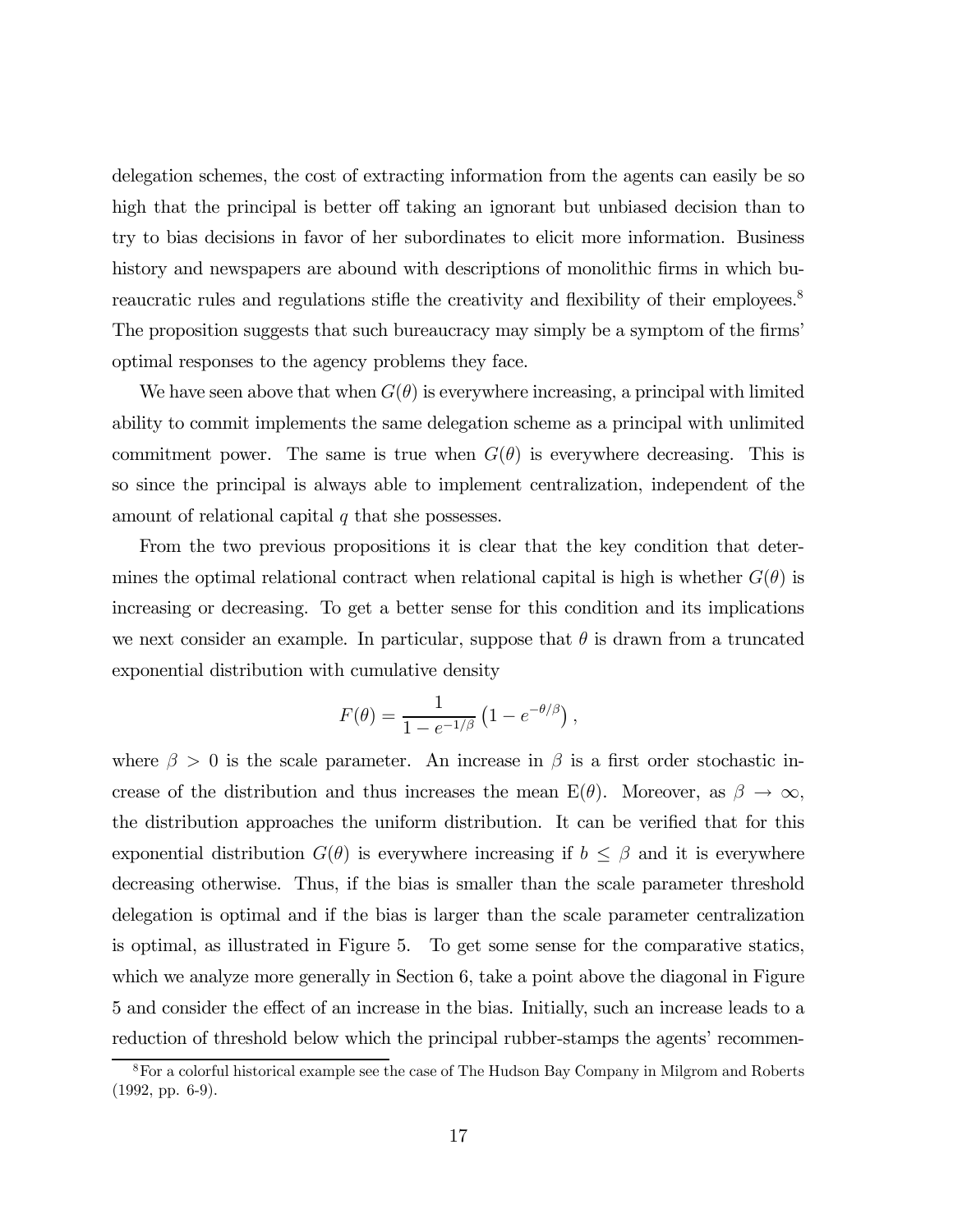dations. Eventually,  $b > \beta$  and the principal centralizes, i.e. she simply implements  $E(\theta)$ . At this point further increases in the bias do not affect the optimal relational contract or the decision that is taken. Similarly, take a point below the diagonal in Figure 5 and consider the effect of an increase in  $\beta$ . Such an increase moves probability mass from low- to high states of the world, making it less and less costly for the principal to implement the agents' preferred projects when their recommendations are small. When  $\beta$  is sufficiently high, i.e. when  $\beta \geq b$ , it then becomes optimal for the principal to switch to threshold delegation and implement the agents' preferred projects for low states of the world. Further increases in  $\beta$  then simply increase the threshold up to the maximum value of  $a_1 = 1 - 2b$ .

While for any exponential- and many other distributions,  $G(\theta)$  is either everywhere increasing or decreasing, this is, of course, not always the case. For instance, for normal distributions with a sufficiently small variance,  $G(\theta)$  is first increasing and then decreasing. For such distributions we can use the same proof strategy as described above by dividing the support of this distributions into intervals in which  $G(\theta)$  is monotonic. For an analysis of such distributions in the full commitment limit see Alonso and Matouschek (2004).

### 5.2 Low Relational Capital

In this subsection we characterize the solution to the contracting problem (1) subject to (2) and (4) for  $q < b$ . The key difference between the high- and the low relational capital cases is that in the former the principal can credibly commit to decision rules that induce the agents to reveal the true state of world for some  $\Theta' \subseteq \Theta$  while in the latter this is not possible. In other words, separation can be supported when  $q \ge b$  but it cannot be supported when  $q < b$ . Together with the fact that optimal contracts are monotonic, as established in Proposition 2, this implies that when relational capital is low, the optimal contract takes the form of menu delegation, as defined in Definition 1 above. We make this point formally in the next proposition.

**PROPOSITION** 5 (Menu Delegation). Suppose that  $q < b$ . Then menu delegation is optimal.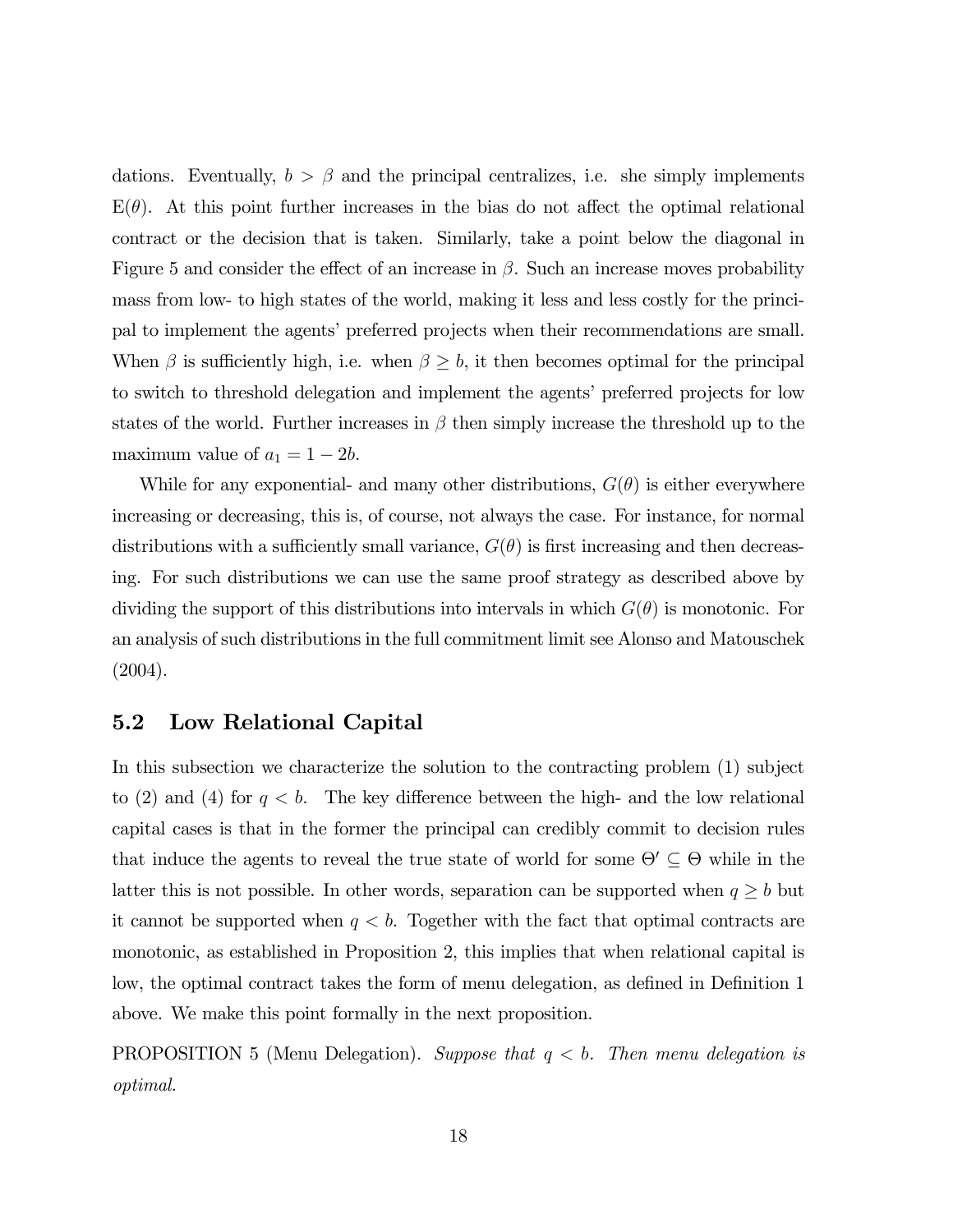Thus, when relational capital is low, the principal cannot do better than to let the agents choose between a discrete number of projects. We believe that menu delegation is a widespread organizational arrangement, just like centralization and threshold delegation. Consider for instance a business school that tries to hire junior and/or senior faculty members. In most cases the Dean will delegate this decision to the relevant department. When she does so, however, she may well restrict the department members to making either two junior or one senior offer and she will not allow them to make three junior offers if the junior search is more successful than the senior search. In other words, she may not allow the department members to fine-tune their decision to the job market conditions. Note that such fine-tuning would be possible if the Dean instead engaged in threshold delegation, that is if she allowed the department members to make any combination of offers that together do not cost more than some threshold amount. The above proposition shows that allowing for such fine-tuning is not optimal for the Dean if her relational capital is below some threshold.

Having established that for  $q < b$  threshold delegation is optimal, the only remaining question is what projects the principal should put on the menu. To address this question it is useful to restate the original contracting problem (1) subject to (2) and (4) as

$$
\max_{N,y_1,...,y_N} \mathcal{E}_{\theta}[U_P] = \frac{-1}{1-\delta} \sum_{i=1}^N \int_{a_{i-1}}^{a_i} (y_i - \theta)^2 dF(\theta) \tag{5}
$$

subject to  $a_0 = 0$ ,  $a_N = 1$ ,

$$
a_i = \frac{1}{2} (y_i + y_{i+1} - 2b) \text{ for } i = 1, ..., N - 1
$$
 (6)

and

$$
\Delta y_i^2 \le q^2 \text{ for } i = 1, \dots, N,
$$
\n
$$
(7)
$$

where  $\Delta y_i \equiv y_i - \hat{y}_i$  is the difference between the project  $y_i$  that the principal is committed to implement when the state of the world is reported to lie in interval  $i$  and project  $\hat{y}_i$ , the project that maximizes her expected stage game payoff in this case. In this formulation the incentive constraint (6) is derived from the indifference conditions  $U_A(y_i, a_i) = U_A(y_{i+1}, a_i)$  for  $i = 1, ..., N-1$  which ensure that in states of the world  $a_1, \ldots, a_{N-1}$  the agents are indifferent between projects  $y_i$  and  $y_{i+1}$ .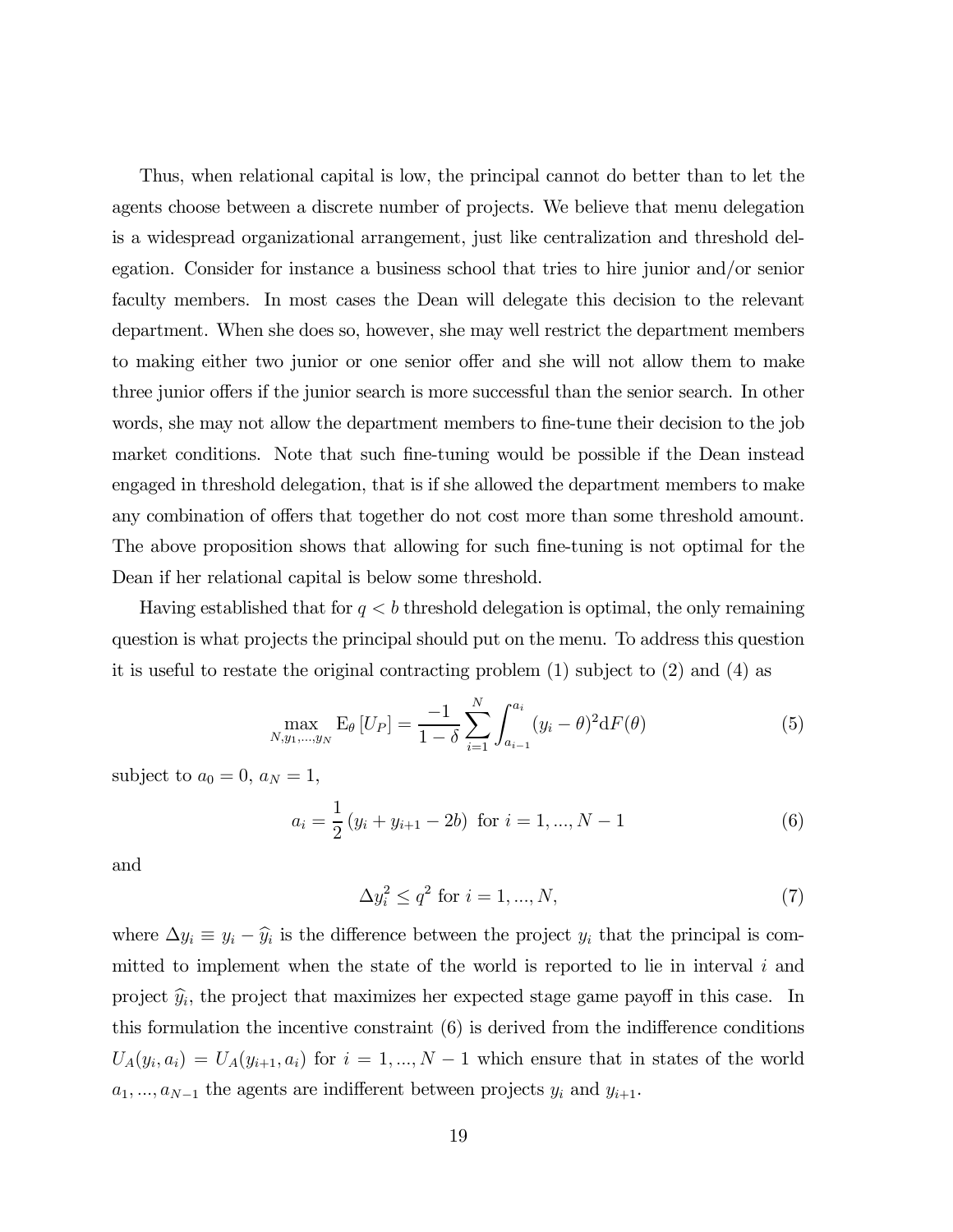Just as in the case with high relational capital, the key trade-off that the principal faces is between the extent to which decision making is biased in favor of the agents, given her information, and the amount of information that is communicated by the agents. To see this note that the incentive constraints (6) imply that

$$
(a_{i+1} - a_i) = (a_i - a_{i-1}) + (4b - 2\Delta y_{i+1} - 2\Delta y_i).
$$
 (8)

The lengths of the intervals therefore increase by  $4b - 2\Delta y_{i+1} - 2\Delta y_i > 0$  as i increases. Thus, just as in the static equilibrium, less information gets communicated by the agents, the larger their recommendation. The above expression, however, shows that in a repeated setting the principal can reduce the loss of information by committing to bias her decisions in favor of the agents, i.e. by setting  $\Delta y_i > 0$  for  $i = 1, ..., N-1$ . Intuitively, agents are more willing to communicate information if the principal is committed to take the agents' interests into account when making a decision. It is because of the improved communication that the principal may be willing to incur the direct cost of biasing her decisions in favor of the agents.

The solution to the above contracting problem again depends crucially on the distribution of  $\theta$  and the bias b. The next proposition shows that when  $G(\theta) \equiv F(\theta) + bf(\theta)$  is decreasing in  $\theta$  then, just as in the high relational capital case, centralization is optimal. In other words, under this condition, the principal only puts one project on the menu from which the agents can 'choose.'

PROPOSITION 6 (Centralization with Low Relational Capital). Suppose that  $q < b$ and that  $G(\theta) \equiv F(\theta) + bf(\theta)$  is decreasing for all  $\theta \in \Theta$ . Then centralization is optimal.

This proposition follows immediately from Proposition 4 since, under centralization, the temptation to renege is equal to zero and can therefore be implemented for any level of relational capital q. Together Propositions 4 and 6 imply that when  $G(\theta)$  is decreasing for all  $\theta \in \Theta$ , centralization is *always* optimal, independent of the amount of relational capital that the principal possesses. Put differently, when  $G(\theta)$  is everywhere decreasing, commitment power does not matter at all, the principal behaves the same whether she has no relational capital, an infinite amount of it, or anything in between.

When  $G(\theta)$  is not everywhere decreasing, the optimal menu delegation scheme does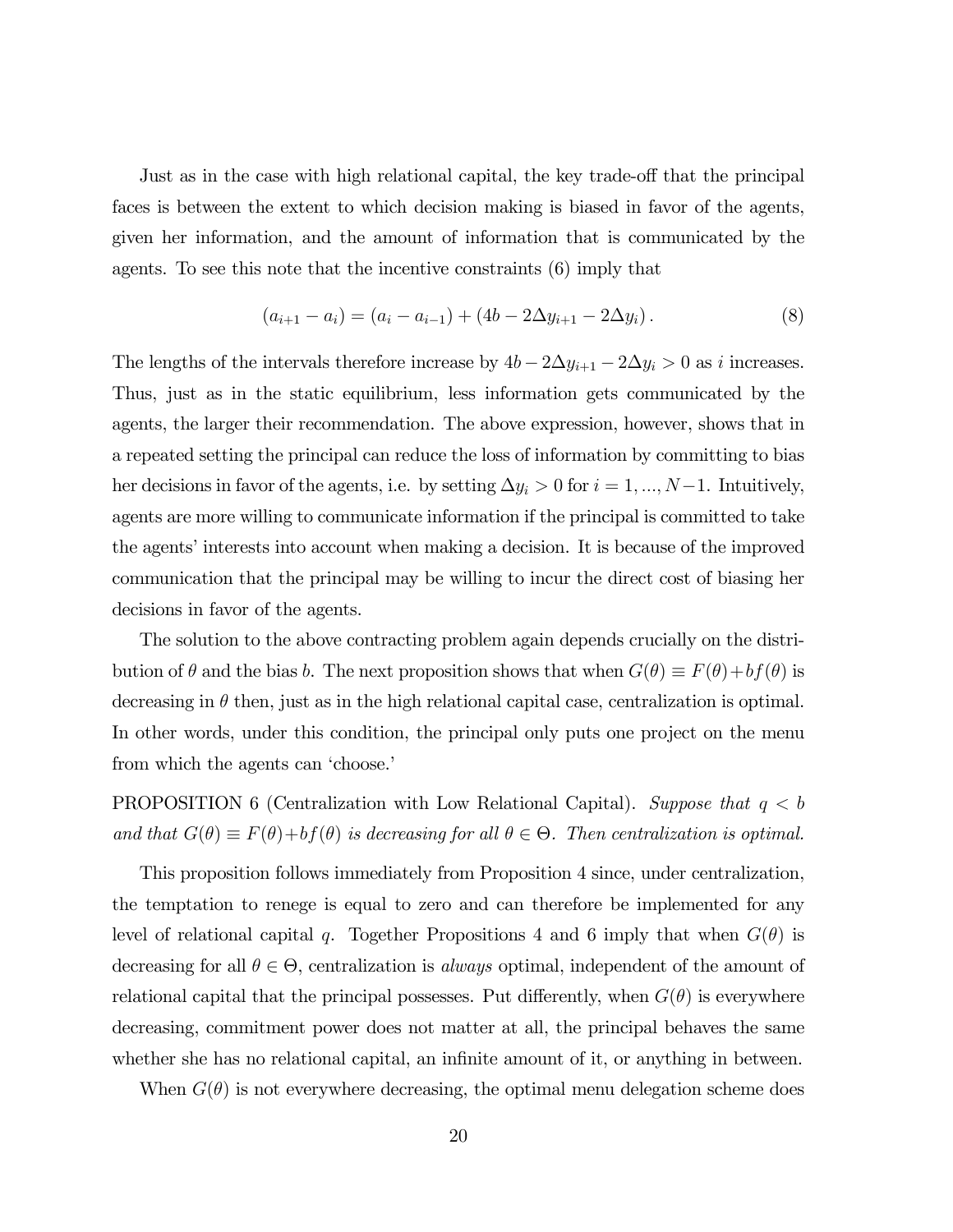depend on the amount of relational capital  $q$ . To get a better understanding of how changes in  $q$  affect the optimal menu delegation scheme in this case, the next proposition provides a characterization for an example in which  $\theta$  is uniformly distributed on [0, 1].

PROPOSITION 7 (Uniform Example). Suppose that  $q < b$  and that  $F(\theta) = \theta$ . Then there exists  $a \overline{q} \in (0, b)$  such that

- i. for all  $q \leq \overline{q}$ ,  $\Delta y_i = q$  for all i and the number of intervals N is maximized.
- ii. for all  $q > \overline{q}$ ,  $\Delta y_1 \leq q$ ,  $\Delta y_i = q$  for  $i = 2, ..., N 1$ , and  $\Delta y_N \leq q$ .

Thus, when the principal has very little relational capital, i.e. when  $q \leq \overline{q}$ , her desire for better information is so large that the benefit of biasing decisions dominates the costs. As a result, it is optimal for her to bias her decisions up to the maximum credible level. Note that in this case the number of intervals is maximized and that intervals grow by  $4(b - q)$ , as can been from (8). Thus, the amount of information that is being communicated is exactly the same as the one that would be communicated in the best Crawford and Sobel equilibrium of the static game when the agent has a bias of  $(b - q)$ . In terms of information transmission, therefore, relational capital is a *perfect substitute* for a reduction in the agents' bias.

When the amount of relational capital grows beyond the threshold  $\overline{q}$ , it is still the case that the principal wants to extract more information by biasing all intermediate decisions  $y_2, ... y_{N-1}$  as much as possible. However, it can now be optimal to reduce  $\Delta y_1$ and  $\Delta y_N$  so as to economize on the cost of biased decision making. In fact, we know from Proposition 3 that as  $q = b$ , the bias of the last and largest interval is optimally set to zero. Thus, although the principal could extract as much information as in a static game with bias  $(b - q)$ , it is not always optimal for her to do so when  $q \ge b/4$ .

In summary, the analysis thus far has shown that commonly observed organizational arrangements are often optimal in our model. Moreover, we have seen that exactly what arrangement is optimal depends crucially on two factors, namely the amount of relational capital and the interplay between the bias and the distribution of the state of the world, as summarized in the simple condition  $G(\theta) = F(\theta) + bf(\theta)$ . In particular, Table 1, which summarizes some of the key results that we derived so far, shows that when  $G(\theta)$  is always increasing, threshold delegation is optimal when the amount of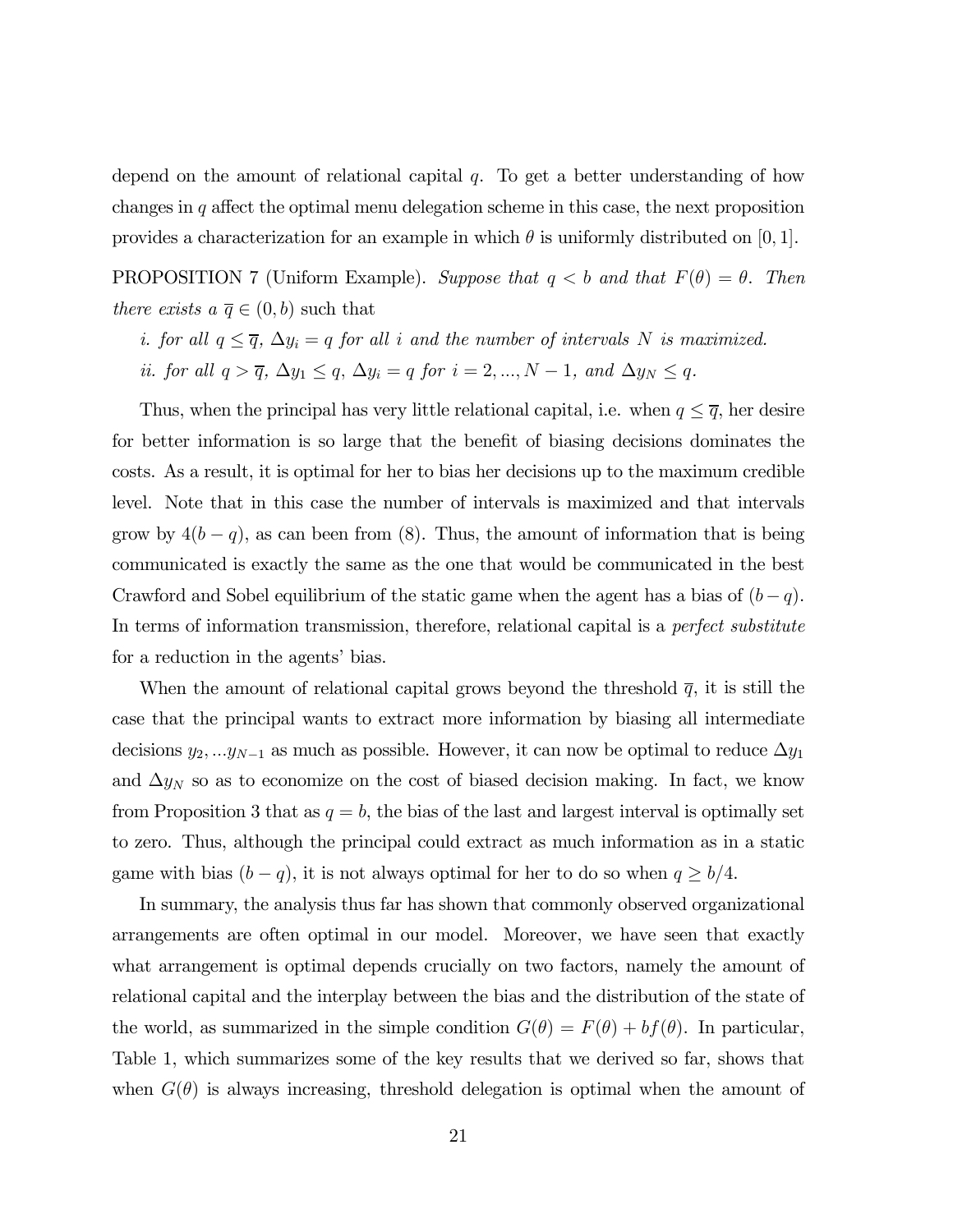relational capital is high and menu delegation is optimal when the amount of relational capital is low while centralization is always optimal when  $G(\theta)$  is decreasing. Also, we have seen that in many cases changes in the amount of relational capital do not affect the optimal delegation scheme. In particular, when either  $G(\theta)$  is decreasing or  $G(\theta)$ is increasing and relational capital is high, increases in  $q$  have no effect on the optimal delegation scheme. Only when relational capital is small and  $G(\theta)$  is not everywhere decreasing can changes in  $q$  lead to changes in the optimal delegation scheme.

# 6 Implications

In this section we explore further implications of our analysis of optimal relational delegation schemes.

Relational Delegation for Small Biases In the previous section we have seen that in many cases three commonly observed organizational arrangements are optimal. It turns out that for small biases the set of potentially optimal arrangements is even smaller. Specifically, as the next proposition shows, threshold delegation is optimal for almost all common distributions when the bias is sufficiently small.

PROPOSITION 8 (Threshold Delegation for Small Biases). Suppose that  $f(\theta)$  is twice continuously differentiable. Then threshold delegation is optimal for sufficiently small biases.

Recall that when  $f(\theta)$  is continuously differentiable,  $G(\theta)$  is increasing for a sufficiently small bias b. To prove Proposition 8 we therefore only need to show that threshold delegation can be credibly implemented when  $b$  is small enough. To see that this is indeed the case, consider the reneging constraint  $b^2 \le \delta/(1-\delta)E_\theta \left[ U_P^{TD} - U_P^{CS} \right]$ , where the LHS is the maximum reneging temptation under threshold delegation, the RHS is the punishment for reneging and  $U_P^{TD}$  is the principal's stage game payoff under the optimal threshold delegation scheme. Note that a reduction in the bias increases the payoff  $U_P^{CS}$  the principal can realize in the absence of a relational contract. Thus, a reduction in the bias not only reduces the benefit of reneging — the LHS of the inequal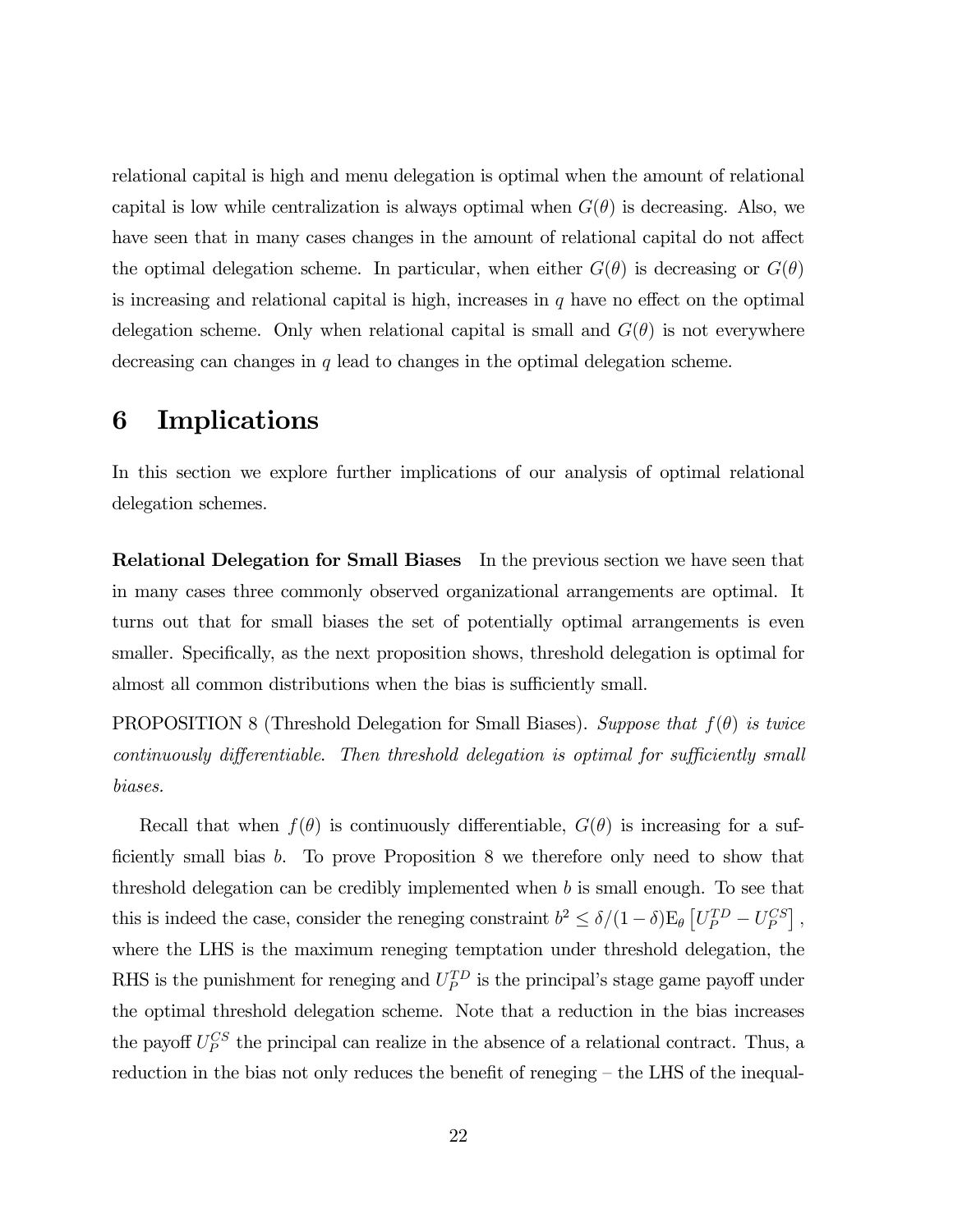ity — but also, potentially, the punishment of doing so — the RHS. It is therefore not immediate that a reduction in the bias makes the reneging constraint less binding. In the formal proof we show, however, that when  $f(\theta)$  is twice continuously differentiable, then, as b goes to zero, the benefit of reneging goes to zero faster than the punishment. Thus, for sufficiently small b the reneging constraint is satisfied and threshold delegation can be credibly implemented.

The Effects of Changes in the Bias and the Amount of Private Information Since threshold delegation and centralization play such prominent roles in our model we next investigate how they are affected by changes in the economic environment.

Suppose first that threshold delegation is optimal and consider the maximization problem that determines the optimal threshold  $a_1$  below which the principal implements the agents' preferred project and above which she implements her own preferred project:

$$
\max_{a_1} \frac{1}{1-\delta} \mathcal{E}_{\theta} \left[ U_P \right] = -\frac{1}{1-\delta} \left( \int_0^{a_1} b^2 dF(\theta) + \int_{a_1}^1 (a_1 + b - \theta)^2 dF(\theta) \right)
$$

.

The optimal threshold level then solves the necessary first order condition

$$
(E(\theta | \theta \ge a_1) - (a_1 + b))
$$
  $\begin{cases} \le 0 & \text{if } a_1 = 0 \\ = 0 & \text{if } a_1 > 0. \end{cases}$ 

Comparative statics can now be easily performed using the graphical representation of the first order condition in Figure 6.

For instance, suppose that threshold delegation is optimal for a given b and consider the effect of a reduction in the bias. Note that if  $G(\theta)$  is increasing for a given b then it is also increasing for any  $b' < b$ ; thus threshold delegation remains optimal after the reduction in the bias. It can be seen in Figure 6 that a reduction in b shifts down  $(a_1 + b)$  but does not affect  $E(\theta \mid \theta \ge a_1)$ . Thus, a reduction in the bias increases the optimal threshold, i.e. it leads to more delegation. This result is in line with Jensen and Meckling (1992) who argue that a reduction in agency costs should generally lead to more delegation.

Suppose next that threshold delegation is optimal for a given distribution and consider the effect of an increase in the amount of private information, as formalized by a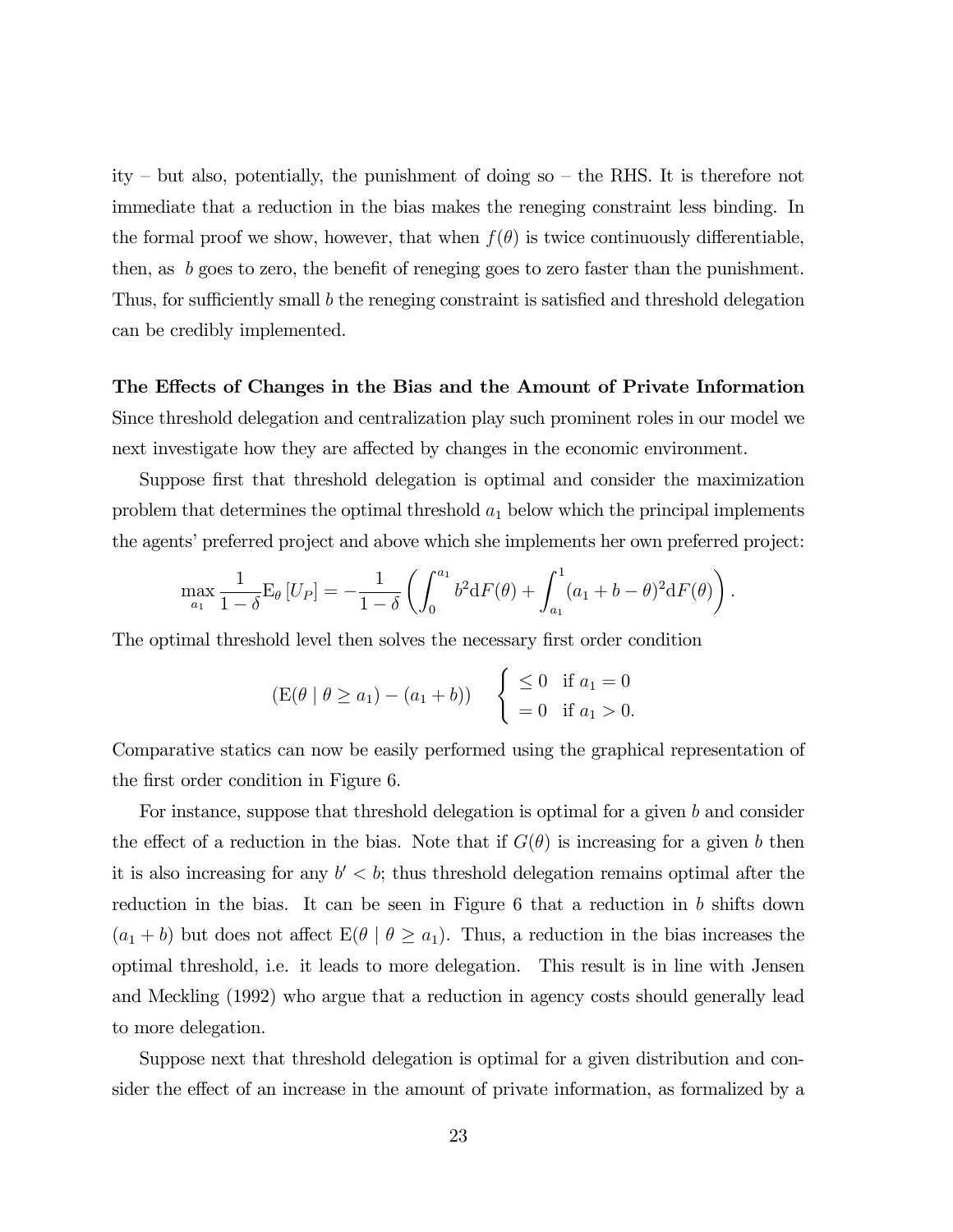mean preserving spread of the distribution. At first glance one may think that such a change makes the agents' information 'more important' and should thus lead to more delegation. In our model, however, there are two reasons why this is not necessarily the case. First, a mean preserving spread can affect the sign of  $G(\theta)$ . Thus, it is quite possible that after an increase in private information threshold delegation is no longer optimal. Second, even if  $G(\theta)$  is still increasing after the mean preserving spread, it has an ambiguous effect on the optimal threshold  $a_1$ . To see this, consider Figure 6 and note that while a mean preserving spread does not affect  $(a_1 + b)$ , it has an ambiguous effect on conditional mean  $E(\theta \mid \theta \ge a_1)$ . Thus, in our model, a change in the amount of private information can lead to more or less delegation, depending on the exact parameter values and distributional assumptions.

Finally, consider the effects of changes in the economic environment on centralization. Suppose that centralization is optimal for a given bias  $b'$  and consider the effect an increase in the bias to  $b'' > b'$ . If  $G(\theta)$  is everywhere decreasing for b' then it is also everywhere decreasing for  $b'' > b'$ . Thus, after the increase in the bias centralization is still optimal. Moreover, since an increase in the bias does not affect  $E(\theta)$ , the principal implements the same decision after the increase in b as she did before the increase. While the effect of an increase in the bias on centralization is unambiguous, the effect of an increase in the amount of private information is less clear-cut. This is again the case since a mean preserving spread can change the sign of  $G(\theta)$  so that centralization may no longer be optimal after the increase in private information. If it does not change the sign of  $G(\theta)$  an increase in the amount of private information does not affect the optimal delegation scheme and the decision that is implemented by the principal remains  $E(\theta)$ .

Threshold Delegation and Investment Inefficiencies Whenever the principal chooses threshold delegation, she optimally induces overinvestment in low states of the world and underinvestment in high states.

COROLLARY 1 (Investment Inefficiencies). Under the conditions in Proposition 3, it is optimal for the principal to induce underinvestment if  $\theta \geq E(\theta \mid \theta \geq a_1)$  and to induce overinvestment otherwise.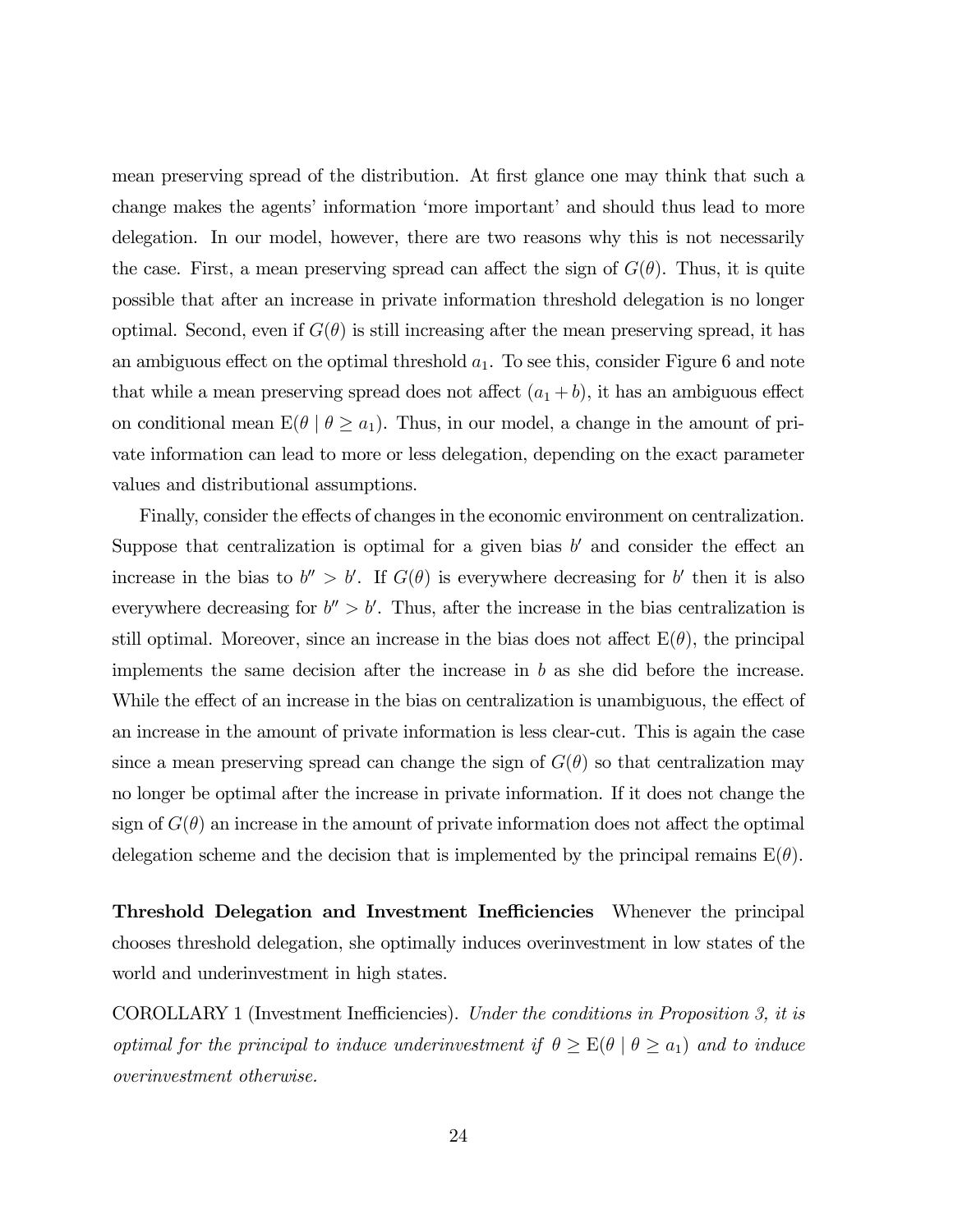To see this, consider Figure 1 which gives an example of a threshold delegation scheme. From the principal's perspective, the efficient investment level in state  $\theta$  is simply  $\theta$ . In Figure 1, however, it can be seen that this efficient investment level is almost never achieved. Instead, it is optimal for the principal to induce investments that are larger than  $\theta$  when the states of the world are low, i.e. below  $E(\theta \mid \theta \ge a_1)$ , and to induce investments that are smaller than  $\theta$  when states of the world are high. In other words, given the informational asymmetry, the principal cannot do better than to allow the agents to spend too much on small projects and too little on large projects.

Why Complete Delegation Is Never Optimal An organizational arrangement that has received a lot of attention in the literature (see in particular Dessein (2002)) and is notably absent from our discussion up to this point is '*complete delegation*,' as defined next.

DEFINITION 5 (Complete Delegation). Under 'complete delegation' agents always reveal the state of the world and the principal always implements the agents' preferred project. Formally, the communication rule is given by  $\mu(\theta) = \theta$  for all  $\theta \in [0,1]$  and the decision rule is given by  $y(m) = m + b$  for all  $m \in [0, 1]$ .

Thus, under complete delegation the principal always rubber-stamps the agents' proposals and the agents, in turn, always recommend their preferred projects. The next proposition establishes that complete delegation is never optimal in our model.

#### PROPOSITION 9 (Complete Delegation). Complete delegation is never optimal.

To see this suppose that the principal does engage in complete delegation, as illustrated in Figure 3a. Note that to do so she must be able to resist a maximum reneging temptation of  $b^2$ . When she has enough relational capital to implement complete delegation, however, she also has enough relational capital to implement an alternative scheme in which she rubber-stamps the agents' proposals when they are small and implements a threshold project when they are large. As can be seen from Figure 3b such a scheme increases the principal's expected payoff but does not increase the maximum reneging temptation, which remains to be  $b^2$ . Thus, whenever complete delegation is feasible, it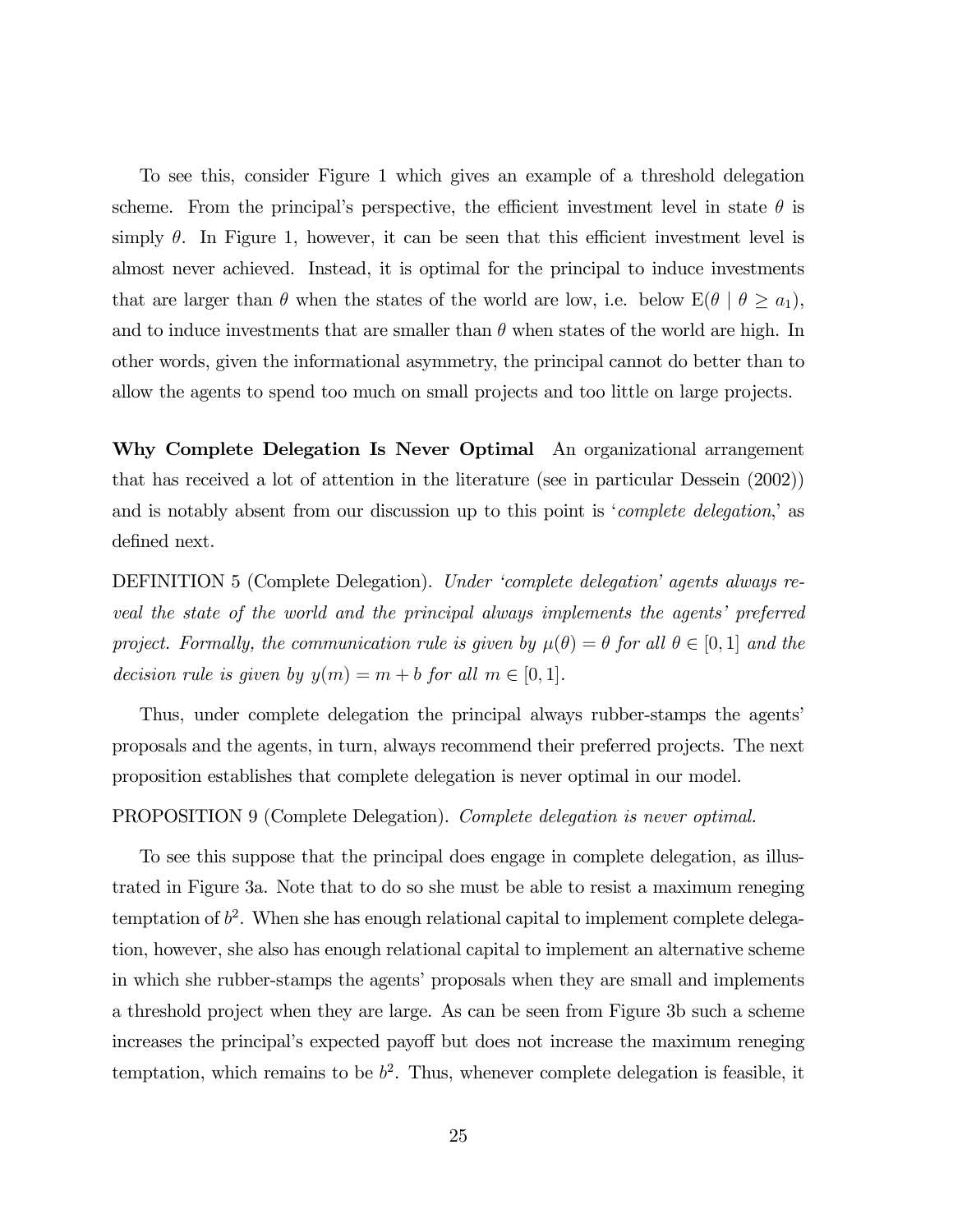is not payoff maximizing for the principal.

This proposition is in contrast to the key result in Dessein (2002). He considers a game that is very similar to our stage game and compares complete delegation to 'communication,' i.e. the best equilibrium without any commitment. The important result in his paper is that in many cases the principal is better off committing to complete delegation than to rely on communication. Our analysis shows that although complete delegation often dominates communication it is itself always dominated by other delegation schemes.

Outsourcing So far we have ruled out the possibility of outsourcing, by which we mean the transfer of formal authority to the agents. In some contexts, however, it may be possible for the principal to outsource. The next proposition shows that outsourcing can only be optimal if the principal's relational capital is sufficiently small.

PROPOSITION 10 (Outsourcing). There exists a critical level of relational capital  $q' < b$  such that outsourcing does better than relational delegation only if  $q < q'$ .

When the principal outsources, the agents always choose their preferred project. Thus, outsourcing implements the same decision rule as complete delegation. In contrast to complete delegation, however, it does not require any commitment power by the principal. We have seen above that when relational capital is high, the principal can implement complete delegation but does not find it optimal to do so. It is then immediate that outsourcing cannot be optimal for a principal with high relational capital. However, a principal with low relational capital cannot implement complete delegation and may find it optimal to outsource since doing so allows her to credibly commit to having the agents' preferred projects being implemented.

Empirical Implications Our model is quite stylized and abstracts from many factors that are likely to influence delegation schemes in the real world. Nevertheless, the model does offer a number of predictions that differentiate it from other models of delegation and that are, in principle, testable. Below we provide a short list of our main empirical implications, focusing on two of the three choice variables in our model — the type of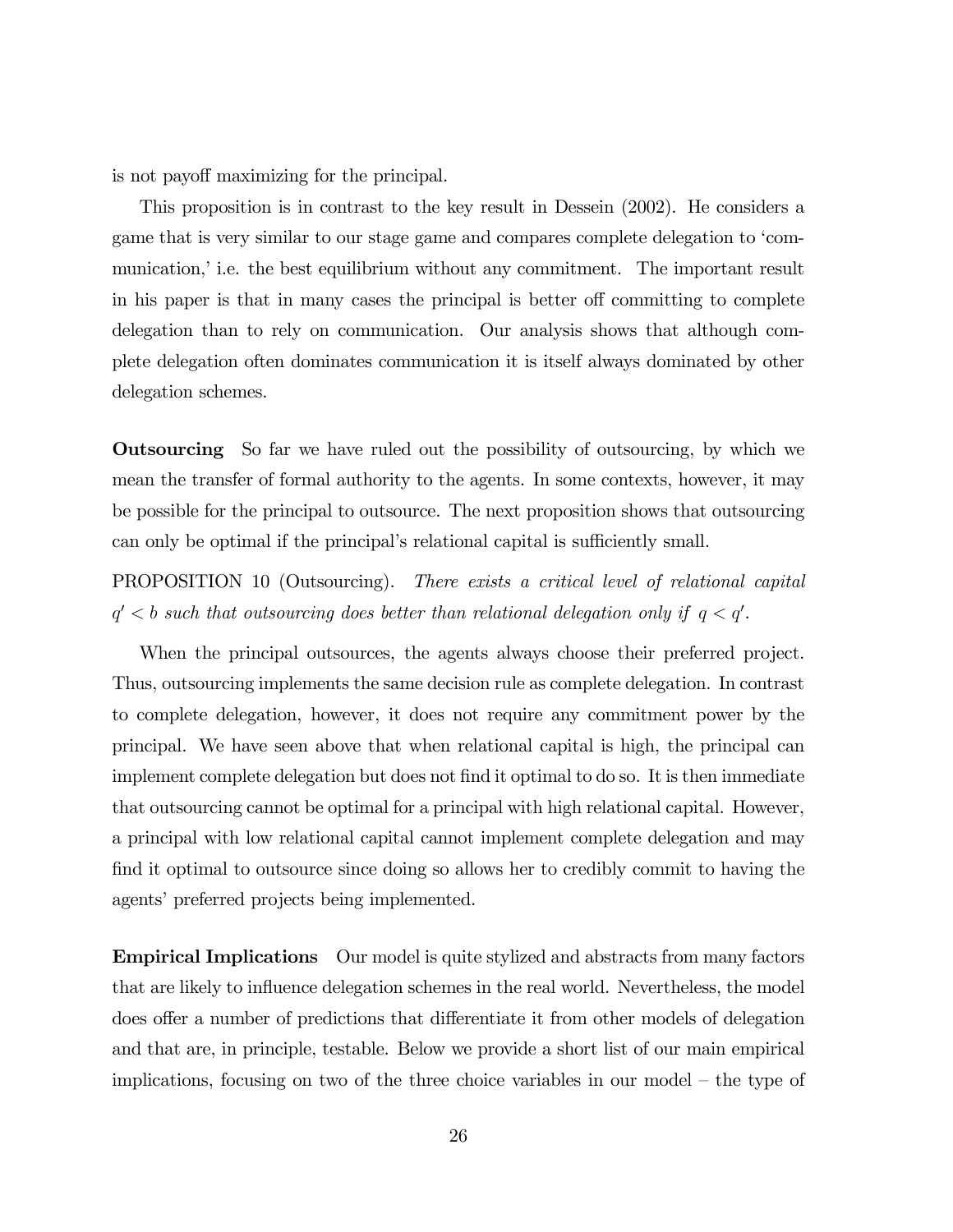delegation schemes that is being used and the projects that get implemented. We do not discuss the third choice variable — the information that is transmitted — since in most contexts in cannot be observed. In discussing empirical implications we concentrate on capital budgeting rules since this is an area in which both delegation schemes and project choices are often observable. The main empirical implications are the following:

- A variety of delegation schemes such as, for instance, centralization and threshold delegation should be observed. Complete delegation, however, should never be observed.9
- A larger variety of delegation schemes should be observed in firms in which agency problems are severe than in firms in which they are limited. In the latter case threshold delegation should be pervasive.
- Firms that operate in booming markets, i.e. in markets in which good states of the world are more likely than bad states, should engage in more threshold delegation and less centralized decision making than firms that operate in depressed markets, i.e. in markets in which bad states of the world are more likely than good states.
- The size distribution of investments should by 'lumpier' in firms with severe agency problems than in firms in which they are limited. In other words, investments of many different sizes should be observed in firms in which agency problems are small whereas investments of a limited number of different sizes should be observed in firms in which agency problems are large.
- The size distribution of investments should by lumpier in firms in which the top management has a low discount factor  $-$  for instance because the firm operates in an industry with high exit rates or is characterized by high labor turnover of top managers — than in firms in which top management in which a high discount factor.

<sup>&</sup>lt;sup>9</sup>This is in contrast to Dessein (2002). His analysis suggests that complete delegation should be observed often.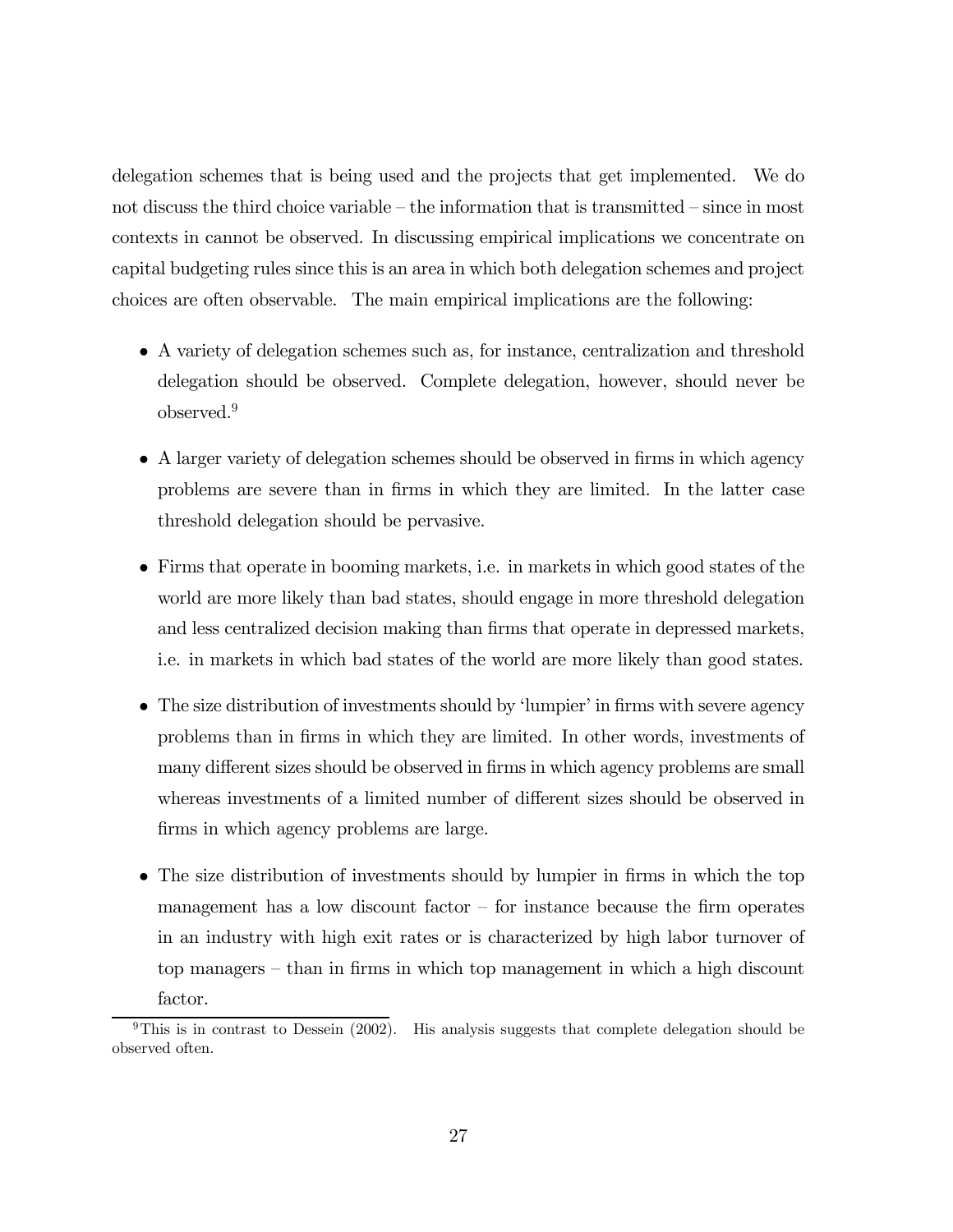• The size distribution of investments should be lumpier in firms that operate in booming markets than in firms that operate in depressed markets.

All these implications follow immediately from the results derived above, we therefore do not provide proofs for them.

# 7 Extensions

So far we have not allowed for wage payments and for any commitment power by the agents. In this section we discuss the implications of relaxing these two assumptions.

Wages Suppose that at the beginning of each period the principal makes the agent a take-it-or-leave-it wage offer w and that the agent's outside option is x. It is immediate that the principal will always offer a wage such that the agent is indifferent between accepting the offer and realizing  $x$ . The optimal on-the-equilibrium path communication and decision rules are then given by

$$
(\overline{\mu}(\cdot), \overline{y}(\cdot)) \in \arg\max_{y(m), \mu(\theta)} \frac{1}{1-\delta} \mathcal{E}_{\theta} \left[ U_P(y(m), \theta) + U_A(y(m), \theta) - x \right]
$$

subject to

$$
\mu(\theta) = \arg \max U_A(y(m), \theta)
$$

$$
\Delta y(m)^2 \le \frac{\delta}{1-\delta} \mathbb{E}_{\theta} \left[ U_P(y(m), \theta) - \left( U_P^{CS} + U_A^{CS} - x \right) \right].
$$

In contrast to the contracting problem analyzed above, the principal now aims to maximize the net joint surplus  $E_{\theta}$   $[U_P(y(m), \theta) + U_A(y(m), \theta) - x]$  rather than her stage game payoff  $E_\theta$  [ $U_P(y(m), \theta)$ ]. Using the same type of arguments that we made above, it can be shown that all of our results continue as long as one replaces  $G(\theta) \equiv F(\theta) + bf(\theta)$ with  $\widehat{G}(\theta) \equiv 2F(\theta) + bf(\theta)$ . Thus, threshold delegation is more likely to be optimal once one allows for wages, in the sense that the set of distributions for which threshold delegation is optimal if one allows for wages contains the set of distributions for which threshold delegation is optimal if one does not allow for wages. In the same sense centralization is less likely once one allows for wages. Thus, the nature of our results is not sensitive to the possibility of wage payments.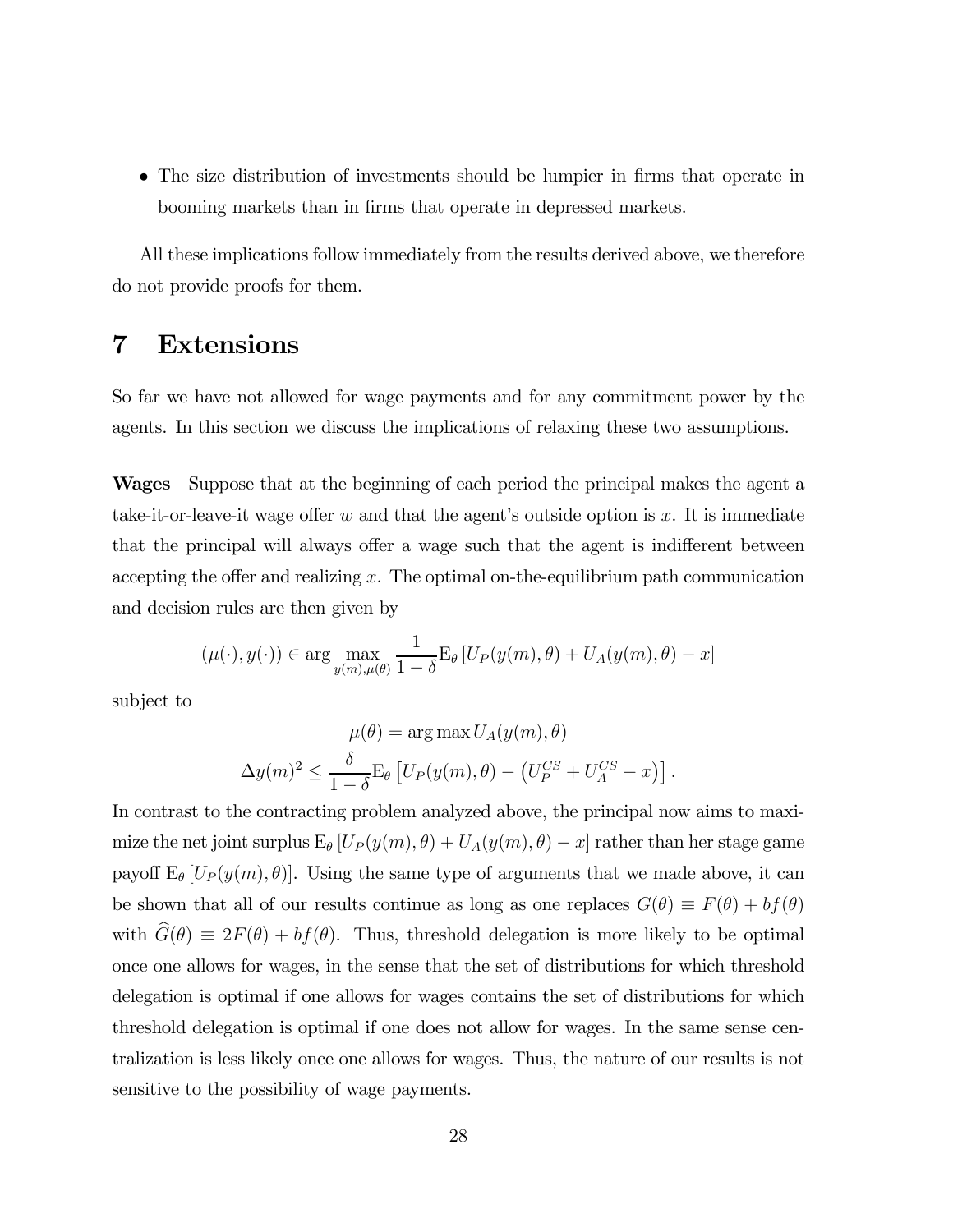Agent Commitment In our model the principal has some commitment power but the agents do not. While we believe that these are the right assumptions to make when one analyzes delegation, there are clearly other contexts in which one wants to allow for commitment power by the agents and not the principals. Consider, for instance, the relationship between the British civil service and Her Majesty's governments. In contrast to the US system, most British civil servants are not replaced when a new government comes to power. One can therefore think of British civil servants as long run agents who advice a series of short run and opportunistic governments that have the formal authority to take decisions on behalf of the state.

We leave the full analysis of a version of model in which a single, long lived agent faces a sequence of short lived principals for future work. Here we just make a number of informal observations about this case. It is straightforward to show that if the long run agent is patient enough, it is optimal for him to exactly reveal the state of the world and let the receivers take their preferred action. Thus, a patient enough agent does not have the incentive to manipulate the information that he transmits so as to influence the principals' actions. Essentially, in equilibrium the loss of information that must arise from doing so always outweighs any gain in control. Note that this contrasts with our model in which complete revelation of information is never optimal. Note also that this implies that as long as the agent is patient enough, the principals achieve their most preferred outcome: they learn all the information and can implement their most preferred project. Moreover, as the bias becomes very small, complete truth revelation is optimal for any strictly positive discount rate. Applied to the question of whether governments should rely on their own advisors or on life time civil servants, this suggests a trade-off between the potentially smaller bias of the own advisors and the stronger reputational concerns of life time civil servants. Even if the government and life time civil servants have very different policy preferences, the government can only gain by bringing in their own advisors if the preferences of these advisors are exactly the same as those of the government.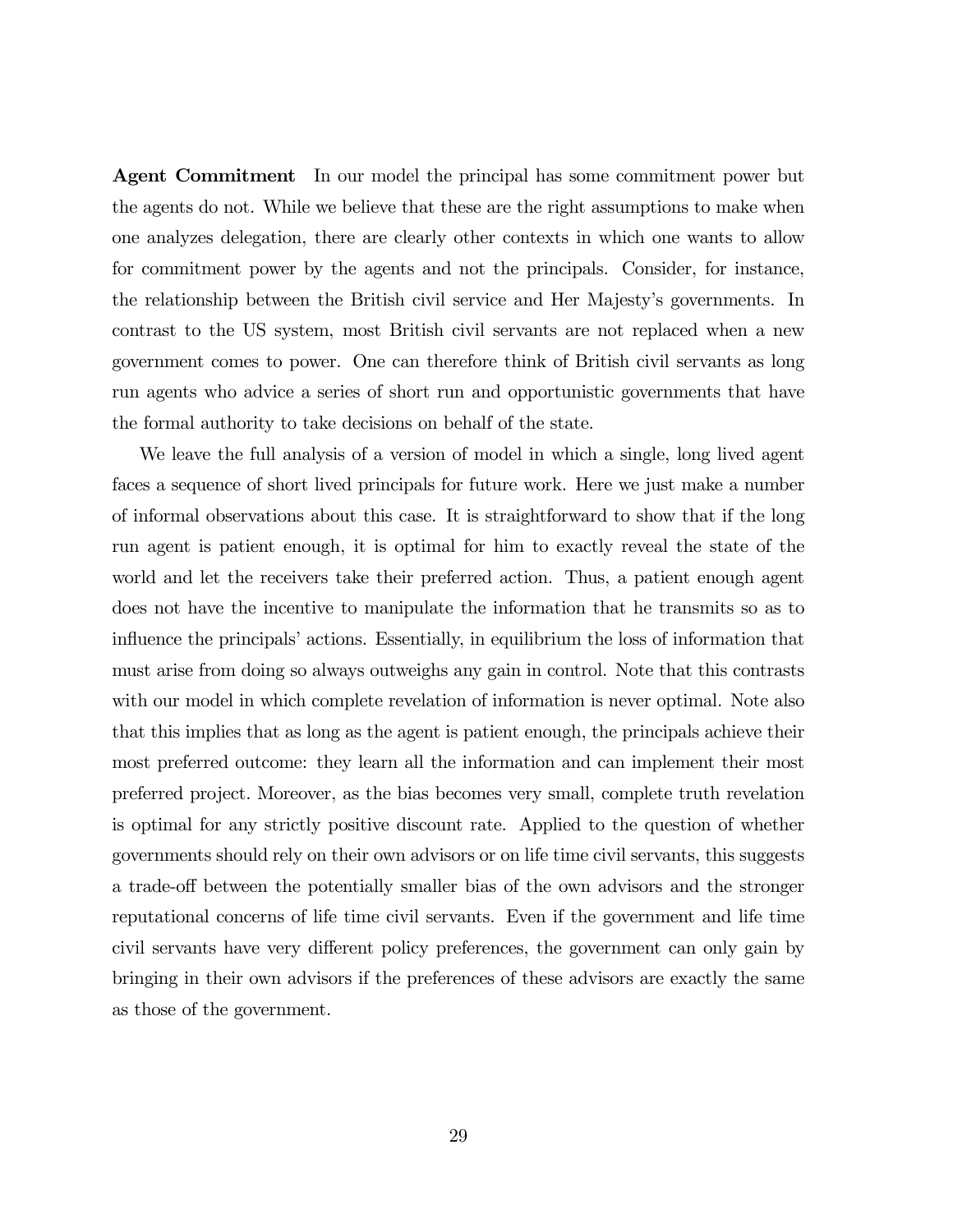# 8 Conclusion

In this paper we investigated the allocation of decision rights within firms. In particular, we analyzed a principal-agent problem in which an uninformed principal can elicit information from an informed agent by implicitly committing herself to act on the information she receives in a particular manner. We derived the optimal relational delegation schemes and showed that they often resemble organizational arrangements that are observed in practice. Specifically, we showed that centralization, threshold delegation and menu delegation are often optimal. Which one of these organizational arrangements is optimal depends only on the principal's commitment power, on the one hand, and a simple condition on the agents' bias and the distribution of the state space, on the other. Moreover, we showed that for small biases threshold delegation is optimal for almost all common distributions. Finally, we showed that complete delegation is never optimal and that outsourcing can only be optimal if the principal is sufficiently impatient.

In ongoing work we use the techniques developed in this paper to address further issues related to delegation. First, in Alonso and Matouschek (2004) we consider a static model and characterize the optimal delegation sets for general distributions and generalized quadratic preferences with arbitrary state-contingent biases. Second, in Alonso and Matouschek (2004b) we consider a model with endogenous information acquisition and investigate how a principal should delegate decision rights if she does not only wants to elicit information from agents but also motivate them to acquire information in the first place.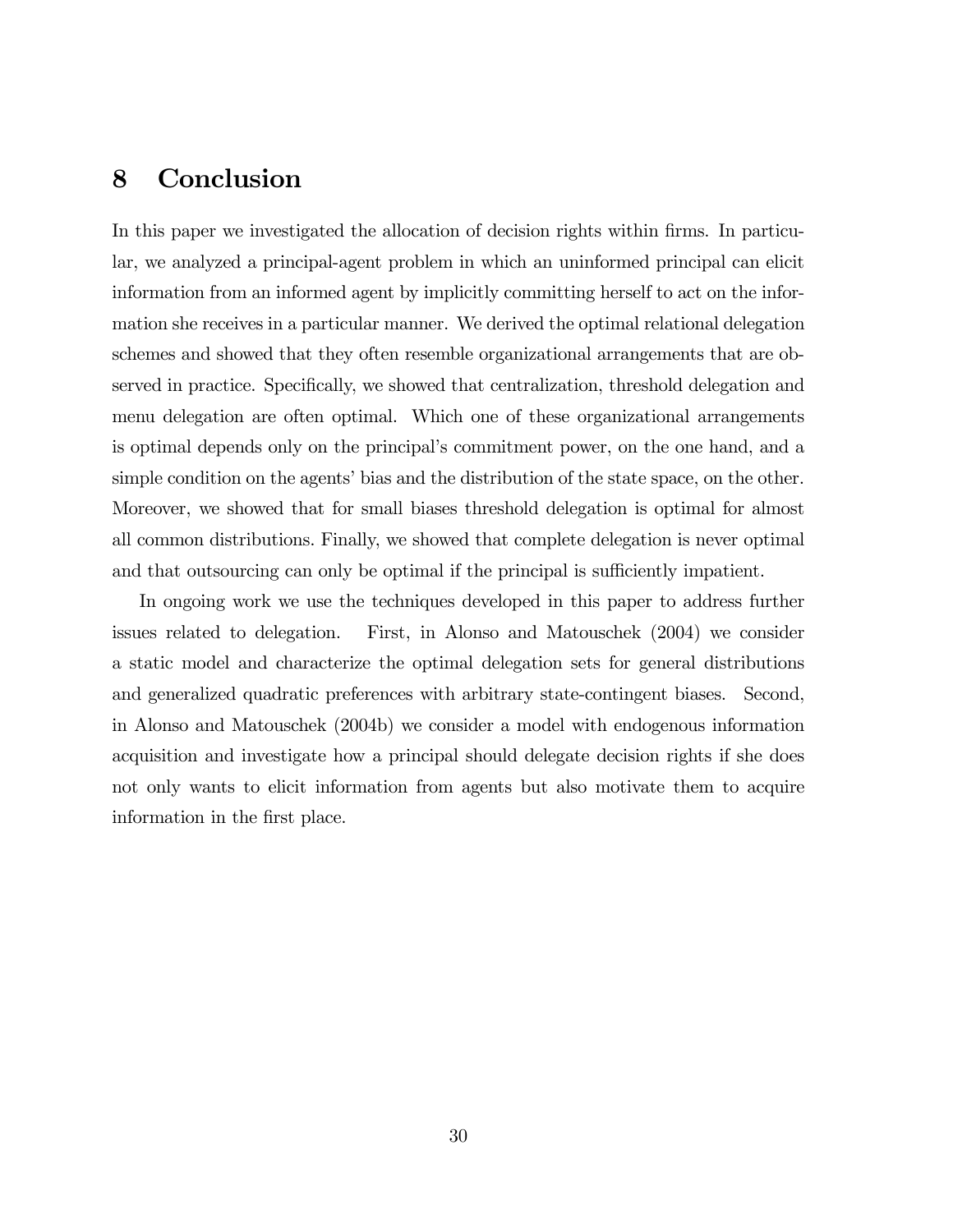# 9 Appendix

This appendix contains the proofs of all Propositions in the paper.

### 9.1 Proof of Propositions 1 and 2

**Proof of Proposition 1:** Follows from Theorem 1 in Crawford and Sobel (1982).  $\blacksquare$ 

The proof of Proposition 2 will follow from the following two lemmas. The first lemma establishes the existence of an optimal stationary relational contract for any discount factor  $\delta \in [0,1)$ .

## LEMMA 1 For any optimal relational contract there is a stationary optimal relational contract.

**Proof:** Consider an optimal relational contract  $(H_t, \mu_t(\cdot), y_t(\cdot)), t \in \{0, 1, ...\}$  and let  $V_R(h_t) = \sum_{\tau=t}^{\infty} \delta^{\tau-t} E_{\theta_{\tau}}[U_P(y_{\tau}(\mu_{\tau}(\theta_{\tau})), \theta_{\tau})]$  be the receiver's expected discounted utility at time t after history  $h_t$  with  $V_R(h_0) = v$ . Now let  $\Psi = \{\theta_0 : V_R(\{\theta_0, \mu_0(\theta_0), y_0(\mu_0(\theta_0))\}) < v\}$ be the set of states in the first period which generate continuation utilities less than v. If  $Pr[\theta_0 \in \Psi] > 0$  we can construct a new relational contract that after the first period history  $\{\theta_0, \mu_0(\theta_0), y_0(\mu_0(\theta_0))\}, \theta_0 \in \Psi$  calls for play of the original relational contract. To see that this new contract is subgame perfect note that since histories are common knowledge the first period choice  $y_0(\mu_0(\theta_0))$ ,  $\theta_0 \notin \Psi$  remains optimal for the receiver and she obtains a higher continuation utility by playing  $y_0(\mu_0(\theta_0))$   $\theta_0 \in \Psi$ . Finally, since  $V_R(h_0) = \delta \mathcal{E}_{\theta_0} [U_P(y_0(\mu_0(\theta_0)), \theta_0)] + (1-\delta) \mathcal{E}_{\theta_0} [V_R(h_1))] = v$  it follows that  $E_{\theta_0} [U_P(y_0(\mu_0(\theta_0)), \theta_0)] = v.$ 

Now consider a stationary contract  $(H_t, \mu'_t(\cdot), y'_t(\cdot)), t \in \{0, 1, ...\}$  where along the equilibrium path  $\mu'_t(\cdot) = \mu_0(\cdot), y'_t(\cdot) = y_0(\cdot)$ . Since on and off the equilibrium path the principal obtains the same continuation utility this new contract is subgame perfect.  $\blacksquare$ 

The next lemma establishes monotonicity of the optimal relational contract.

LEMMA 2 (Melumad and Shibano 1991) An incentive compatible  $y(\mu(\theta))$  must satisfy the following: (i.)  $y(\mu(\theta))$  is weakly increasing, (ii.) If  $y(\mu(\theta))$  is strictly increasing and continuous in  $(\theta_1, \theta_2)$ , then  $y(\mu(\theta)) = \theta + b$  on  $(\theta_1, \theta_2)$ , (iii.) if  $y(\mu(\theta))$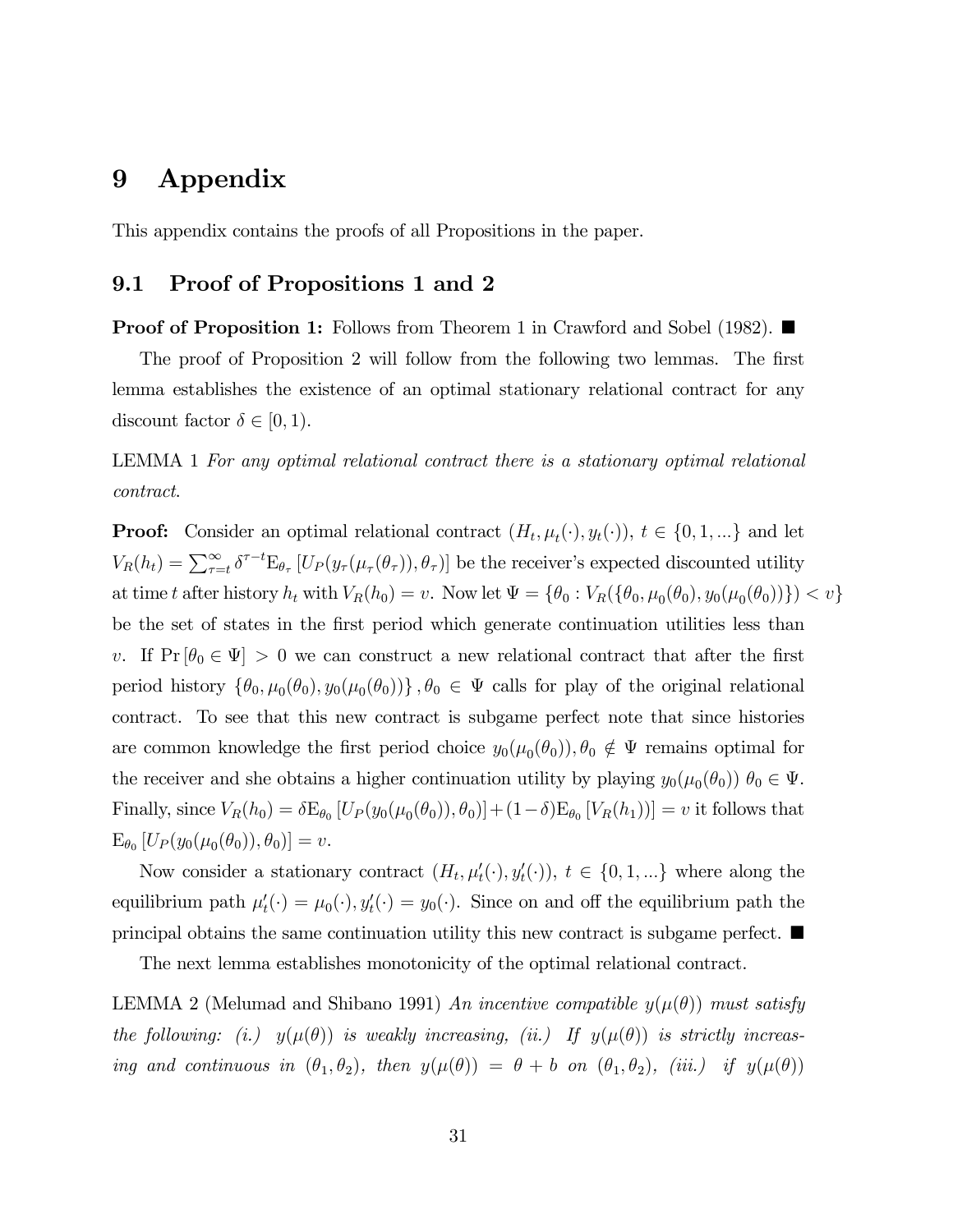is discontinuous at  $\hat{\theta}$ , then the discontinuity must be a jump discontinuity that satisfies: (a.)  $\left(y^-(\mu\left(\widehat{\theta}\right)) + y^+(\mu\left(\widehat{\theta}\right))\right)/2 = \widehat{\theta} + b$ , (b.)  $y(\theta) = y^-(\widehat{\theta})$  for  $\theta \in$  $\left[\max\left\{0, y^{-}(\mu\left(\widehat{\theta}\right)) - b\right\}, \widehat{\theta}\right]$  and  $y(\theta) = y^{+}(\widehat{\theta})$  for  $\theta \in (\widehat{\theta}, \min\left\{1, y^{+}((\mu\left(\widehat{\theta}\right))) - b\right\}\right]$ and (c.)  $y((\mu\left(\widehat{\theta}\right))) \in \left\{y^{-}((\mu\left(\widehat{\theta}\right))), y^{+}((\mu\left(\widehat{\theta}\right)))\right\}.$ 

This lemma corresponds to Proposition 1 in Melumad and Shibano (1991) and we refer to their proof.

**Proof of Proposition 2:** Follows immediately from Lemmas 1 and 2.  $\blacksquare$ 

### 9.2 Proofs of Propositions 3 and 4

For the proofs of Propositions 3 and 4 it is useful to introduce some new notation. In particular, let  $\widetilde{F}(\theta) \equiv 1 - F(\theta)$ ,  $S(\theta) \equiv \widetilde{F}(\theta) [(\theta + b) - E[s|s \ge \theta]]$  and  $T(\theta) \equiv$  $F(\theta)$   $[(\theta + b) - \mathbb{E}[s | s \leq \theta]]$ . It is also useful to introduce two lemmas. To do so, let  $\Delta(p,t) \equiv -\int_{1}^{p-b+t}$  $p-b-t$  $b^2dF(\theta)$ – µ −  $\int p-b$  $p-b-t$  $[p - t - \theta]^2 dF(\theta) - \int_1^{p-b+t}$  $_{p-b}$  $[p + t - \theta]^2 dF(\theta)$ , where  $(p - b - t)$  and  $(p - b + t)$  belong to [0, 1] and  $t \ge 0$ . To understand the economic meaning of this function, suppose that there are two decision rules which only differ in the projects that are induced for  $\theta \in [p-b-t, p+t-b]$ . In particular, the first decision rule induces  $y = \theta + b$  for  $\theta \in [p - b - t, p + t - b]$  while the second decision rule implements  $y = p - t$  for all  $\theta \in [p - b - t, p - b)$  and  $y = p + t$  for all  $\theta \in [p - b, p + t - b]$ . The function  $\Delta(p, t)$  captures the difference in the principal's expected stage game payoff from these decision rules.

LEMMA 3. Suppose that  $G(\theta)$  is strictly monotone in  $[\theta, \overline{\theta}] \subset [0, 1]$ . If  $G(\theta)$  is strictly increasing in  $[\underline{\theta}, \overline{\theta}]$  then  $\Delta(p, t) > 0$ . If  $G(\theta)$  is strictly decreasing in  $[\underline{\theta}, \overline{\theta}]$  then  $\Delta(p, t)$ 0, with  $p = \left(\underline{\theta} + \overline{\theta}\right)/2 + b$  and  $t = \left(\underline{\theta} - \overline{\theta}\right)/2$ .

Proof: We first note that,

$$
\frac{\partial \Delta(p,t)}{\partial t} = \int_{p-b-t}^{p-b} 2\left[ -p+\theta \right] dF(\theta) + \int_{p-b}^{p-b+t} 2\left[ p-\theta \right] dF(\theta) + 2t \left[ F(p-b+t) - F(p-b-t) \right]
$$

and

$$
\frac{\partial^2 \Delta(p, t)}{\partial t^2} = 2 \left[ F(p - b + t) + bf(p - b + t) - F(p - b - t) - bf(p - b - t) \right].
$$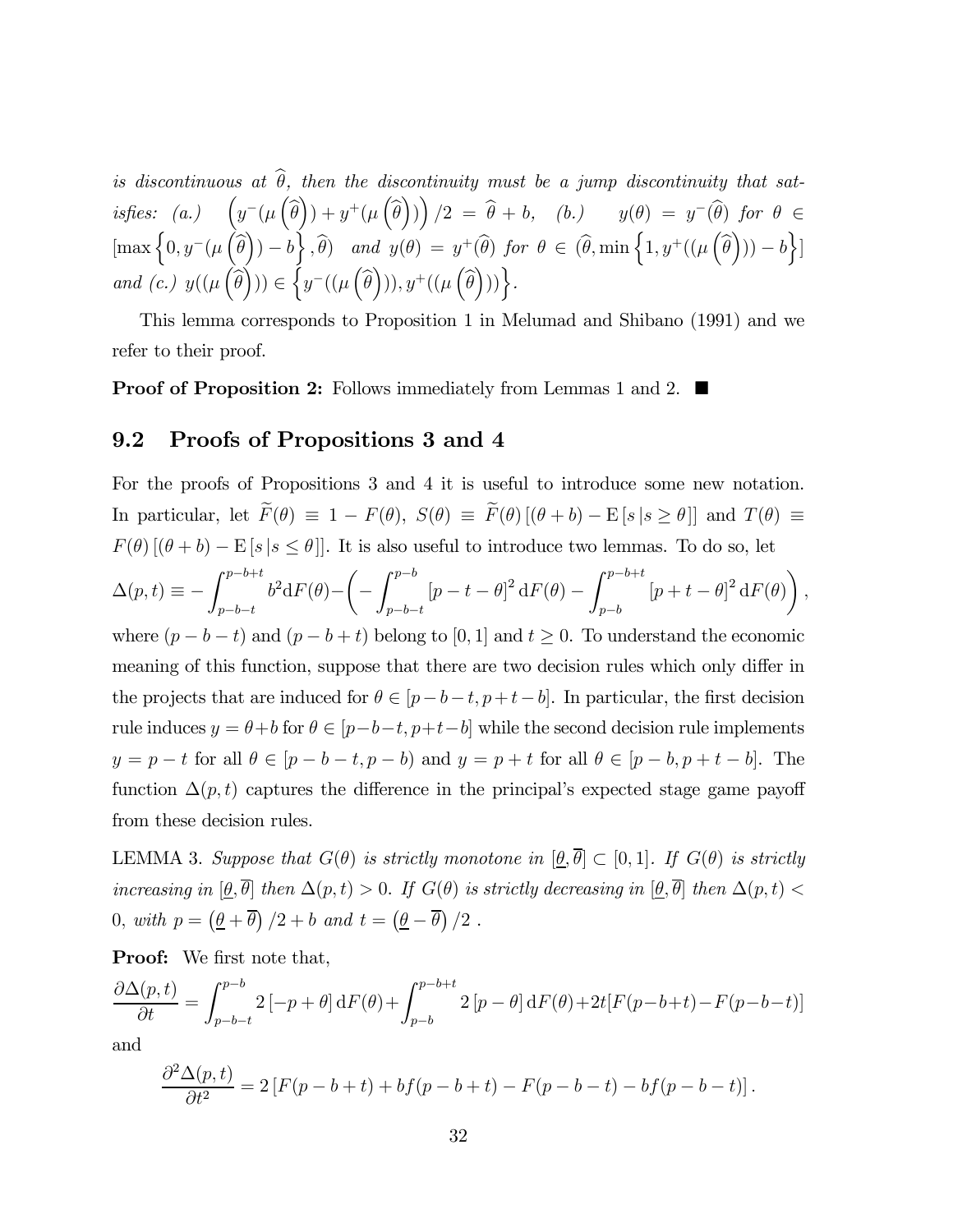Thus, if  $G(\theta)$  is strictly increasing in  $\theta \in [\underline{\theta}, \overline{\theta}]$ , then  $\partial^2 \Delta((\underline{\theta} + \overline{\theta})/2 + b, t)/\partial t^2 > 0$  for all  $0 < t \leq (\underline{\theta} - \overline{\theta})/2$ . Since  $\partial \Delta((\underline{\theta} + \overline{\theta})/2 + b, 0)/\partial t = 0$  it follows that for all  $t > 0$ ,  $\partial \Delta(p,t)/\partial t > 0$  and  $\Delta(\left(\frac{\theta}{r}+\overline{\theta}\right)/2 + b, \left(\frac{\theta}{r}+\overline{\theta}\right)/2) =$  $\left(\underline{\theta}+\overline{\theta}\right)/2$ Z  $\mathbf{0}$  $\partial \Delta(\left(\underline{\theta} + \overline{\theta}\right)/2 + b, t')$  $\frac{\partial f}{\partial t}$  dt' > 0. By a similar reasoning, if  $G(\theta)$  is decreasing in  $\theta$ , we have that  $\Delta((\underline{\theta} + \overline{\theta})/2 +$ 

 $b, (\underline{\theta} + \overline{\theta})/2) < 0.$ 

LEMMA 4. Suppose that  $G(\theta)$  is strictly monotone in [0,1], then (i.) if  $G(\theta)$  is strictly decreasing in [0, 1] then  $E[\theta | \theta \ge a_1] < a_1 + b$  for all  $a_1 \in [0,1]$  (ii.) if  $G(\theta)$  is strictly increasing in [0,1] then the equation  $E[\theta | \theta \ge a_1] = a_1 + b$ ,  $a_1 \in (0,1)$  has a solution if and only if  $E[\theta] > b$ . Furthermore, this solution is unique.

**Proof:** (i.) Since  $G(\theta)$  is strictly decreasing we have that  $1 - F(\theta) < 1 - F(1) +$  $b(f(\theta) - f(1)) = b(f(\theta) - f(1))$ . Integrating both sides between  $a_1$  and 1 yields the inequality  $\int_0^1$  $a_1$  $\theta f(\theta) d\theta - F(a_1)a_1 < F(a_1)b - bf(1)(1-a_1) < F(a_1)b$ . It then follows that  $\mathbb{E} \left[ \theta \, | \theta \geq a_1 \right] < a_1 + b.$ 

(ii.) Recall the definition of  $S(\theta)$  and note that  $dS(\theta)/d\theta = 1 - G(\theta)$  for  $\theta \in (0,1)$ . Thus,  $S(\theta)$  is strictly concave from the assumptions on  $G(\theta)$ . Since  $S(1) = 0$ , strict concavity implies that there can be at most one point  $\theta \in [0,1)$  at which  $S(\theta)=0$ . The existence of this point in turn requires  $S(0)$  to be non-positive, i.e.  $S(0) = b - \mathbb{E}[\theta] \le 0$ and thus establishes necessity. Now suppose that  $E[\theta] > b$ . Since for  $0 < \varepsilon < b$  we have that  $(1 - \varepsilon + b) - \mathbb{E}[s | s \ge 1 - \varepsilon] \ge b - \varepsilon > 0$ . Therefore  $S(0) < 0$  and  $S(1-\varepsilon) > 0$  which guarantees the existence of a solution to  $E [s | s \ge \theta] = \theta + b$  thus proving sufficiency.

#### 9.2.1 Proof of Proposition 3

To establish Proposition 3 we need to introduce two more lemmas.

LEMMA 5. Suppose that  $G(\theta)$  is strictly increasing in [0,1]. Then if  $y(\cdot)$  and  $\mu(\cdot)$  is an optimal delegation scheme there cannot be two consecutive pooling regions, i.e. there cannot be two intervals  $[\theta_i, \theta_{i+1}]$  and  $[\theta_{i+1}, \theta_{i+2}]$  with  $0 \leq \theta_i < \theta_{i+1} < \theta_{i+2} \leq 1$  such that  $y(\mu(\theta)) = y_i$  for all  $\theta \in (\theta_i, \theta_{i+1})$  and  $y(\mu(\theta)) = y_{i+1} \neq y_i$  for all  $\theta \in (\theta_{i+1}, \theta_{i+2})$ .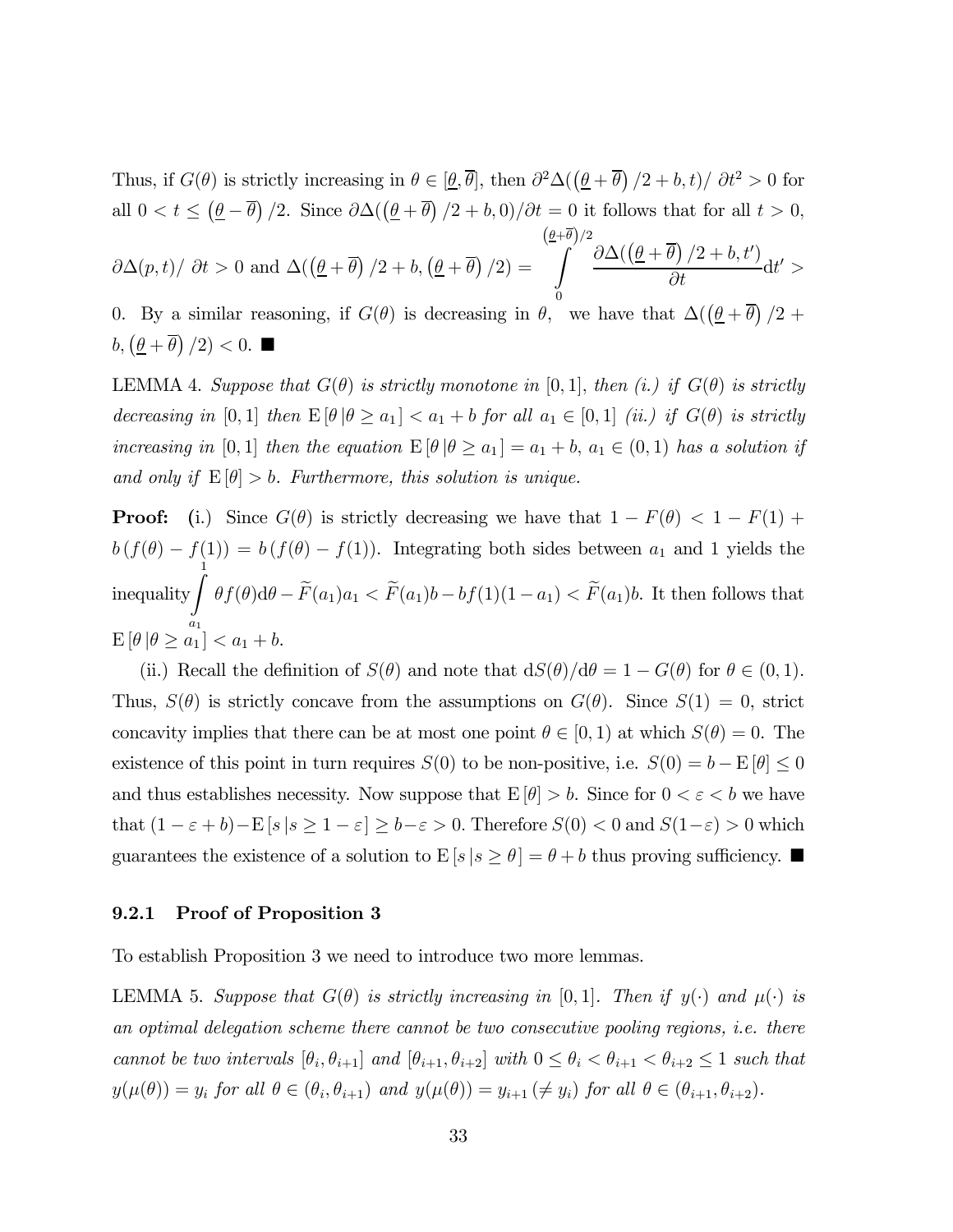**Proof:** We consider three cases: (i.) both consecutive projects  $y_i, y_{i+1} \in [b, 1+b]$ , (ii.)  $y_i < b$  and  $b < y_{i+1} < 1 + b$  (iii.)  $b < y_i < 1 + b$  and  $y_{i+1} > 1 + b$ .

CASE I: Let  $[\theta_i, \theta_{i+1}]$  and  $[\theta_{i+1}, \theta_{i+2}]$  be the two pooling regions that, for all interior points, induce the projects  $y_i$  and  $y_{i+1}$ , respectively. Then from incentive compatibility, it must be that  $y_i - b \in [\theta_i, \theta_{i+1}]$  and  $y_{i+1} - b \in [\theta_{i+1}, \theta_{i+2}]$ . Now consider an alternative  $(\widehat{y}(\cdot), \widehat{\mu}(\cdot))$  such that  $\widehat{y}(\widehat{\mu}(\theta)) = \theta + b$  if  $\theta \in [y_i - b, y_{i+1} - b]$  and  $y(\mu(\theta))$  otherwise. It is immediate that  $(\widehat{y}(\cdot), \widehat{\mu}(\cdot))$  is incentive compatible if  $y(\cdot)$  and  $\mu(\cdot)$  is. Since  $G(\theta)$  is strictly increasing in [0, 1] by Lemma 3 we infer that  $\Delta((y_i + y_{i+1})/2 - b, (y_{i+1} - y_i)/2) > 0$  and therefore the principal strictly prefers  $(\widehat{y}(\cdot), \widehat{\mu}(\cdot))$  to  $(y(\cdot), \mu(\cdot))$ . Hence  $(y(\cdot), \mu(\cdot))$  cannot be optimal.

CASE II: If both  $y_i$  and  $y_{i+1}$  are to be induced with positive probability it must be that  $b < (y_i + y_{i+1})/2$ . From incentive compatibility of the agent,  $y_i$  is induced in  $[0,(y_i + y_{i+1})/2 - b)$  and for  $((y_i + y_{i+1})/2 - b, y_{i+1} - b]$  we have  $y(\mu(\theta)) = y_{i+1}$ . Now consider the alternative incentive compatible  $(\widehat{y}(\cdot), \widehat{\mu}(\cdot))$  such that

$$
\widehat{y}(\widehat{\mu}(\theta)) = \begin{cases}\nb & \text{if } \theta \in [0, (y_i + y_{i+1})/2 - b] \\
y_i + y_{i+1} - b & \text{if } \theta \in ((y_i + y_{i+1})/2 - b, y_i + y_{i+1} - 2b] \\
\theta + b & \text{if } \theta \in [y_i + y_{i+1} - 2b, y_{i+1} - b] \\
y(\mu(\theta)) & \text{otherwise.} \end{cases}
$$

Let  $a \equiv (y_i + y_{i+1})/2 - b$ . Then the increment in the principal's expected payoff of switching from  $(y(\cdot), \mu(\cdot))$  to  $(\widehat{y}(\cdot), \widehat{\mu}(\cdot))$  is

$$
\Delta \equiv \int_0^a ([y_i - \theta]^2 - [b - \theta]^2) dF(\theta) + \int_a^{2a} ([y_{i+1} - \theta]^2 - [y_i + y_{i+1} - b - \theta]^2) dF(\theta) + \int_{2a}^{y_{i+1} - b} ([y_{i+1} - \theta]^2 - b^2) dF(\theta).
$$

Note that

$$
\Delta > \int_0^a 2\left([y_i - b] \left[\frac{y_i + b}{2} - \theta\right]\right) dF(\theta) + \int_a^{2a} 2\left([b - y_i] \left[\frac{y_i + 2y_{i+1} - b}{2} - \theta\right]\right) dF(\theta).
$$

Using  $T(\theta)$  as defined at the beginning of this section, the above inequality can then be rewritten as  $\Delta > [b - y_i] [2T(2a) - 4T(a)] + [b - y_i]^2 F(2a)$ . Since  $G(\theta)$  is strictly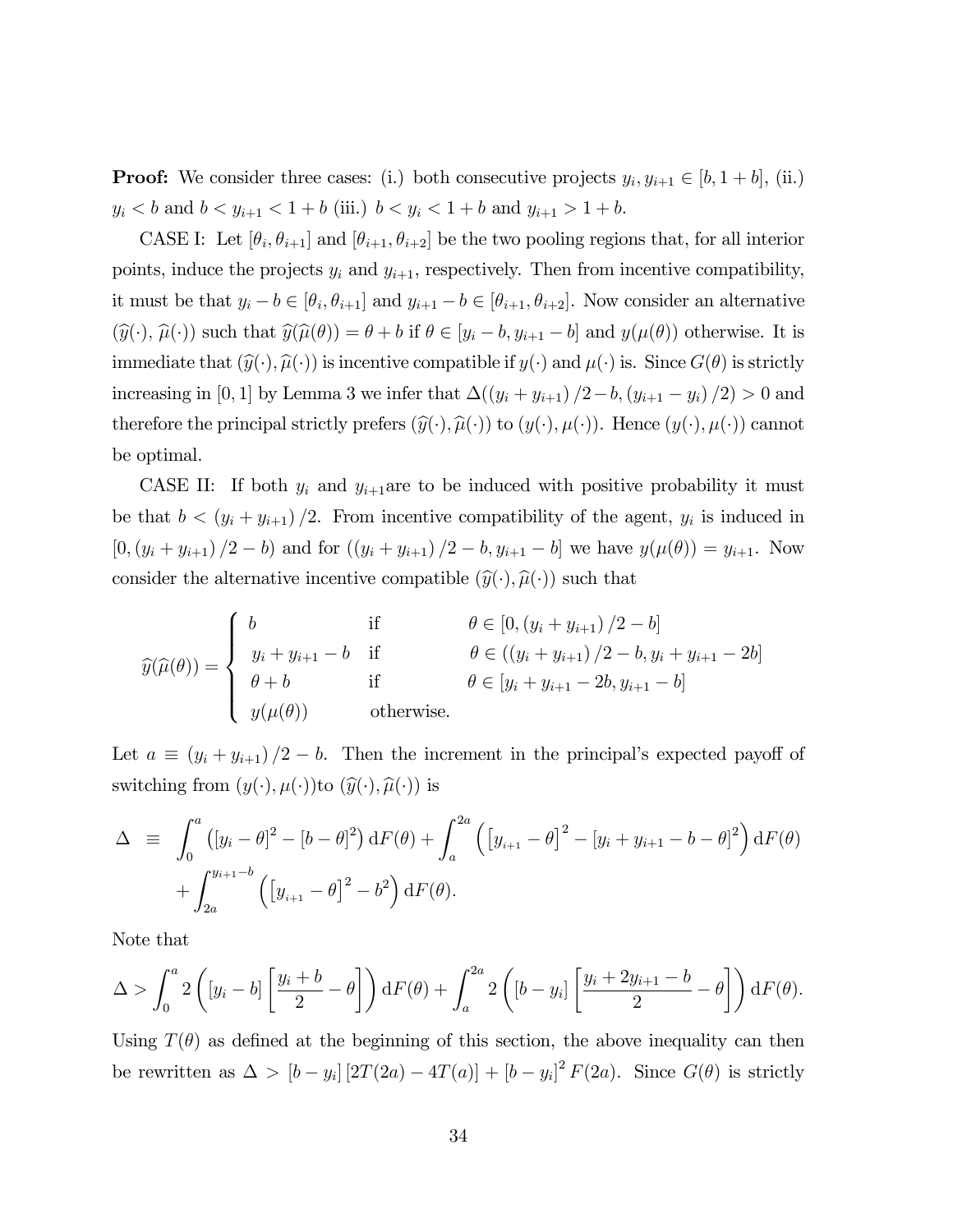increasing,  $T(\theta)$  is strictly convex which in turn implies that  $T(2a) > 2T(a)$ . This establishes that  $\Delta > 0$ . Thus,  $(y(\cdot), \mu(\cdot))$  cannot be optimal.

CASE III: Suppose  $y_{i+1} > 1 + b, b < y_i < 1 + b$ . In this case if both  $y_i$  and  $y_{i+1}$ are to be induced with positive probability it must be that  $(y_i + y_{i+1})/2 < 1 + b$ . From incentive compatibility of the agent,  $y_i$  is induced in  $[y_i - b, (y_i + y_{i+1})/2 - b]$  and for  $((y_i + y_{i+1})/2 - b, 1]$  we have  $y(\mu(\theta)) = y_{i+1}$ . Now consider the alternative incentive compatible  $(\widehat{y}(\cdot), \widehat{\mu}(\cdot))$  such that  $\widehat{y}(\widehat{\mu}(\theta)) = y_i$  if  $\theta \in [y_i - b, 1]$  and  $y(\mu(\theta))$  otherwise. Note that  $(y(\cdot), \mu(\cdot))$  and  $(\widehat{y}(\cdot), \widehat{\mu}(\cdot))$  only differ for  $\theta \in ((y_i + y_{i+1})/2 - b, 1]$ . Thus, the increment in the principal's expected payoff of switching to  $(\widehat{y}(\cdot), \widehat{\mu}(\cdot))$  is

$$
\Delta \equiv \int_{(y_i + y_{i+1})/2 - b}^{1} \left( \left[ y_{i+1} - \theta \right]^2 - \left[ y_i - \theta \right]^2 \right) dF(\theta) = 2 \left[ y_{i+1} - y_i \right] S((y_i + y_{i+1})/2 - b).
$$

If  $E[\theta] < b$ , then by the proof of Lemma 4 (ii.) we have  $S(\theta) > 0$  for  $\theta \in [0,1)$ . Hence,  $\Delta > 0$ . If  $E[\theta] \geq b$ , then let  $\theta^*$  be the unique solution to  $E[s | s \geq \theta] = \theta + b$ . If  $(y_i + y_{i+1})/2 - b > \theta^*$  then again  $S((y_i + y_{i+1})/2 - b) > 0$  and  $\Delta > 0$ .

For the case that  $E[\theta] \geq b$  and  $(y_i + y_{i+1})/2 - b < \theta^*$  consider the alternative incentive compatible  $(\widehat{y}(\cdot), \widehat{\mu}(\cdot))$  which is derived from  $(y(\cdot), \mu(\cdot))$  by replacing the project  $y_{i+1}$  with  $\widehat{y}$ , such that  $y_i < \widehat{y} < y_{i+1}$ . Then  $(\widehat{y}(\cdot), \widehat{\mu}(\cdot))$  is defined by  $\widehat{y}(\widehat{\mu}(\theta)) = y_i$  if  $\theta \in [y_i - b, (y_i + \hat{y})/2 - b), \hat{y}(\hat{\mu}(\theta)) = \hat{y}$  if  $\theta \in [(y_i + \hat{y})/2 - b, 1]$  and  $y(\mu(\theta))$  otherwise. Defining  $a = (y_i + \hat{y})/2 - b$  and  $c = (y_i + y_{i+1})/2 - b$  the increment in the principal's expected payoff of switching to  $(\widehat{y}(\cdot), \widehat{\mu}(\cdot))$  is

$$
\Delta \equiv \int_a^c ([y_i - \theta]^2 - [\widehat{y} - \theta]^2) dF(\theta) + \int_c^1 ([y_{i+1} - \theta]^2 - [\widehat{y} - \theta]^2) dF(\theta).
$$

Noting that  $\int_a^c ([y_i - \theta]^2 - [\widehat{y} - \theta]^2) dF(\theta) = 2(y_i - \widehat{y})[S(a) - S(c) + ((y_{i+1} - \widehat{y})/2) \widetilde{F}(c)]$ and  $\int_{c}^{1} \left( \left[ y_{i+1} - \theta \right]^{2} - \left[ \widehat{y} - \theta \right]^{2} \right) dF(\theta) = 2(y_{i+1} - \widehat{y})[S(c) - ((y_{i} - \widehat{y})/2) \widetilde{F}(c)]$  we can express the increment  $\Delta$  as

$$
\Delta \equiv 2(y_i - \widehat{y})S(a) + 2(y_{i+1} - \widehat{y})S(c)
$$
\n(9)

From  $a < c < \theta^*$  and Lemma 4 (ii.) we have that  $S(a) < 0$ , which implies that the first term on the RHS of (9) is positive and the second term is negative. By selecting a project  $\hat{y}$  close enough to  $y_{i+1}$  we have that  $\Delta > 0$  and  $(y(\cdot), \mu(\cdot))$  cannot be optimal.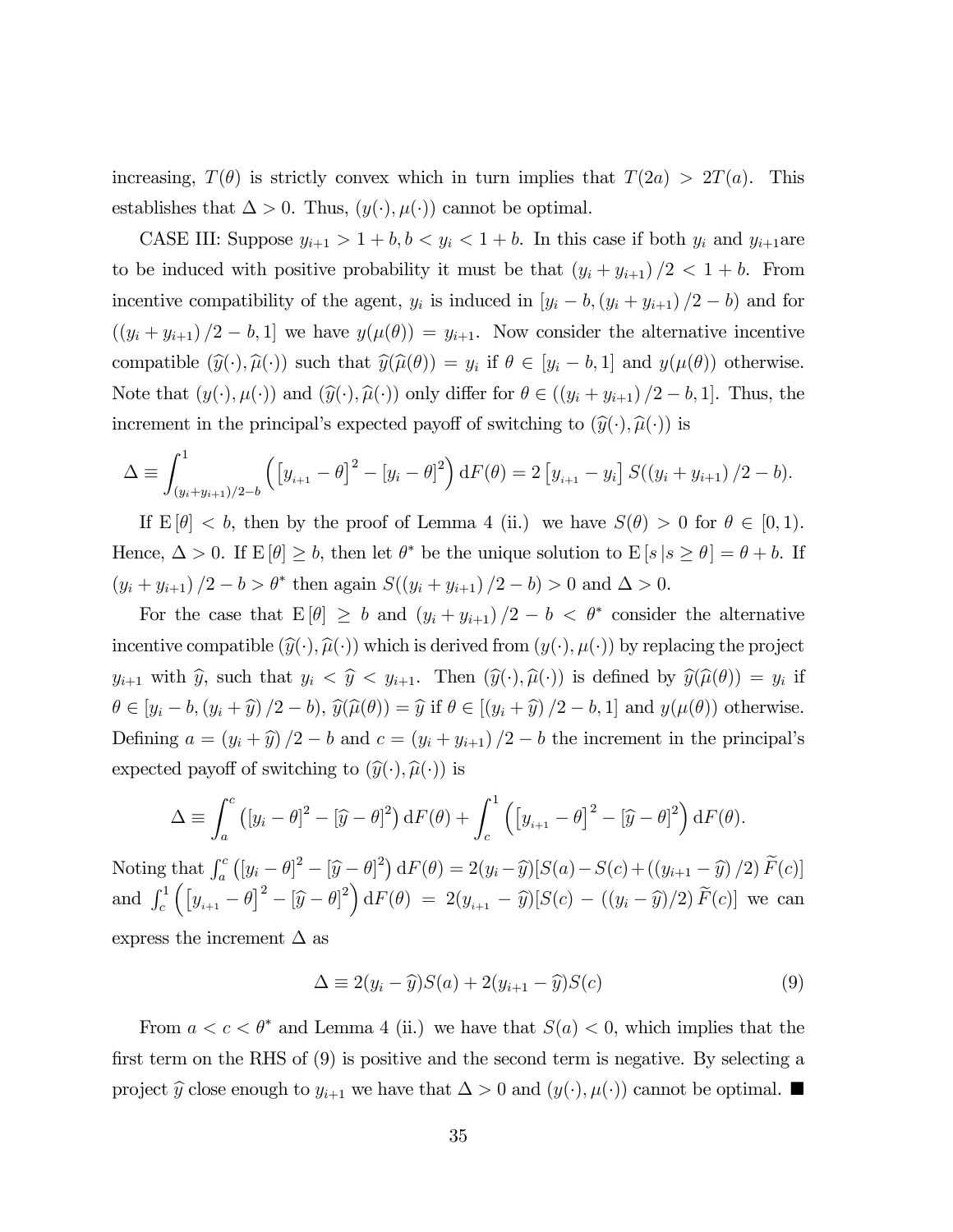LEMMA 6. Suppose that  $G(\theta)$  is strictly increasing in [0,1]. Then if  $y(\cdot)$  and  $\mu(\cdot)$  is an optimal delegation scheme it must be that (i.) if  $E[\theta] < b$  then  $y(\mu(\theta)) = E[\theta]$  for all  $\theta \in [0,1]$  (ii.) if  $E[\theta] > b$  then there exists a threshold level  $\overline{\theta}$ , such that  $y(\mu(\theta)) = \theta + b$ if  $\theta \in [0, \overline{\theta}]$  and  $y(\mu(\theta)) = \overline{\theta} + b$  if  $\theta \in [\overline{\theta}, 1]$ . Moreover the threshold level  $\overline{\theta}$  satisfies  $\overline{\theta} + b = \mathrm{E} \left[ \theta \, \big| \theta \geq \overline{\theta} \right].$ 

**Proof:** From the previous lemma the optimal delegation scheme is characterized by two threshold levels  $\{\underline{\theta}, \overline{\theta}\}\$  with (a.)

$$
y(\mu(\theta)) = \begin{cases} \frac{\theta}{\theta} + b & \text{if } \theta \in [0, \underline{\theta}) \\ \frac{\theta}{\theta} + b & \text{if } \theta \in [\underline{\theta}, \overline{\theta}] \\ \overline{\theta} + b & \text{if } \theta \in (\underline{\theta}, 1]. \end{cases}
$$

if  $0 < \underline{\theta} < \overline{\theta} < 1$ , and (b.)  $y(\mu(\theta))$  constant over [0, 1] if  $\underline{\theta} = \overline{\theta}$ . The expected utility of the principal is given by

$$
- \int_0^{\underline{\theta}} \left[\underline{\theta} + b - \theta\right]^2 dF(\theta) - \int_{\underline{\theta}}^{\overline{\theta}} b^2 dF(\theta) - \int_{\overline{\theta}}^1 \left[\overline{\theta} + b - \theta\right]^2 dF(\theta)
$$

Optimality of  $y(\cdot)$  and  $\mu(\cdot)$  requires that  $\underline{\theta}$  and  $\overline{\theta}$  satisfy the first order necessary conditions  $2F(\underline{\theta}) \left[ (\underline{\theta} + b) - \mathbb{E} [\theta | \theta \leq \underline{\theta}] \right] = \lambda - \nu$  and  $2\tilde{F}(\overline{\theta}) \left[ (\overline{\theta} + b) - \mathbb{E} [\theta | \theta \geq \overline{\theta}] \right] = \nu$ , where  $\lambda, \nu$  are nonnegative multipliers associated with the constraints  $\underline{\theta} \ge 0$ , and  $\overline{\theta} \ge \underline{\theta}$ , respectively. First we establish that that  $\theta = 0$  is necessary. If at an optimum  $\theta > 0$ then, since  $\underline{\theta} + b > E[\theta | \theta \le \underline{\theta}]$ , we must have  $\lambda - \nu > 0$ . This necessarily implies that  $\lambda > 0$  and the constraint  $\underline{\theta} \geq 0$  binds, reaching a contradiction.

Next suppose that  $E[\theta] < b$ . By Lemma 4 (ii.) there is no interior point at which  $S(\theta) = \widetilde{F}(\theta) [\theta + b - \mathbb{E}[s | s \ge \theta]]$  and therefore  $\nu > 0$ . But then  $\overline{\theta} \ge \underline{\theta}$  binds, i.e.  $\overline{\theta} =$  $\theta = 0$ . In this case the principal selects a single project for all states of the world. Since no information from the agent is used in this case it must be that the principal implements  $y(\mu(\theta)) = E[\theta]$  for all  $\theta \in [0, 1]$ .

Now suppose that  $E[\theta] > b$ . Then by Lemma 4 (ii.) there is a unique interior point  $\overline{\theta} \in (0,1)$  at which  $S(\overline{\theta})=0$ . Then the quadruple  $\{0,\overline{\theta},0,0\}$  satisfies the necessary conditions where  $\overline{\theta}$  solves  $\overline{\theta} + b = \mathbb{E} \left[ \theta \middle| \theta \ge \overline{\theta} \right]$ .

**Proof of Proposition 3:** Follows from Lemmas 3-6.  $\blacksquare$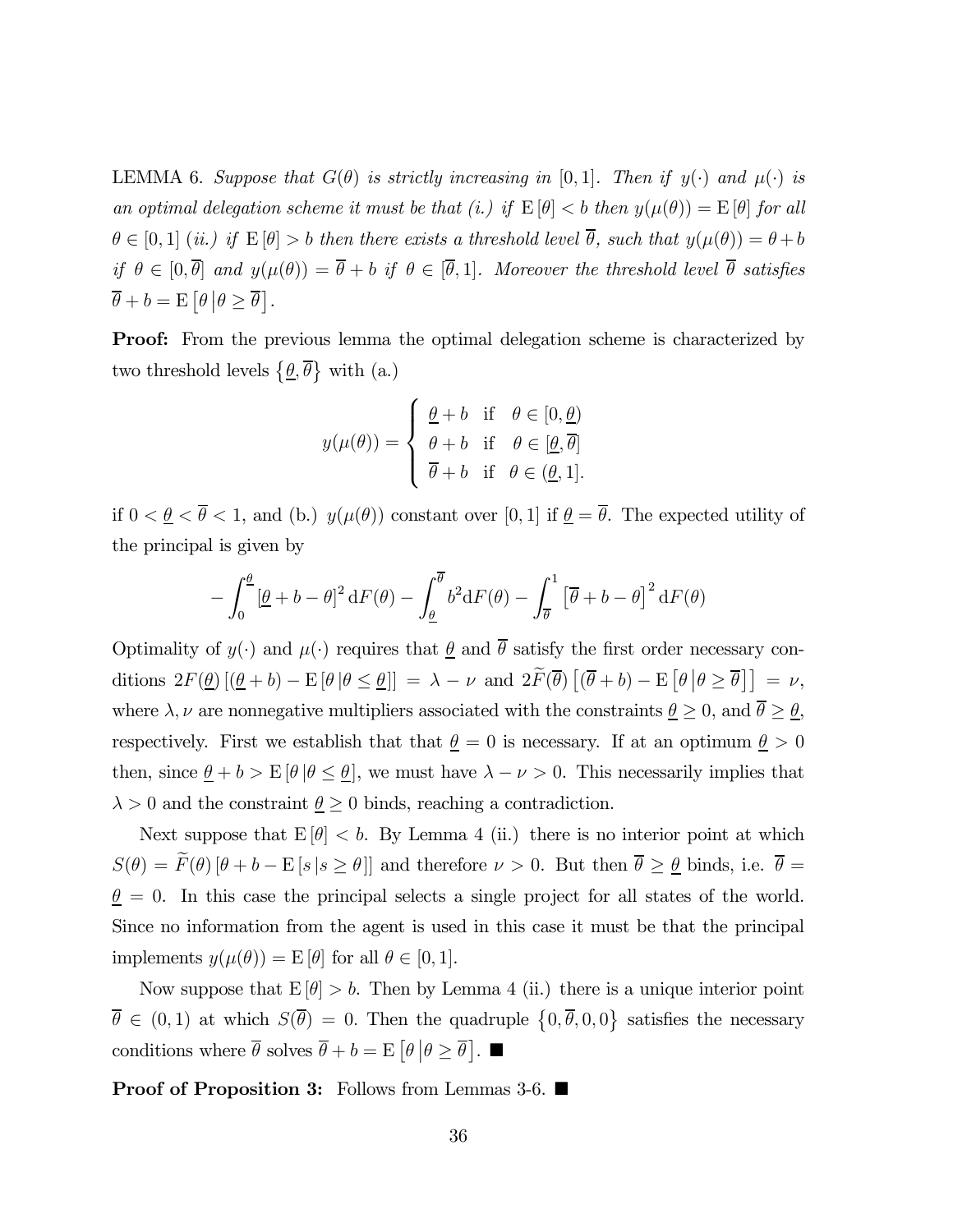#### 9.2.2 Proof of Proposition 4

The proof of Proposition 4 is carried out through a sequence of lemmas that gradually reduce the class of potential optimal delegation schemes when  $G(\theta)$  is strictly decreasing in [0, 1].

LEMMA 7. Suppose that  $G(\theta)$  is strictly decreasing in [0,1]. Then if  $(y(\cdot), \mu(\cdot))$  is an optimal delegation scheme, there cannot be a non-degenerate interval  $[\underline{\theta}, \overline{\theta}] \subset [0, 1]$  where  $y(\mu(\theta)) = \theta + b$  for  $\theta \in [\underline{\theta}, \overline{\theta}].$ 

**Proof:** Suppose on the contrary that  $y(\mu(\theta)) = \theta + b$  for  $\theta \in [\underline{\theta}, \overline{\theta}]$ . Now consider the alternative  $(\widehat{y}(\cdot), \widehat{\mu}(\cdot))$  such that

$$
\widehat{y}(\widehat{\mu}(\theta)) = \begin{cases}\n\frac{\theta + b}{\theta + b} & \text{if } \theta \in [\underline{\theta}, (\underline{\theta} + \overline{\theta})/2] \\
\frac{\theta + b}{\theta + b} & \text{if } \theta \in ((\underline{\theta} + \overline{\theta})/2, \overline{\theta}] \\
y(\mu(\theta)) & \text{otherwise.} \n\end{cases}
$$

It is immediate that  $\widehat{y}(\widehat{\mu}(\cdot))$  is incentive compatible if  $y(\mu(\cdot))$  is. Furthermore, under  $\widehat{y}(\widehat{\mu}(\theta))$  only the extreme projects  $\{\underline{\theta} + b, \overline{\theta} + b\}$  are implemented in  $[\underline{\theta}, \overline{\theta}]$ . Since  $G(\theta)$ is strictly decreasing in [0,1] by Lemma 1 we infer that  $\Delta(\left(\underline{\theta} + \overline{\theta}\right)/2, \left(\underline{\theta} - \overline{\theta}\right)/2) < 0$ and therefore the principal strictly prefers  $(\widehat{y}(\cdot), \widehat{\mu}(\cdot))$  to  $(y(\cdot), \mu(\cdot))$ . Hence  $y(\cdot)$  and  $\mu(\cdot)$ cannot be optimal.  $\blacksquare$ 

LEMMA 8. Suppose that  $G(\theta)$  is strictly decreasing in [0,1]. Then if  $(y(\cdot), \mu(\cdot))$  is an optimal menu delegation scheme then  $y(\mu(\cdot))$  induces at most two projects, i.e.  $y(\mu(\theta)) \in$  $\{y_1, y_2\}$  for  $\theta \in [0, 1]$ .

**Proof:** Let  $D_A = \{y \in \mathbb{R} : y(\mu(\theta)) = y, \theta \in [0,1]\}$  be the set of projects induced by  $y(\cdot)$  and  $\mu(\cdot)$  and suppose that  $D_A$  contains more than two projects. We consider in turn two cases: (i.) there are three projects  $y_1 < y_2 < y_3$ ,  $\{y_1, y_2, y_3\} \subset D_A$ , that are consecutive in the sense that no other project is induced between them (i.e. such that  $(y_1, y_2) \cap D_A = (y_2, y_3) \cap D_A = \emptyset$ , (ii.) there do not exist three consecutive projects in  $D_A$ .

i.) Consider then three consecutive projects  $y_1 < y_2 < y_3$ . Incentive compatibility implies that (a.)  $y(\mu(\theta)) = y_1$  for  $\theta \in [y_1 - b, (y_1 + y_2)/2 - b),$  (b.)  $y(\mu(\theta)) = y_2$  for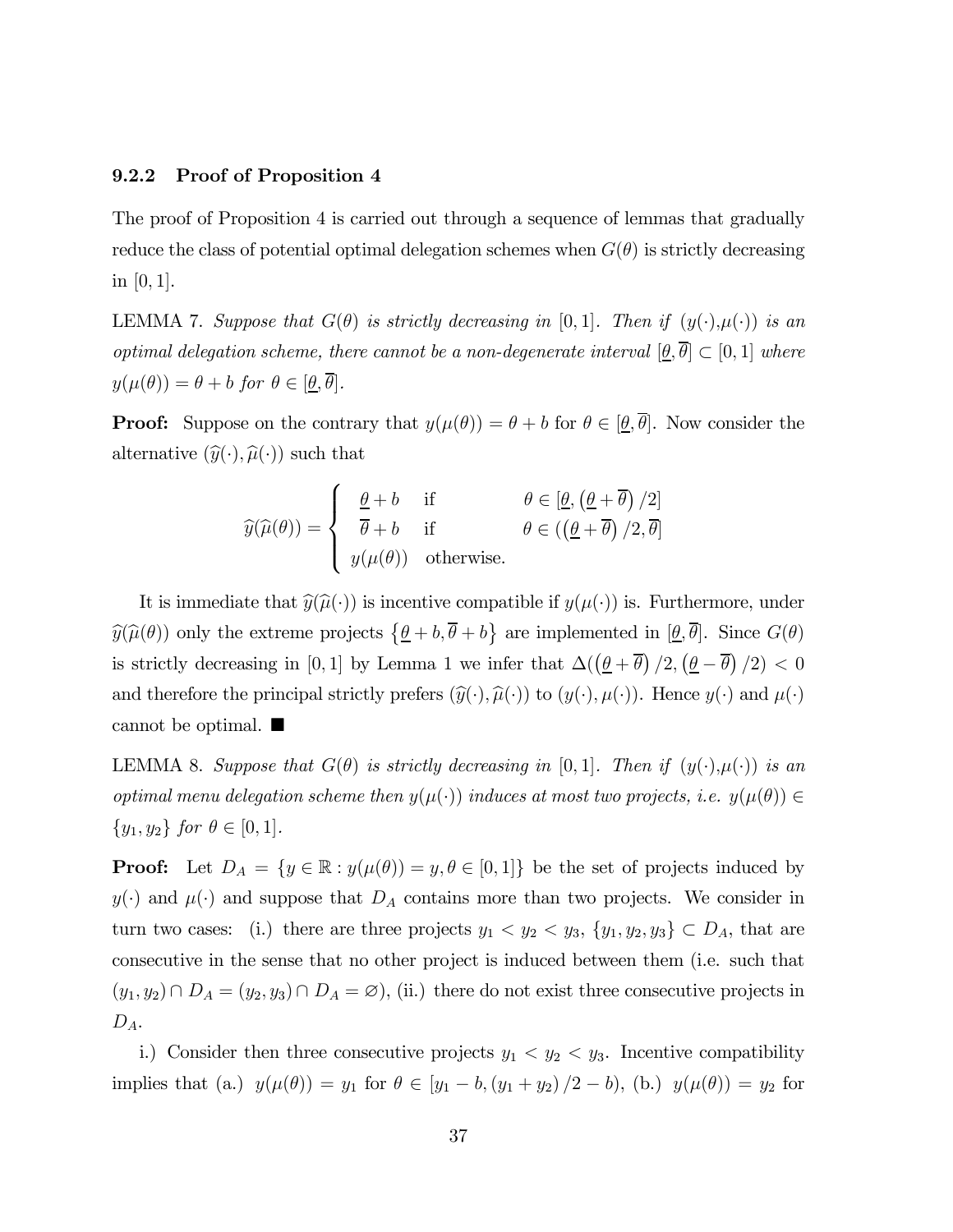$\theta \in ((y_1 + y_2)/2 - b, (y_2 + y_3)/2 - b),$  and (c.)  $y(\mu(\theta)) = y_3$  for  $\theta \in ((y_2 + y_3)/2 - b)$  $b, y_3 - b$ . We now propose an alternative delegation scheme in which the project  $y_2$  is not implemented by the principal, i.e. consider  $(\widehat{y}(\cdot), \widehat{\mu}(\cdot))$  such that

$$
\widehat{y}(\widehat{\mu}(\theta)) = \begin{cases}\ny_1 & \text{if } \theta \in [y_1 - b, (y_1 + y_3)/2 - b] \\
y_3 & \text{if } \theta \in ((y_1 + y_3)/2 - b, y_3 - b] \\
y(\mu(\theta)) & \text{otherwise.} \n\end{cases}
$$

Suppose that  $y_2 \le (y_1 + y_3)/2$  (the analysis if  $y_2 \ge (y_1 + y_3)/2$  would follow the same argument). Letting  $r = (y_1 + y_2)/2 - b$ ,  $s = (y_2 + y_3)/2 - b$ ,  $t = (y_2 + y_3)/2 - b$ , the increment in the principal's expected payoff when switching to  $(\hat{y}(\cdot), \hat{\mu}(\cdot))$  is

$$
\Delta U = \int_{r}^{s} ([y_2 - \theta]^2 - [y_1 - \theta]^2) dF(\theta) + \int_{s}^{t} ([y_2 - \theta]^2 - [y_3 - \theta]^2) dF(\theta)
$$
  
=  $2(y_2 - y_1) \int_{r}^{s} \left[ \frac{y_2 + y_1}{2} - \theta \right] dF(\theta) + 2(y_2 - y_3) \int_{s}^{t} \left[ \frac{y_2 + y_3}{2} - \theta \right] dF(\theta)$ 

Making use of  $T(\cdot)$  as defined above, we obtain

$$
\Delta U = 2 [(y_3 - y_1)T(s) - (y_2 - y_1)T(r) - (y_3 - y_2)T(t)].
$$

If we express  $s = (y_2 + y_3)/2 - b$  as a convex combination of r and t,  $s = \lambda r + (1 - \lambda)t$ , and noting that  $y_3 - y_2 = (1 - \lambda)(y_3 - y_1)$  and  $y_2 - y_1 = \lambda(y_3 - y_1)$ , we can write  $\Delta U$  in the more transparent form  $\Delta U = 2(y_3 - y_1) [T(\lambda r + (1 - \lambda)t) - \lambda T(r) - (1 - \lambda) T(t)].$ 

Since  $G(\theta)$  is strictly decreasing,  $T(\theta)$  is strictly concave and hence  $\Delta U > 0$ . This establishes that the original delegation scheme  $(y(\cdot), \mu(\cdot))$  where more than two projects are implemented cannot be optimal.

ii.) Suppose that  $D_A$  does not contain three consecutive projects. From Lemma 2  $y(\mu(\theta))$  is weakly increasing and therefore continuous except in a countable set of points  $\{\alpha_i\}, i \in \mathbb{N}$ . <sup>10</sup> We will now introduce some notation pertinent to this part of the proof. Let  $\overline{d} = \max D_A$  and  $\underline{d} = \min D_A$  be the maximum and minimum projects induced under  $y(\mu(\theta))$  and, for each  $i \in \mathbb{N}$ , let  $y_i^+ = \lim_{\theta \to \alpha_i^+} y(\mu(\theta))$  and  $y_i^- = \lim_{\theta \to \alpha_i^-} y(\mu(\theta))$ be the two projects induced to the left and to the right of the point of discontinuity

<sup>&</sup>lt;sup>10</sup>We note that since  $D_A$  does not contain three consecutive projects and does not contain any nondegenerate interval the set of discontinuity points of  $y(\mu(\theta))$  must indeed be infinite.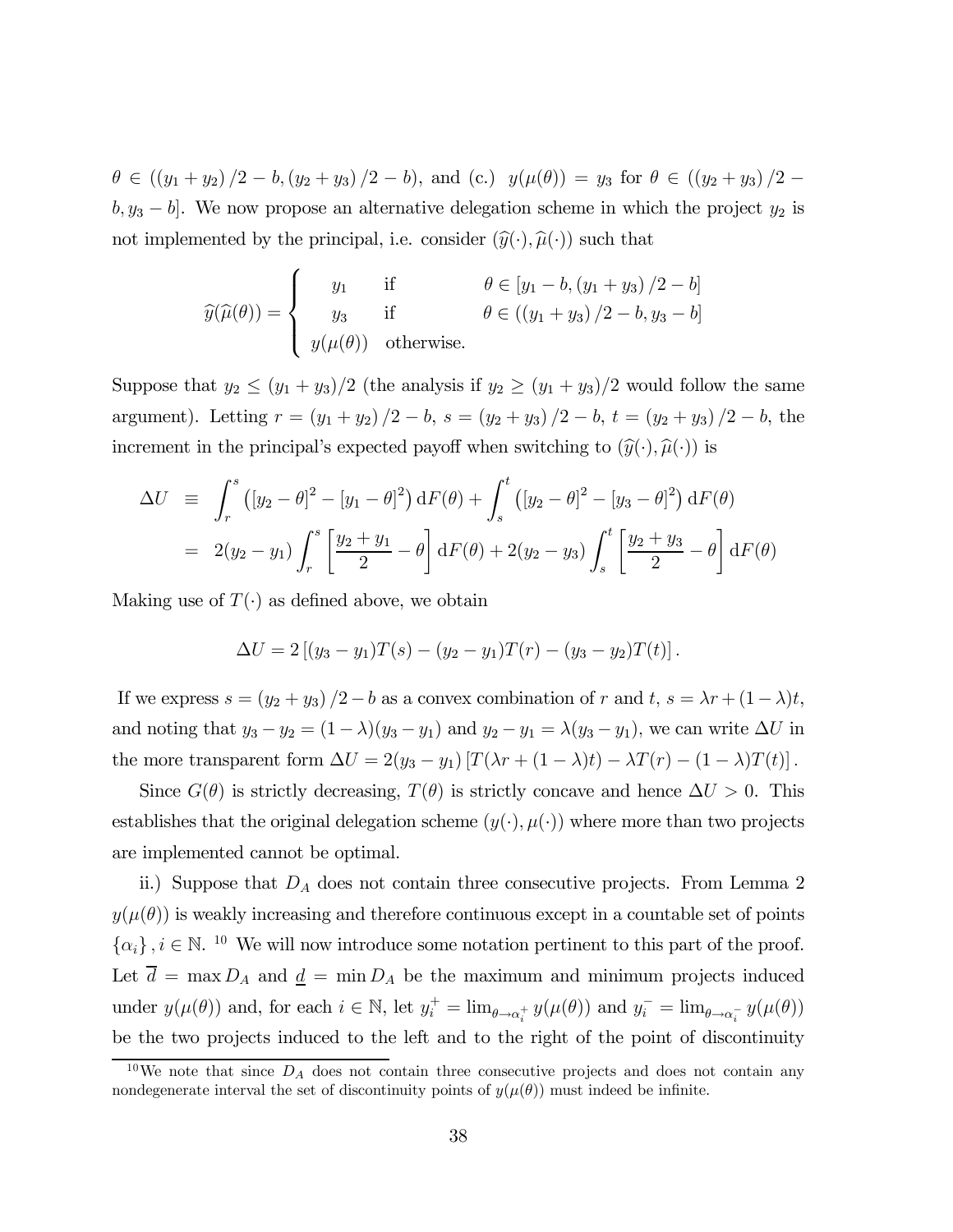$\alpha_i$ , respectively . Finally let  $A_i = \{ \theta \in [0,1] : y(\mu(\theta)) \in \{y_i^+, y_i^-\} \}$  be the set of states under which the projects  $\{y_i^+, y_i^-\}$  are induced. For convenience we will order the set of discontinuity points  $\{\alpha_i\}$ ,  $i \in \mathbb{N}$  in such a way that the probability of the projects  $y_i^+$ or  $y_i^-$  being induced is (weakly) larger than the probability of inducing  $y_{i+1}^+$  or  $y_{i+1}^-$ , i.e. such that  $\text{Prob}[\theta \in A_i] \geq \text{Prob}[\theta \in A_{i+1}]$ . By the assumptions on  $y(\mu(\theta))$  we have that  $\lim_{i\to\infty} \text{Prob}[\theta \in \bigcup_{i=1}^{i} A_{j}] = 1.$ 

Consider now a sequence of incentive compatible delegation schemes  $(y_i(\cdot), \mu_i(\cdot))$  i = 0, 1, 2....to be defined momentarily. Denoting by  $D_A^i = \{y \in \mathbb{R} : y_i(\mu_i(\theta)) = y, \theta \in [0, 1]\}$ the set of projects induced by  $(y_i(\cdot), \mu_i(\cdot))$ , we define  $D_A^i$  inductively as follows:  $D_A^0 =$  $\{\overline{d}, \underline{d}\}, D_A^{i+1} = D_A^i \cup \{y_{i+1}^+, y_{i+1}^-\}$ . We note that this scheme fully identifies  $y_i(\mu_i(\cdot))$ except possibly at its points of discontinuity. For completeness we define  $y_i(\cdot), \mu_i(\cdot)$  such that  $y_i(\mu_i(\theta))$  is left continuous at its points of discontinuity.

Since  $G(\theta)$  is strictly decreasing, the analysis of the case with three consecutive projects establishes that  $E_{\theta}[U_P(y_i(\mu_i(\theta)), \theta)] > E_{\theta}[U_P(y_{i+1}(\mu_{i+1}(\theta)), \theta)].$  Next we show that  $E_{\theta} [U_P(y_i(\mu_i(\theta)), \theta)]$  converges to  $E_{\theta} [U_P(y(\mu(\theta)), \theta)]$  as  $i \to \infty$ . For  $\varepsilon > 0$  there exist an *i* such that  $\text{Prob}[\theta \in \bigcup_{i=0}^{i} A_i] > 1 - \frac{\varepsilon}{2(\overline{d} - \underline{d})\overline{d}}$ . Therefore we have that for  $k > i$ , with  $S_k = \left(\bigcup_{i=1}^k A_i\right)^c$ .

$$
|\mathcal{E}_{\theta}[U_{P}(y_{k}(\mu_{k}(\theta)),\theta)] - \mathcal{E}_{\theta}[U_{P}(y(\mu(\theta)),\theta)]| < \int_{S_{k}} |[y(\mu(\theta)) - \theta]^{2} - [y_{i}(\mu_{i}(\theta)) - \theta]^{2}| dF(\theta) =
$$
  
= 
$$
\int_{S_{k}} 2 |y(\mu(\theta)) - y_{i}(\mu_{i}(\theta))| \left| \frac{y(\mu(\theta)) + y_{i}(\mu_{i}(\theta))}{2} - \theta \right| dF(\theta) \leq 2 (\overline{d} - \underline{d}) \overline{d} \operatorname{Prob}[\theta \in S_{k}] < \varepsilon.
$$

Thus  $E_{\theta} [U_P(y_i(\mu_i(\theta)), \theta)] \longrightarrow E_{\theta} [U_P(y(\mu(\theta)), \theta)]$  for  $i \to \infty$ . Therefore  $E_{\theta} [U_P(y_i(\mu_i(\theta)), \theta)] >$  $E_{\theta}[U_P(y(\mu(\theta)), \theta)]$  for all i which implies that  $y(\cdot)$  and  $\mu(\cdot)$  cannot be optimal.

LEMMA 9. Suppose that  $G(\theta)$  is strictly decreasing in [0,1]. Then any two-project delegation scheme is dominated by centralization, i.e. by a decision rule that implements  $E[\theta]$  for all messages the agent selects.

**Proof:** Let  $y(\mu(\theta)) \in \{y_1, y_2\}$  be an optimal two-project equilibrium with  $y_1 < y_2$ . Since both projects are selected with positive probability there must exist a state of the world  $a_1$ , with  $0 < a_1 < 1$ , at which the agent is indifferent between  $y_1$  and  $y_2$ , i.e.  $(y_1 + y_2)/2 = a_1 + b$ . Since, for fixed  $a_1$ , the projects  $\{y_1, y_2\}$  are optimal they must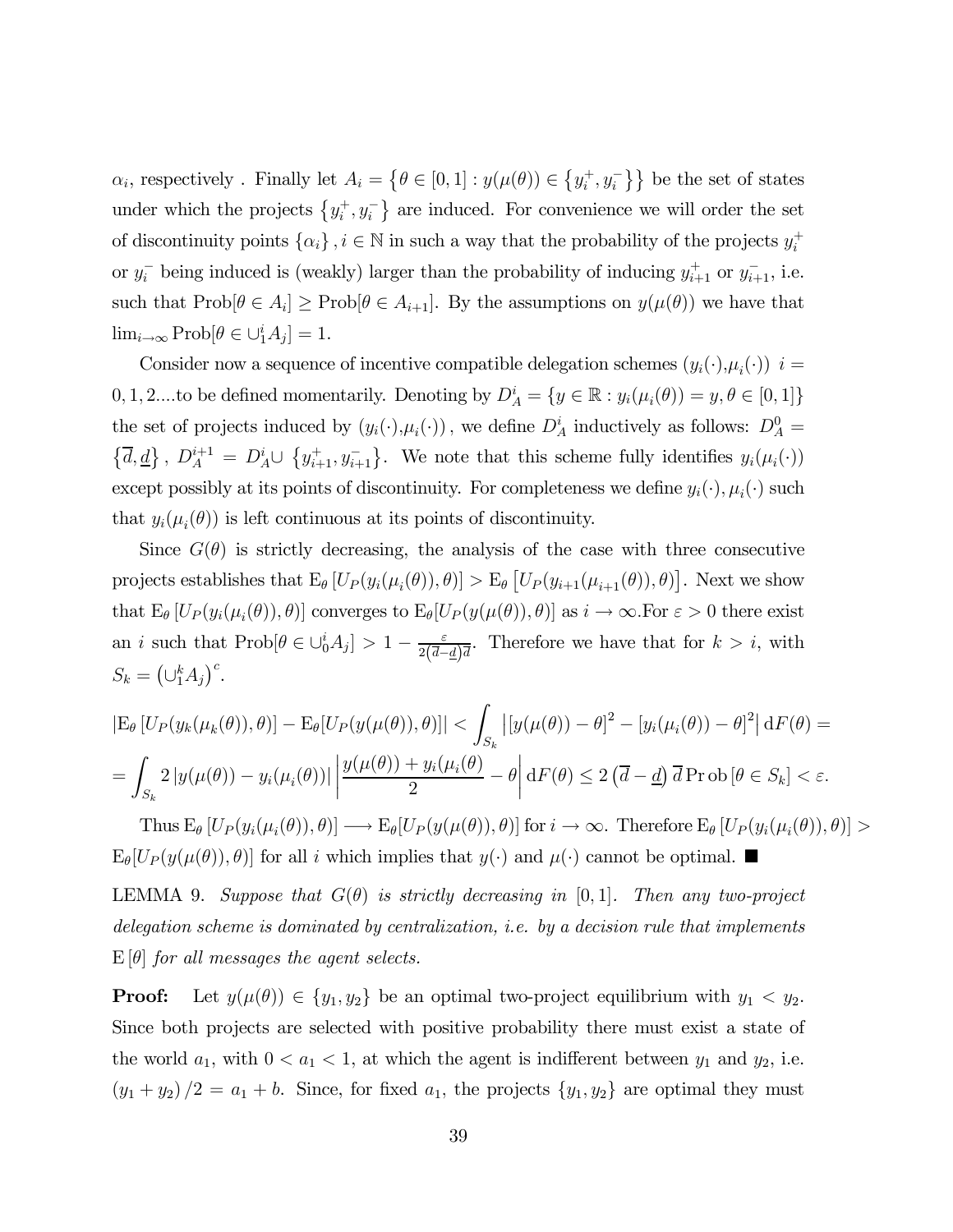satisfy the first order condition  $(y_1 - E[\theta | \theta \le a_1]) F(a_1) = (y_2 - E[\theta | \theta \ge a_1]) \widetilde{F}(a_1)$ . Equivalently, these can be expressed as

$$
S(a_1) - T(a_1) + \frac{y_2 - y_1}{2} = 0 \tag{10}
$$

Now consider the difference in expected utility to the principal between the best centralized decision  $E[\theta]$  and  $y(\mu(\theta))$ 

$$
\Delta U = \int_{0}^{1} -(E[\theta] - \theta)^{2} dF(\theta) + \int_{0}^{a_{1}} (y_{1} - \theta)^{2} dF(\theta) + \int_{a_{1}}^{1} (y_{2} - \theta)^{2} dF(\theta)
$$

Using the fact that  $S(a_1) + T(a_1) = (y_1 + y_2)/2 - E[\theta]$  this expression can be rewritten as

$$
\Delta U = 2 (y_2 - \mathbf{E}[\theta]) S(a_1) + (\mathbf{E}[\theta] - y_1) \left( S(a_1) - T(a_1) + \frac{y_2 - y_1}{2} \right). \tag{11}
$$

Using Lemma 4 (i.) we have that  $S(a_1) > 0$  for  $0 \le a_1 < 1$ , and, in particular,  $S(0) = b - \mathbb{E}[\theta] > 0$ . Since  $y_2 > b$  the first term in (11) is positive and the second term is zero from the first order condition (10) implying that  $\Delta U > 0$ . Thus any two-project optimal delegation scheme is dominated by centralization.  $\blacksquare$ 

**Proof of Proposition 4:** Follows from Lemmas 3,4 and 7-9.  $\blacksquare$ 

#### 9.3 Proofs of Propositions 5-10

**Proof of Proposition 5:** Follows from the discussion in the text.  $\blacksquare$ 

**Proof of Proposition 6:** Follows from Proposition 4.  $\blacksquare$ 

**Proof of Proposition 7:** We first show that for given  $N$ , the solution to (5) subject to (6) and (7) satisfies  $\Delta y_i = q$  for  $i = 2, ..., N - 1$ . To see this, note first that the reneging constraint (7) can be stated as  $\Delta y_1 = (3y_1 - y_2 + 2b)/4 \le q$ ,  $\Delta y_N = (3y_N - b)$  $y_{N-1} - 2(1-b) \leq q$  and

$$
\frac{1}{4} (2y_i - y_{i-1} - y_{i+1} + 4b) \le q \text{ for } i = 2, ..., N - 1.
$$

Thus, an increase in  $y_j$  relaxes the reneging constraint for all  $i \neq j$ . Note second that

$$
\frac{\mathrm{d}E_{\theta}[U_P]}{\mathrm{d}y_i} = \frac{1}{4}(y_{i+1} - y_{i-1})(y_{i+1} + y_{i-1} - 2y_i) \text{ for } i = 2, ..., N - 1.
$$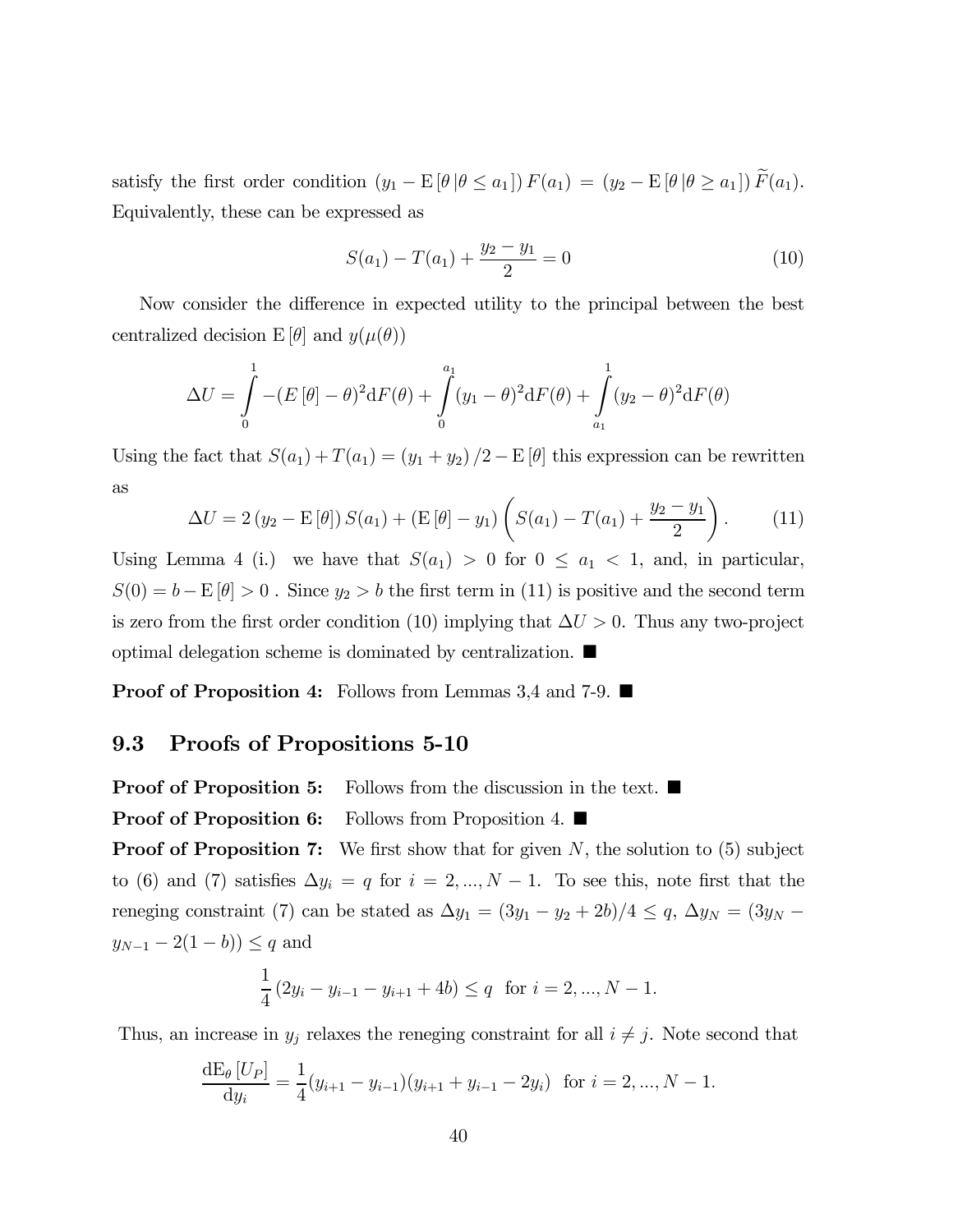If  $\Delta y_j < q$  for any  $j \in \{2, ..., N-1\}$ , then, from the above two equations,  $dE_{\theta}$  [ $U_P$ ]  $/dy_j >$ 0. Since an increase in  $y_j$  relaxes all the other reneging constraints it follows that  $\Delta y_j < q$ cannot be a solution. Thus, the solution must satisfy  $\Delta y_i = q$  for  $i = 2, ..., N - 1$ .

We can now prove part (i.) of the proposition. We first prove that if  $q \leq b/4$ , then  $\Delta y_i = q$  for  $i = 1, N$ . Solving  $\Delta y_i = q$  for  $i = 2, ..., N - 1$  we obtain

$$
y_i = \frac{N-i}{N-1}y_1 + \frac{i-1}{N-1}y_N - 2(i-1)(N-i)(b-q)
$$
 for  $i = 2, ..., N-1$ .

Substituting into (5) and differentiating then gives

$$
\frac{\mathrm{d}E_{\theta}[U_P]}{\mathrm{d}y_1} = b(y_2 - y_1) - 2\Delta y_1 a_1 + \sum_{i=2}^{N-1} \frac{\partial \mathrm{E}_{\theta}[U_P]}{\partial y_i} \frac{\mathrm{d}y_i}{\mathrm{d}y_1}.
$$

Note that the third term on the RHS is positive and that  $(y_2 - y_1) > a_1$ . Thus,  $q \le b/2$ is a sufficient condition for  $\Delta y_1 = q$ .

Suppose that  $q \le b/2$  and  $\Delta y_1 = q$ . Note that  $\Delta y_N \le q$  if and only if  $y_N \le$  $(1 + b - (2N - 1)(b - q)) \equiv \tilde{y}_N$  and that  $\tilde{y}_N < 1$ . Next, differentiating  $E_{\theta}[U_P]$  twice gives

$$
\frac{\mathrm{d}^{2} \mathrm{E}_{\theta} [U_{P}]}{\mathrm{d} y_{N}^{2}} = \frac{-2}{(2N-1) N} (1 + 4N(N-1) (1 - y_{N})).
$$

Note that the second derivative is negative for all  $y_N \leq \tilde{y}_N$ . Thus, it is optimal to set  $y_N = \tilde{y}_N$ , and thus  $\Delta y_N = q$ , if and only if

$$
\left. \frac{\mathrm{d} \mathrm{E}_{\theta} \left[ U_P \right]}{\mathrm{d} y_N} \right|_{y_N = \widetilde{y}_N} \ge 0.
$$

Differentiating  $E_{\theta} |U_P|$  once shows that this inequality is satisfied if and only if

$$
q \le \frac{(N-1)\,(2N\,(N-2)\,(b-q)+3)\,(b-q)}{3(1+2N\,(N-1)\,(b-q))} \equiv \widetilde{q}(N)
$$

Since  $\tilde{q}(N)$  is increasing in N,  $\Delta y_N = q$  for all  $N \geq 2$  if and only if  $q \leq \tilde{q}(2) \equiv \overline{q}$ . It is straightforward to verify that  $\overline{q} \in (0,1)$ .

We now know that for given N, the solution satisfies  $\Delta y_i = q$  for  $i = 1, ..., N$  if  $q \leq \overline{q}$ . We next argue that the optimal number of intervals is given by the maximum number of intervals  $\tilde{N}$  that can be supported in equilibrium. We do so in two steps. First, we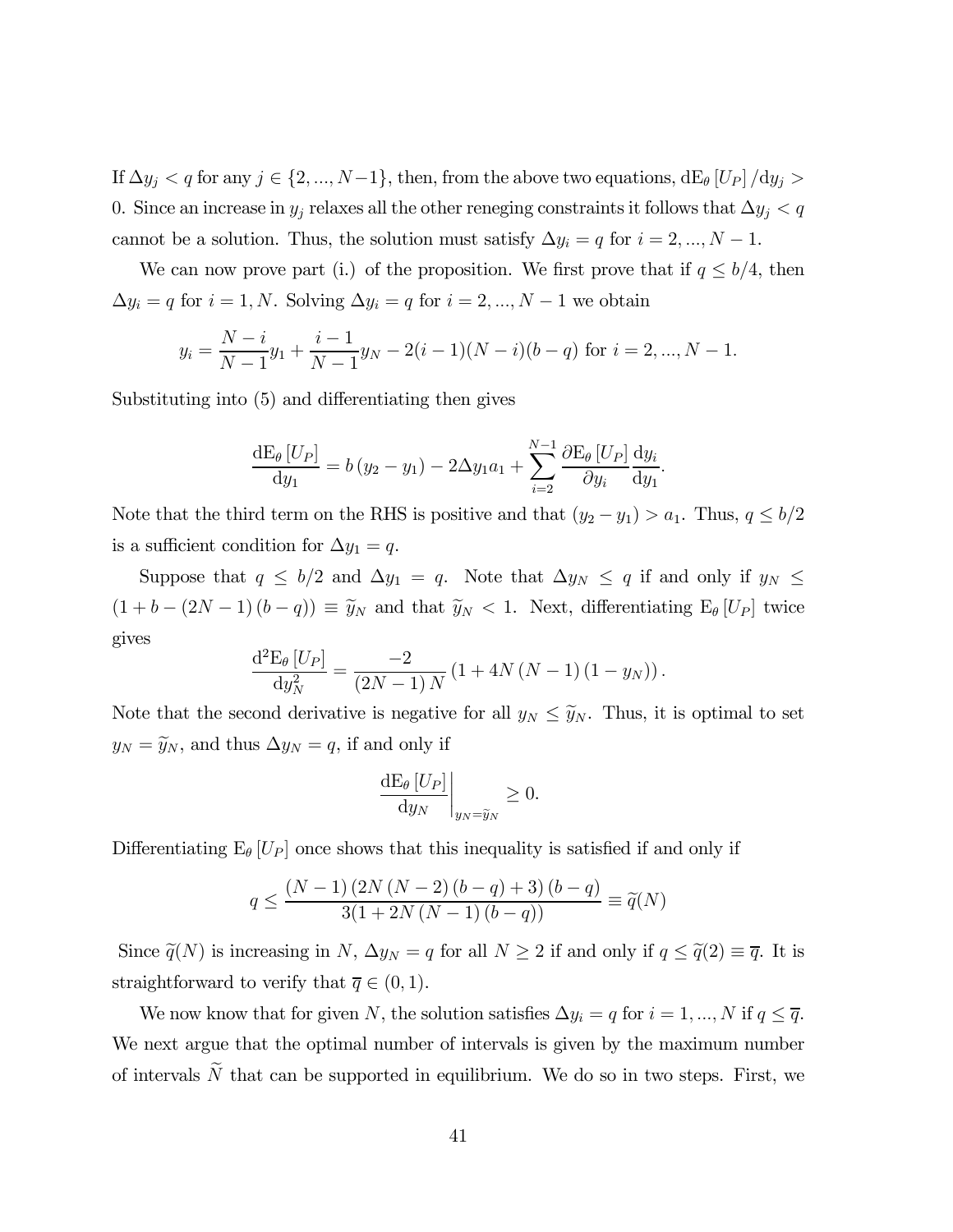show that  $\widetilde{N}$  is increasing in  $\Delta y_i$ . Second, we show that if  $\Delta y_i = q$  for  $i = 1, ..., N$ , then  $E_{\theta}$  [ $U_P$ ] is increasing in N.

>From (6) it follows that

$$
(a_i - a_{i-1}) = a_1 + 4(i - 1)b - 2\Delta y_1 - 2\Delta y_i - 4\sum_{j=2}^{i-1} \Delta y_j \text{ for all } i = 2, ..., N. \tag{12}
$$

In any equilibrium the intervals must add up to one, i.e.  $a_1 + \sum_{i=2}^{N} (a_i - a_{i-1}) = 1$ . Since it must be that  $a_1 \geq 0$ ,  $\widetilde{N}$  is given by the largest integer for which  $\sum_{i=2}^{N} (a_i - a_{i-1}) \leq 1$ . From (12) it then follows that  $\widetilde{N}$  is increasing in  $\Delta y_i$  for  $i = 1, ..., N$ .

Next, suppose that  $\Delta y_i = q$  for  $i = 1, ..., N$ . Then

$$
E_{\theta}[U_P] = -((4(b-q)^2N^2(N-1)(N+1)+1)+q^2)/(12N^2).
$$

The expression on the RHS is increasing in N for all  $N \leq \tilde{N}$ . This proves part (i.).

For part (ii.) note that from the above  $\Delta y_i = q$  for  $i = 2, ..., N - 1$  for any  $q < b$ . **Proof of Proposition 8:** Note that since  $f(\theta)$  is continuously differentiable, there exists a  $b' > 0$  such that for all  $b \leq b'$ ,  $G(\theta)$  is increasing in  $\theta$  for all  $\theta \in \Theta$ . Thus, for sufficiently small b threshold delegation is optimal if it does not violate the reneging constraint. To see that for sufficiently small  $b$  threshold delegation does not violate the reneging constraint, let  $\delta_{TD}$  be the  $\delta$  for which the reneging constraint is strictly satisfied under threshold delegation, i.e.  $b^2 = \delta_{TD}/(1-\delta_{TD})\mathbb{E}_{\theta}\left[U_P^{TD} - U_P^{CS}\right]$ . Similarly, let  $\delta_{CD} \equiv -b^2/E_\theta \left[ U_P^{CS} \right]$  be the  $\delta$  for which the reneging constraint is strictly satisfied under complete delegation. >From Proposition 3 in Dessein (2002) it follows that if  $f(\theta)$  is twice continuously differentiable, then  $\lim_{b\to 0} \delta_{CD} = 0$ . Note next that since  $\mathbb{E}_{\theta}\left[U_P^{TD}\right] \geq \mathbb{E}_{\theta}\left[U_P^{CD}\right], \, \delta_{CD} \geq \delta_{TD}.$  Thus,  $\lim_{b \to 0} \delta_{CD} = 0 \geq \lim_{b \to 0} \delta_{TD}.$ **Proof of Proposition 9:** Follows immediately from the discussion in the text.  $\blacksquare$ 

**Proof of Proposition 10:** Follows immediately from the discussion in the text.  $\blacksquare$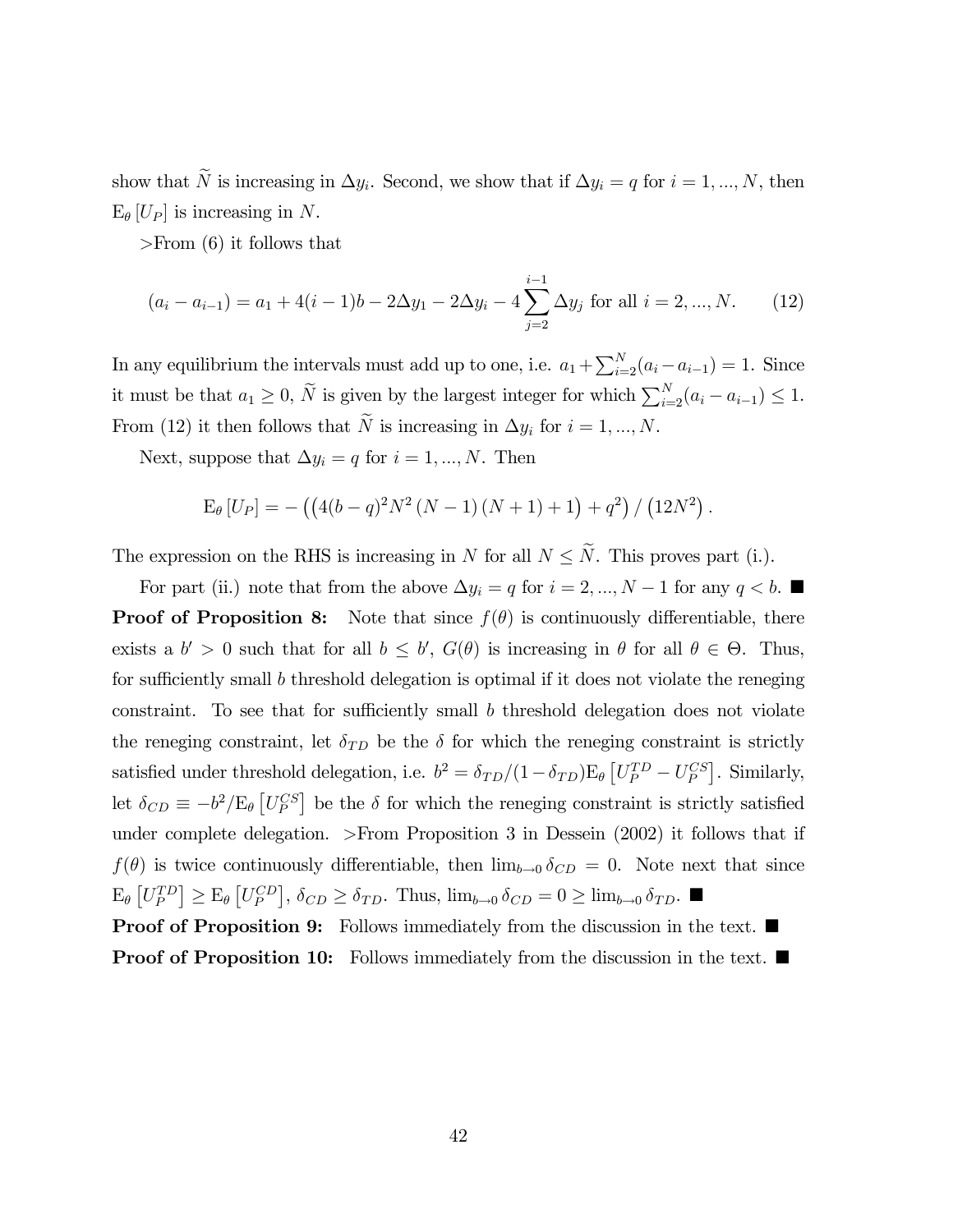# References

- [1] Alonso, R. and N. Matouschek (2004), "Optimal Delegation," mimeo, Northwestern.
- [2] and (2004b), "Motivating Experts," mimeo, Northwestern.
- [3] Baker, G., Gibbons, R. and K. Murphy (1994), "Subjective Performance Measures in Optimal Incentive Contracts," Quarterly Journal of Economics, 109, 1125-1156.
- $[4]$   $\_\_\_\_$ ,  $\_\_\_\_\$  AND  $\_\_\_\_$  (1999), "Informal Authority in Organizations," *Journal of* Law, Economics, and Organization, 15, 56-73.
- $[5]$   $\qquad \qquad$ ,  $\qquad \qquad$  AND  $\qquad \qquad$  (2002), "Relational Contracts and the Theory of the Firm," Quarterly Journal of Economics, 117, 39-84.
- [6] Bower, J. (1970), Managing the Resource Allocation Process: A Study of Corporate Planning and Investment, Boston, Division of Research, Graduate School of Business Administration, Harvard.
- [7] Crawford, V. and J. Sobel (1982), "Strategic Information Transmission," Econometrica, 50, 1431-1452.
- [8] Dessein, W. (2002), "Authority and Communication in Organizations," Review of Economic Studies, 69, 811-838.
- [9] HARRIS, M. AND A. RAVIV (1996), "The Capital Budgeting Process, Incentives and Information," Journal of Finance, 51, 1139-1174.
- [10] Holmström, B. (1977), "On Incentives and Control in Organizations," Ph.D. Dissertation, Stanford.
- [11] (1984), "On the Theory of Delegation," in M. Boyer and R. Kihlstrom (eds.) Bayesian Models in Economic Theory, New York: North-Holland.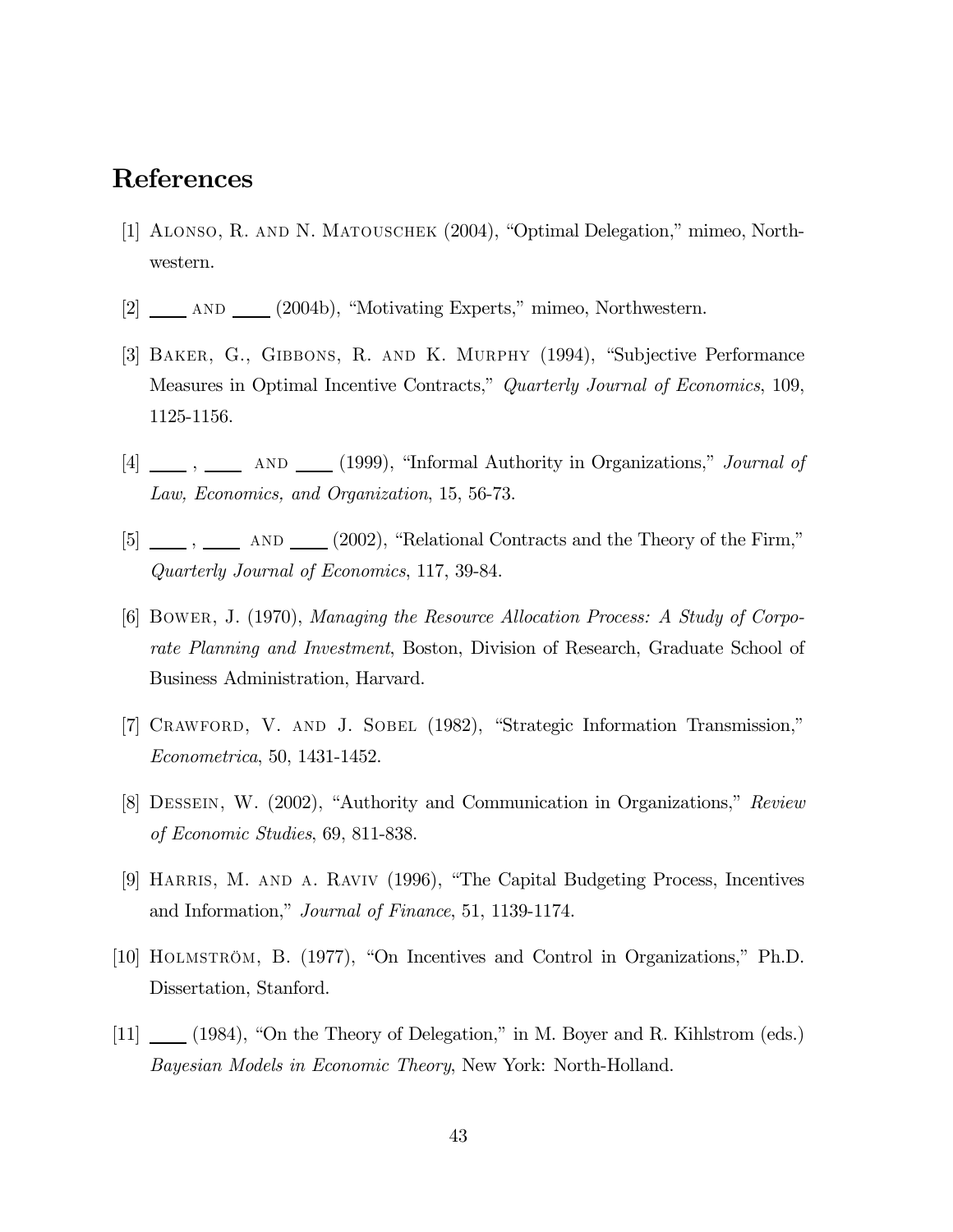- [12] jensen, M. (1986), "Agency Costs of Free Cash Flow, Corporate finance, and Takeovers," American Economic Review, 76, 323-329.
- [13] \_\_\_\_ AND W. MECKLING (1992), "Specific and General Knowledge and Organizational Structure," in L. Werin and H. Wijkander (eds.) Contract Economics, Oxford: Blackwell.
- [14] Krishna, V. and J. Morgan (2004), "Contracting for Information under Imperfect Commitment," mimeo, Penn State and UC Berkeley.
- [15] Levin, J. (2003), "Relational Incentive Contracts," American Economic Review, 93, 835-847.
- [16] Marino, A. and J. Matsusaka (2004), "Decision Processes, Agency Problems, and Information: An Economic Analysis of Capital Budgeting Procedures," Review of Financial Studies, forthcoming.
- [17] MARSHUETZ, R. (1985), "How American Can Allocates Capital," *Harvard Busi*ness Review, 63, 82-91.
- [18] Melumad, N. and T. Shibano (1991), "Communication in Settings with No Transfers," Rand Journal of Economics, 22, 173-198.
- [19] Milgrom, P. and J. Roberts (1992), Economics, Organization & Management, Englewood Cliffs: Prentice-Hall.
- [20] Ottaviani, M. (2000), "Economics of Advice," mimeo, London Business School.
- [21] Ross, M. (1986), "Capital Budgeting Practices of Twelve Large Manufacturers," Financial Management, 15, 15-22.
- [22] Taggart, R. (1987), "Allocating Capital Among a Firm's Divisions: Hurdle Rages vs. Budgets," Journal of Financial Research, 10, 177-190.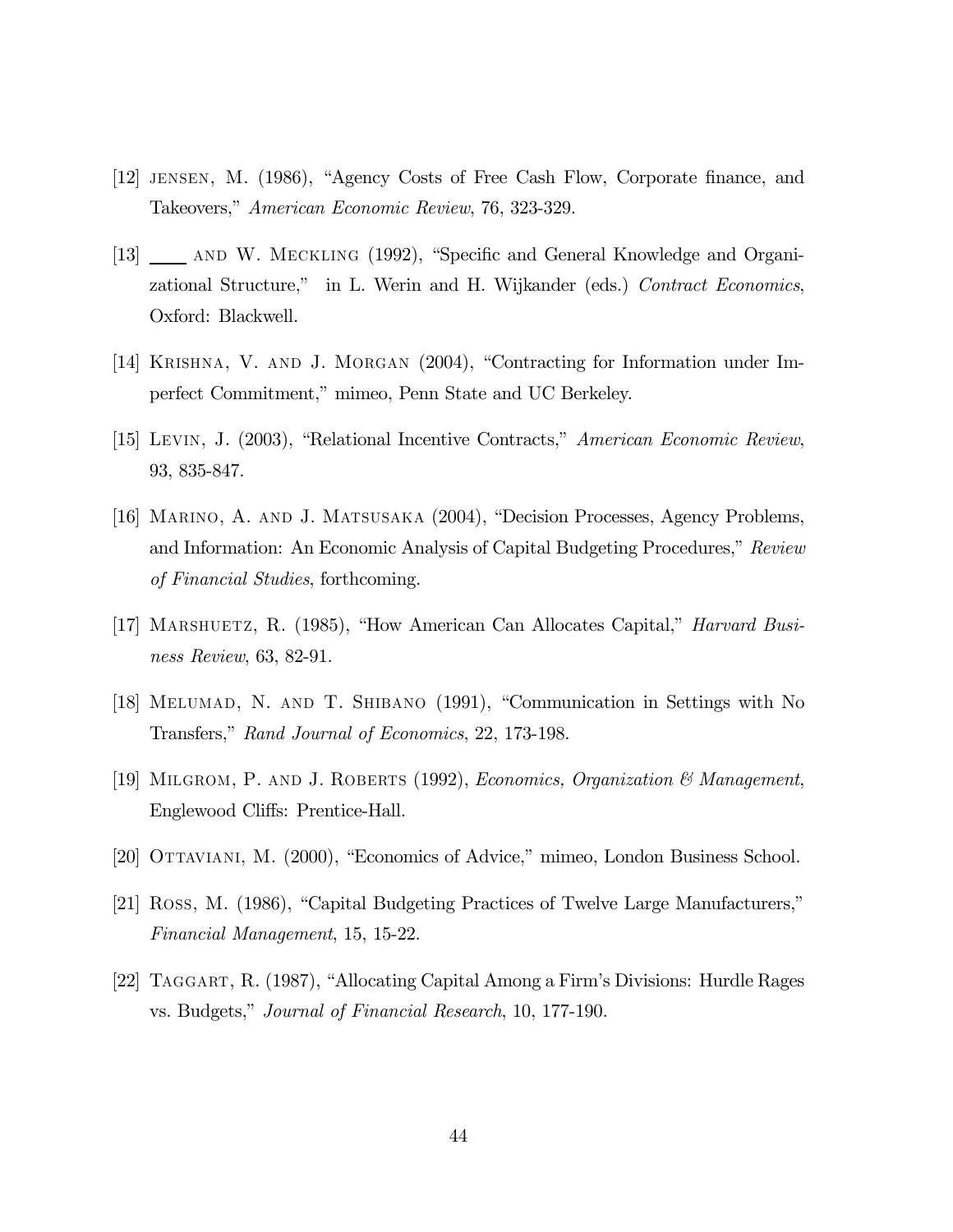